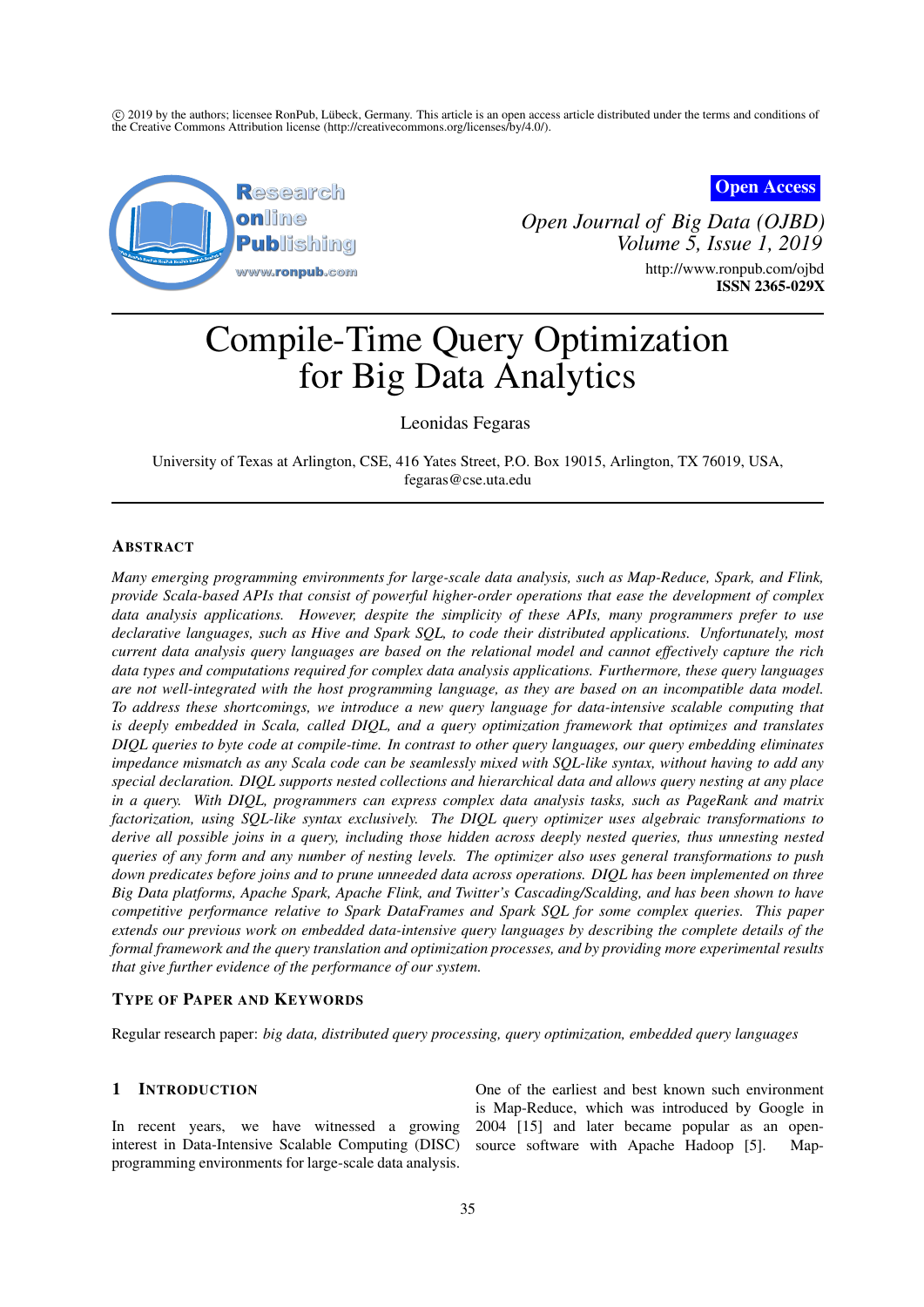reduce is a simple and powerful interface that enables automatic parallelization and distribution of large-scale computations on large clusters of commodity (low-end) processors [\[15\]](#page-24-0). However, because of its simplicity, it soon became apparent that the Map-Reduce model has many limitations and drawbacks that impose a high overhead to complex workflows and graph algorithms. One of its major drawbacks is that, to simplify reliability and fault tolerance, the Map-Reduce engine stores the intermediate results between the map and reduce stages and between consecutive Map-Reduce jobs on secondary storage, rather than in memory. To address some of the shortcomings of the Map-Reduce model, new alternative frameworks have been introduced recently. Among them, the most promising frameworks that seem to be good alternatives to Map-Reduce while addressing its drawbacks are Apache Spark [\[7\]](#page-24-1) and Apache Flink [\[4\]](#page-23-1), which cache most of their data in the memory of the worker nodes.

The Map-Reduce framework was highly inspired by the functional programming style by requiring two functions to express a Map-Reduce job: the map function specifies how to process a single key-value pair to generate a set of intermediate key-value pairs, while the reduce function specifies how to combine and aggregate all intermediate values associated with the same intermediate key to compute the resulting key-value pairs. Similarly, Spark and Flink provide a functional programming API to process distributed data collections that resembles the way modern functional programming languages operate on regular data collections, such as lists and arrays, using higher-order operations, such as map, filter, and reduce. By adopting a functional programming style, not only do these frameworks prevent interference among parallel tasks, but they also facilitate a functional style in composing complex data analysis computations using powerful higher-order operations as building blocks.

Furthermore, many of these frameworks provide a Scala-based API, because Scala is emerging as the functional language of choice for Big Data analytics. Examples of such APIs include the Scala-based APIs for Hadoop Map-Reduce, Scalding [\[31\]](#page-25-0) and Scrunch [\[32\]](#page-25-1), and the Hadoop alternatives, Spark [\[7\]](#page-24-1) and Flink [\[4\]](#page-23-1). These APIs are based on distributed collections that resemble regular Scala data collections as they support similar methods. Although these distributed collections come under different names, such as TypedPipes in Scalding, PCollections in Scrunch, RDDs in Spark, and DataSets in Flink, they all represent immutable homogeneous collections of data distributed across the compute nodes of a cluster and they are very similar. By providing an API that is similar to the Scala collection API, programmers already familiar

with Scala programming can start developing distributed applications with minimal training. Furthermore, many Big Data analysis applications need to work on nested collections, because, unlike relational databases, they need to analyze data in their native format, as they become available, without having to normalize these data into flat relations first and then reconstruct the data during querying using expensive joins. Thus, data analysis applications often work on distributed collections that contain nested sub-collections. While outer collections need to be distributed to be processed in parallel, the inner sub-collections must be stored in memory and processed as regular Scala collections. By providing similar APIs for both distributed datasets and in-memory collections, these frameworks provide a uniform way for processing data collections that simplifies program development considerably.

Although DISC frameworks provide powerful APIs that are simple to understand, it is hard to develop non-trivial applications coded in a general-purpose programming language, especially when the focus is in optimizing performance. Much of the time spent programming these APIs is for addressing the intricacies and avoiding the pitfalls inherent to these frameworks. For instance, if the functional argument of a Spark operation accesses a non-local variable, the value of this variable is implicitly serialized and broadcast to all the worker nodes that evaluate this function. This broadcasting is completely hidden from the programmers, who must now make sure that there is no accidental reference to a large data structure within the functional parameters. Furthermore, the implicit broadcasting of non-local variables is less efficient than the explicit peer-to-peer broadcast operation in Spark, which uses faster serialization formats.

A common error made by novice Spark programmers is to try to operate on an RDD from within the functional argument of another RDD operation, only to discover at run-time that this is impossible since functional arguments are evaluated by each worker node while RDDs must be distributed across the worker nodes. Instead, programmers should either broadcast the inner RDD to the worker nodes before the outer operation or use a join to combine the two RDDs. More importantly, some optimizations in the core Spark API, such as column pruning and selection pushdown, must be done by hand, which is very hard and may result to obscure code that does not reflect the intended application logic. Very often, one may have to choose among alternative operations that have the same functionality but different performance characteristics, such as using a reduceByKey operation instead of a groupByKey followed by a reduce operation. Furthermore, the core Spark API does not provide alternative join algorithms,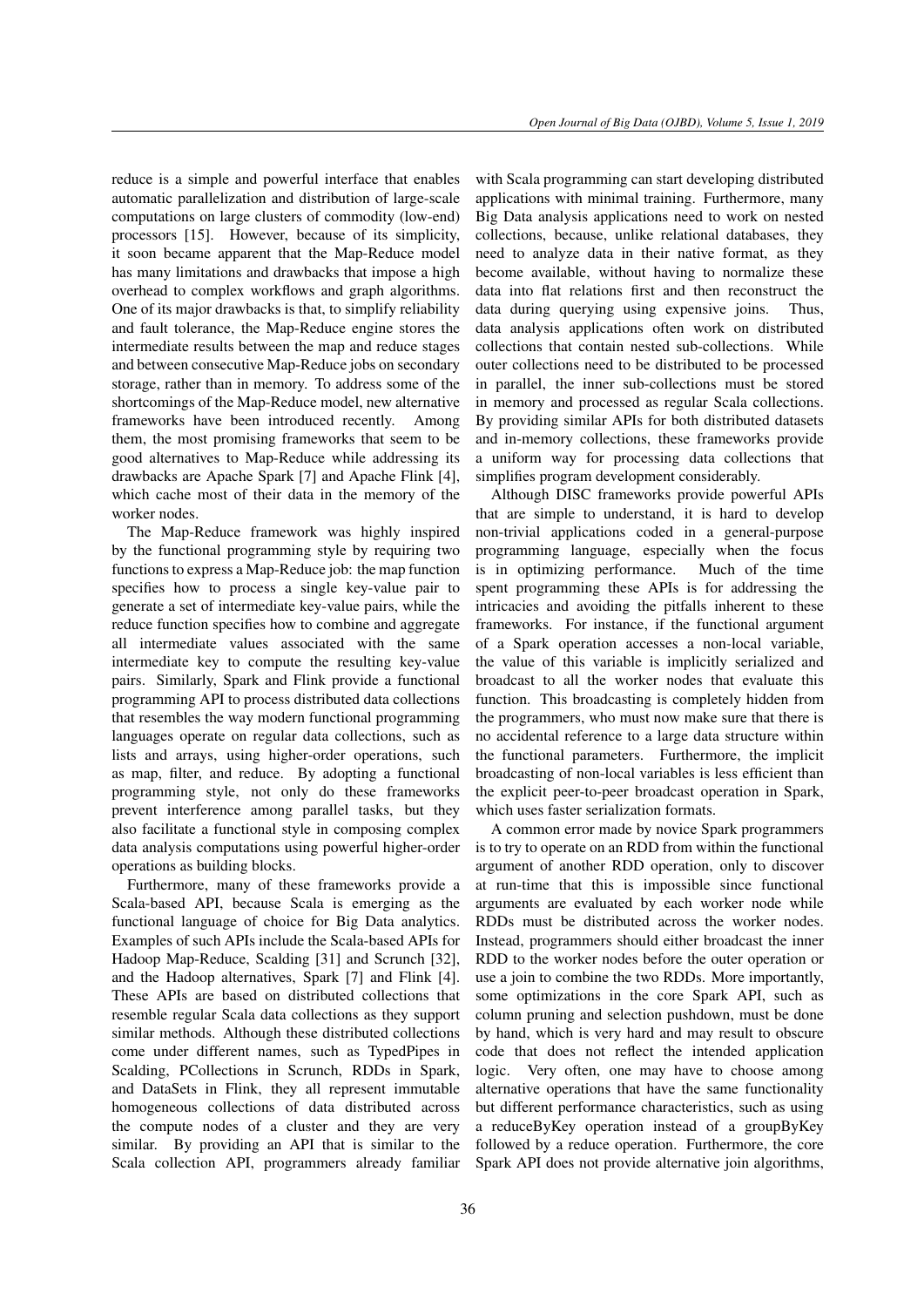such as broadcast and sort-merge joins, thus leaving the development of these algorithms to the programmers, which duplicates efforts and may lead to suboptimal performance.

In addition to hand-optimizing programs expressed in these APIs, there are many configuration parameters to adjust for better performance that overwhelm nonexpert users. To find an optimal configuration for a certain data analysis application in Spark, one must decide how many executors to use, how many cores and how much memory to allocate per executor, how many partitions to split the data, etc. Furthermore, to improve performance, one can specify the number of reducers in Spark operations that cause data shuffling, instead of using the default, or even repartition the data in some cases to modify the degree of parallelism or to reduce data skew. Such adjustments are unrelated to the application logic but affect performance considerably.

Because of the complexity involved in developing and fine-tuning data analysis applications using the provided APIs, most programmers prefer to use declarative domain-specific languages (DSLs), such as Hive [\[6\]](#page-23-2), Pig [\[30\]](#page-25-2), MRQL [\[18\]](#page-24-2), and Spark SQL [\[8\]](#page-24-3), to code their distributed applications, instead of coding them directly in an algorithmic language. Most of these DSLbased frameworks though provide a limited syntax for operating on data collections, in the form of simple joins and group-bys. Some of them have limited support for nested collections and hierarchical data, and cannot express complex data analysis tasks, such as PageRank and data clustering, using DSL syntax exclusively. Spark DataFrames, for example, allows nested collections but provides a naïve way to process them: one must use the 'explode' operation on a nested collection in a row to flatten the row to multiple rows. Hive supports 'lateral views' to avoid creating intermediate tables when exploding nested collections. Both Hive and DataFrames treat in-memory collections differently from distributed collections, resulting to an awkward way to query nested collections.

One of the advantages of using DSL-based systems in developing DISC applications is that these systems support automatic program optimization. Such program optimization is harder to achieve in an API-based system. Some API-based systems though have found ways to circumvent this shortcoming. The evaluation of RDD transformations in Spark, for example, is deferred until an action is encountered that brings data to the master node or stores the data into a file. Spark collects the deferred transformations into a DAG and divides them into subsequences, called stages, which are similar to Pig's Map-Reduce barriers. Data shuffling occurs between stages, while transformations within a stage are combined into a single RDD transformation. Unlike Pig though, Spark cannot perform non-trivial optimizations, such as moving a filter operation before a join, because the functional arguments of the RDD operations are written in the host language and cannot be analyzed for code patterns at run-time. Spark has addressed this shortcoming by providing two additional APIs, called DataFrames and Datasets [\[34\]](#page-25-3).

A Dataset combines the benefits of RDD (strong typing and powerful higher-order operations) with Spark SQL's optimized execution engine. A DataFrame is a Dataset organized into named columns as in a relational table. SQL queries in DataFrames are translated and optimized to RDD workflows at run-time using the Catalyst architecture. The optimizations include pushing down predicates, column pruning, and constant folding, but there are also plans for providing cost-based query optimizations, such as join reordering. Spark SQL though cannot handle most forms of nested queries and does not support iteration, thus making it inappropriate for complex data analysis applications. One common characteristic of most DSL-based frameworks is that, after optimizing a DSL program, they compile it to machine code at run-time, using an optimizing code generator, such as LLVM, or run-time reflection in Java or Scala.

Our goal is to design a query language for DISC applications that can be fully and effectively embedded into a host programming language (PL). To minimize impedance mismatch, the query data model must be equivalent to that of the PL. This restriction alone makes relational query languages a poor choice for query embedding since they cannot embed nested collections from the host PL into a query. Furthermore, data-centric query languages must work on special collections, which may have different semantics from the collections provided by the host PL. For instance, DISC collections are distributed across the worker nodes. To minimize impedance mismatch, data-centric and PL collections must be indistinguishable in the query language, although they may be processed differently by the query system.

In addition, the presence of null values complicates query embedding because, unlike SQL, which uses 3 valued logic to handle null markers introduced by outer joins, most PLs do not provide a standardized way to treat nulls. Instead, one would have to write explicit code in the query to handle them. Thus, embedding PLdefined UDF calls and custom aggregations in a query can either be done by writing explicit code in the query to handle nulls before these calls or by avoiding null values in the query data model altogether. We adopt the latter approach because we believe that nulls complicate query semantics and query embedding, and may result to obscure queries. Banning null values though means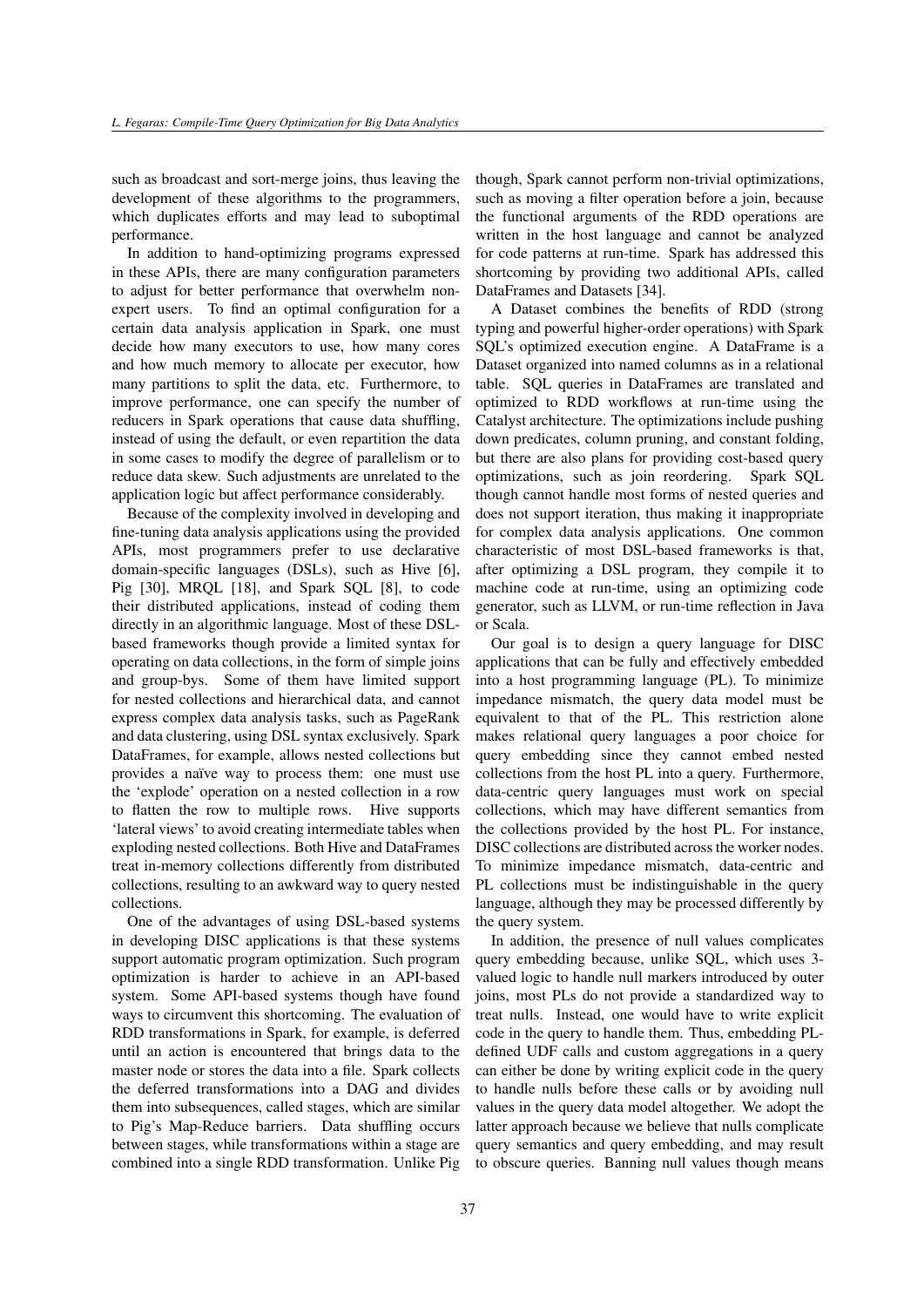banning outer joins, which are considered important for practical query languages. In SQL, for example, matrix addition of sparse matrices can be expressed as a full outer join, to handle the missing entries in sparse matrices.

In a data model that supports nested collections though, outer joins can be effectively captured by a coGroup operation (as defined in Pig, Spark, and many other DISC frameworks), which does not introduce any nulls. This implies that we can avoid generating null values as long as we provide syntax in the query language that captures any coGroup operation. Furthermore, most outer semijoins, which are very common in complex data-centric applications, can be more naturally expressed as nested queries. Thus, a query language must allow any arbitrary form of query nesting, while the query processor must be able to evaluate nested queries efficiently using joins. Consequently, query unnesting (i.e., finding all possible joins across nested queries) is crucial for embedded query languages. Current DISC query languages have very limited support for query nesting. Hive and Spark SQL, for example, support very simple forms of query nesting in predicates, thus forcing the programmers to use explicit outer joins to simulate the other forms of nested queries and write code to handle nulls.

We present a new query language for DISC systems that is deeply embedded in Scala, called DIQL [\[20\]](#page-24-4), and a query optimization framework that optimizes DIQL queries and translates them to Java byte code at compiletime. DIQL is designed to support multiple Scalabased APIs for distributed processing by abstracting their distributed data collections as a *DataBag*, which is a bag distributed across the worker nodes of a computer cluster. Currently, DIQL supports three Big Data platforms that provide different APIs and performance characteristics: Apache Spark, Apache Flink, and Twitter's Cascading/Scalding. Unlike other query languages for DISC systems, DIQL can uniformly work on both distributed and in-memory collections using the same syntax. DIQL allows seamless mixing of native Scala code, which may contain UDF calls, with SQL-like query syntax, thus combining the flexibility of general-purpose programming languages with the declarativeness of database query languages.

DIQL queries may use any Scala pattern, may access any Scala variable, and may embed any Scala code without any marshaling. More importantly, DIQL queries can use the core Scala libraries and tools as well as user-defined classes without having to add any special declaration. This tight integration with Scala eliminates impedance mismatch, reduces program development time, and increases productivity, since it finds syntax and type errors at compile-time. DIQL

supports nested collections and hierarchical data, and allows query nesting at any place in a query. The query optimizer can find any possible join, including joins hidden across deeply nested queries, thus unnesting any form of query nesting. The DIQL algebra, which is based on monoid homomorphisms, can capture all the language features using a very small set of homomorphic operations. Monoids and monoid homomorphisms fully capture the functionality provided by current DSLs for DISC processing by directly supporting operations, such as group-by, order-by, aggregation, and joins on complex collections.

The intended users of DIQL are developers of DISC applications who 1) have a preference in declarative query languages, such as SQL, over the higher-order functional programming style used by DISC APIs, 2) want to use a full fledged query language that is tightly integrated with the host language, combining the flexibility of general-purpose programming languages with the declarativeness of database query languages, 3) want to express their applications in a platformindependent language and experiment with multiple DISC platforms without modifying their programs, 4) want to focus on the programming logic without having to add obscure and platform-dependent performance details to the code, and 5) want to achieve good performance by relying on a sophisticated query optimizer.

The contributions of this paper can be summarized as follows:

- We introduce a novel query language for large-scale distributed data analysis that is deeply embedded in Scala, called DIQL (Section [3\)](#page-6-0). Unlike other DISC query languages, the query checking and code generation are done at compile-time. With DIQL, programmers can express complex data analysis tasks, such as PageRank, k-means clustering, and matrix factorization, using SQL-like syntax exclusively.
- We present an algebra for DISC, called the monoid algebra, which captures most features supported by current DISC frameworks (Section [4\)](#page-9-0), and rules for translating DIQL queries to the monoid algebra (Section [5\)](#page-12-0).
- We present algebraic transformations for deriving joins from nested queries that unnest nested queries of any form and any number of nesting levels, for pushing down predicates before joins, and for pruning unneeded data across operations, which generalize existing techniques (Section [6\)](#page-14-0).
- We report on a prototype implementation of DIQL on three Big Data platforms, Spark, Flink, and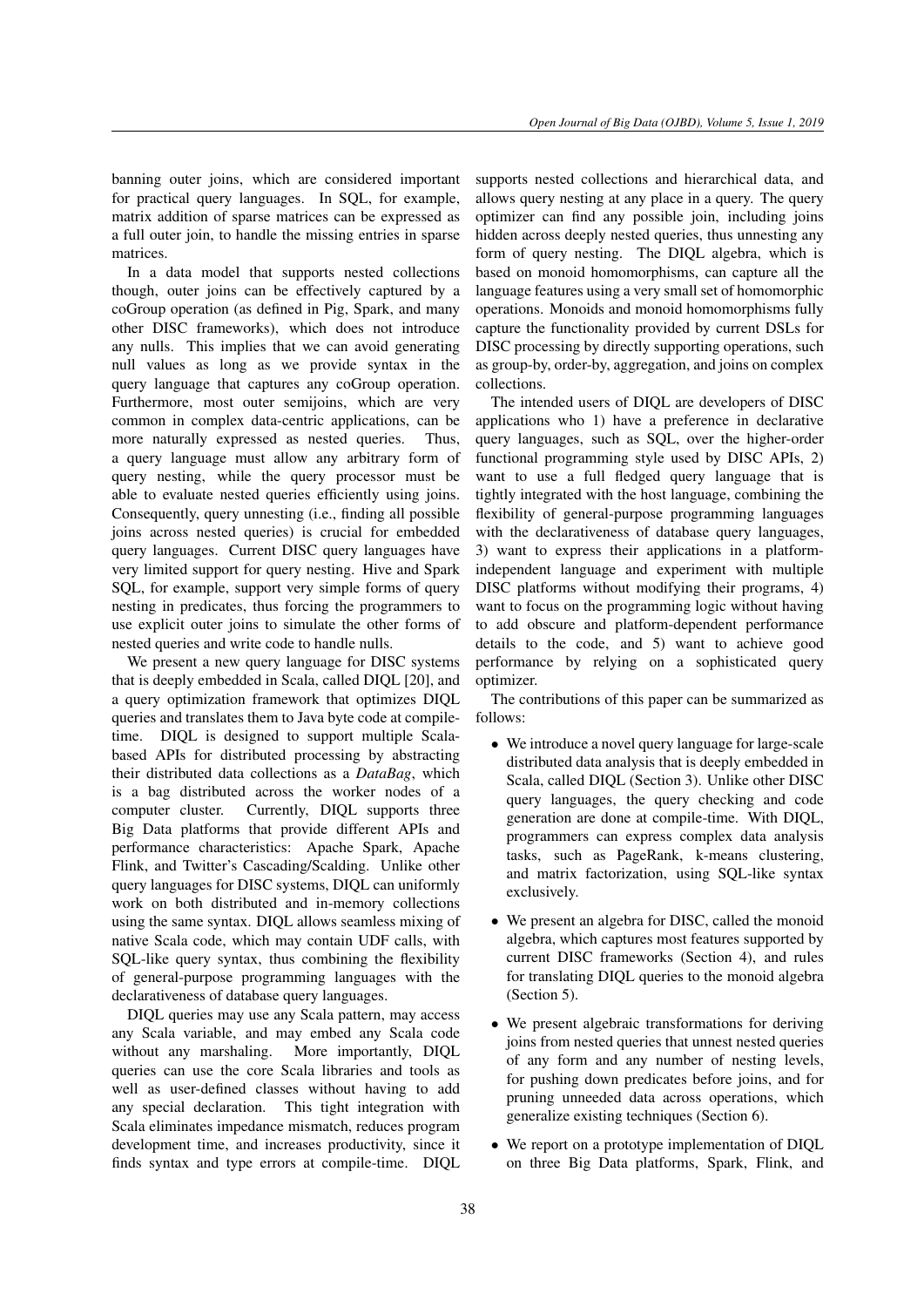Scalding (Section [7\)](#page-17-0) and explain how the DIQL type inference system is integrated with the Scala typing system using Scala's compile-time reflection facilities and macros.

• We give evidence that DIOL has competitive performance relative to Spark DataFrames and Spark SQL by evaluating a simple nested query, a k-means clustering query, and a PageRank query (Section [9\)](#page-19-0).

The DIQL syntax and some of the performance results have been presented in an earlier work [\[20\]](#page-24-4). The work reported in this paper extends our earlier work in four ways: 1) it fully describes the monoid algebra, which is used as the formal basis for our framework and as the target of query translation, 2) it gives the complete details of translating the DIQL syntax to algebraic terms, 3) it fully describes the query optimization framework, and 4) it provides more experimental results that give further evidence that our system has competitive performance relative to Spark DataFrames and Spark SQL.

# 2 RELATED WORK

One of the earliest DISC frameworks was the Map-Reduce model, which was introduced by Google in 2004 [\[15\]](#page-24-0). The most popular Map-Reduce implementation is Apache Hadoop [\[5\]](#page-23-0), an open-source project developed by Apache, which is used today by many companies to perform data analysis. Recent DISC systems go beyond Map-Reduce by maintaining dataset partitions in the memory of the worker nodes. Examples of such systems include Apache Spark [\[7\]](#page-24-1) and Apache Flink [\[4\]](#page-23-1). There are also a number of higherlevel languages that make Map-Reduce programming easier, such as HiveQL [\[36\]](#page-25-4), PigLatin [\[30\]](#page-25-2), SCOPE [\[13\]](#page-24-5), DryadLINQ [\[37\]](#page-25-5), and MRQL [\[18\]](#page-24-2).

Apache Hive [\[36\]](#page-25-4) provides a logical RDBMS environment on top of the Map-Reduce engine, wellsuited for data warehousing. Using its high-level query language, HiveQL, users can write declarative queries, which are optimized and translated into Map-Reduce jobs that are executed using Hadoop. HiveQL does not handle nested collections uniformly: it uses SQL-like syntax for querying data sets but uses vector indexing for nested collections. Apache Pig [\[21\]](#page-24-6) provides a userfriendly scripting language, called PigLatin [\[30\]](#page-25-2), on top of Map-Reduce, which allows explicit filtering, map, join, and group-by operations. Programs in PigLatin are written as a sequence of steps (a dataflow), where each step carries out a single data transformation. This sequence of steps is not necessarily executed in that order; instead, when a store operation is encountered, Pig optimizes the dataflow into a number of Map-Reduce barriers, which are executed as Map-Reduce jobs. Even though the PigLatin data model is nested, its language is less declarative than DIQL and does not support query nesting, but can simulate it using outer joins and coGroup.

In addition to the DSLs for data-intensive programming, there are some Scala-based APIs that simplify Map-Reduce programming, such as, Scalding [\[31\]](#page-25-0), which is part of Twitter's Cascading [\[12\]](#page-24-7), Scrunch [\[32\]](#page-25-1), which is a Scala wrapper for the Apache Crunch, and Scoobi. These APIs support higherorder operations, such as map and filter, which are very similar to those for Spark and Flink. Slick [\[33\]](#page-25-6) integrates databases directly into Scala, allowing stored and remote data to be queried and processed in the same way as in-memory data, using ordinary Scala classes and collections. Summingbird [\[11\]](#page-24-8) is an API-based distributed system that supports run-time optimization and can run on both Map-Reduce and Storm. Compared to Spark and Flink, the Summingbird API is intentionally more restrictive to facilitate optimization at run-time. The main shortcoming of all these API-based approaches is their inability to analyze the functional arguments of their high-level operations at run-time to do complex optimizations.

Vertex-centric graph-parallel programming is a new popular framework for large-scale graph processing. It was introduced by Google's Pregel [\[28\]](#page-24-9) but is now available by many open-source projects, such as Apache Giraph and Spark's GraphX. Most of these frameworks are based on the Bulk Synchronous Parallelism (BSP) programming model. VERTEXICA [\[26\]](#page-24-10) and Grail [\[16\]](#page-24-11) provide the same vertex-centric interface as Pregel but, instead of a distributed file system, they use a relational database to store the graph and the exchanged messages across the BSP supersteps. Unlike Grail, which can run on a single server only, VERTEXICA can run on multiple parallel machines connected to the same database server. Such configuration may not scale out very well because the centralized database may become the bottleneck of all the data traffic across the machines. Although DIQL is a general-purpose DISC query system, graph queries in DIQL are expressed using SQL-like syntax since graphs are captured as regular distributed collections. These queries are translated to distributed self-joins over the graph data. In [\[17\]](#page-24-12), we proved that the monoid algebra can simulate any BSP computation (including vertex-centric parallel programs) efficiently, requiring the same amount of data shuffling as a typical BSP implementation.

DryadLINQ [\[37\]](#page-25-5) is a programming model for large scale data-parallel computing that translates programs expressed in the LINQ programming model to Dryad,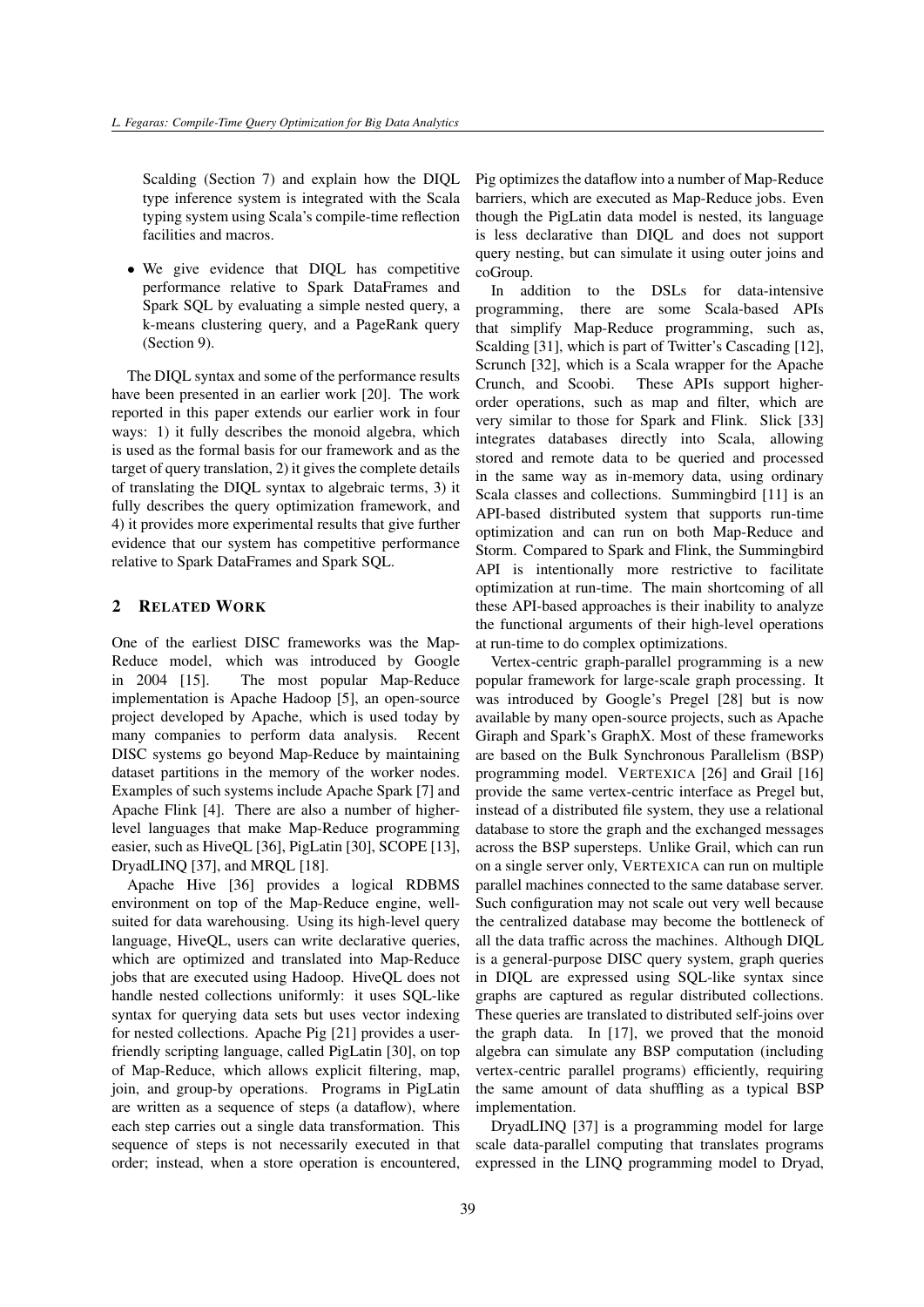which is a distributed execution engine for data-parallel applications. Like DIQL, LINQ is a statically strongly typed language and supports a declarative SQL-like syntax. Unlike DIQL, though, the LINQ query syntax is very limited and has limited support for query nesting. DryadLINQ allows programmers to provide manual hints to guide optimization. Currently, it performs static optimizations based on greedy heuristics only, but there are plans to implement cost-based optimizations in the future.

Apache Calcite [\[9\]](#page-24-13) is a widely adopted relational query optimizer with a focus on flexibility, adaptivity, and extensibility. It is used for query optimization by a large number of open-source data-centric frameworks, including many DISC systems, such as Hive, Spark, Storm, and Flink. Although it can be adapted to work with many different platforms, its data model is purely relational with very little support for nested collections (it only supports indexing on inner collections), while its algebra is purely relational with no support for nested queries, such as, a query in a filter predicate.

There are some recent proposals for speeding up query plan interpretation in Volcano-style iterator-based query processing engines, used by many relational database systems, especially for main memory database systems for which CPU cost is important. Some of these systems are using a compiled execution engine to avoid the interpretation cost of algebraic expressions in a query plan. The HyPer database system [\[29\]](#page-25-7), for example, translates algebraic expressions in a query to low-level LLVM code on the fly, so that the plan iterators are evaluated in a push-based fashion using loops. Instead of generating low-level code at once during the early stages of compilation, LegoBase [\[27\]](#page-24-14) produces low-level C code in stages. It uses generative metaprogramming in Scala to take advantage of the type system of the language to check the correctness of the generated code, and to allow optimization and recompilation of code at various execution stages, including at runtime. Compared to our work, which also generates type-correct code at compile time, their focus is in the relational model and SQL, while ours is in a nested data model and complex nested queries, and their target is relational engines, while ours is DISC APIs.

Our work on embedded DSLs has been inspired by Emma [\[2,](#page-23-3) [3\]](#page-23-4). Unlike our work, Emma does not provide an SQL-like query syntax; instead, it uses Scala's for-comprehensions to query datasets. These forcomprehensions are optimized and translated to abstract dataflows at compile-time, and these dataflows are evaluated at run-time using just-in-time code generation. Using the host language syntax for querying allows a deeper embedding of DSL code into the host language but it requires that the host language supports meta-programming and provides a declarative syntax for querying collections, such as for-comprehensions. Furthermore, Scala's for-comprehensions do not provide a declarative syntax for group-by. Emma's core primitive for data processing is the fold operation over the unionrepresentation of bags, which is equivalent to a bag homomorphism. The fold well-definedness conditions are similar to the preconditions for bag homomorphisms. Scala's for-comprehensions are translated to monad comprehensions, which are desugared to monad operations, which, in turn, are expressed in terms of fold. Other non-monadic operations, such as aggregations, are expressed as folds. Emma also provides additional operations, such as groupBy and join, but does not provide algebraic operations for sorting, outer-join (needed for non-trivial query unnesting), and repetition (needed for iterative workflows). Unlike DIQL, Emma does not provide general methods to convert nested correlated queries to joins, except for simple nested queries in which the domain of a generator qualifier is another comprehension.

The syntax and semantics of DIQL have been influenced by previous work on list comprehensions with order-by and group-by [\[39\]](#page-25-8). Monoid homomorphisms and monoid comprehensions were first introduced as a formalism for OO queries in [\[19\]](#page-24-15) and later as a query algebra for MRQL [\[18\]](#page-24-2). Our monoid algebra extends these algebras to include group-by, coGroup, and order-by operations. Many other algebras and calculi are based on monads and monad comprehensions. Monad comprehensions have a number of limitations, such as inability to capture grouping and sorting on bags. Monads also require various extensions to capture aggregations and heterogeneous operations, such as, converting a list to a bag. Monoids on the other hand can naturally capture aggregations, ordering, and group-by without any extension. Many other algebras and calculi in related work are based on monad comprehensions [\[38\]](#page-25-9). In an earlier work [\[17\]](#page-24-12), we have shown that monoid comprehensions are a better formal basis for practical DISC query languages than monad comprehensions.

The syntax of DIQL is based on the syntax of MRQL [\[18\]](#page-24-2), which is a query language for large-scale, distributed data analysis. The design of MRQL, in turn, has been influenced by XQuery and ODMG OQL, although it uses SQL-like syntax. Unlike MRQL, DIQL allows general Scala patterns and expressions in a query, it is more tightly integrated with the host language, and it is optimized and compiled to byte code at compile-time, instead of run-time.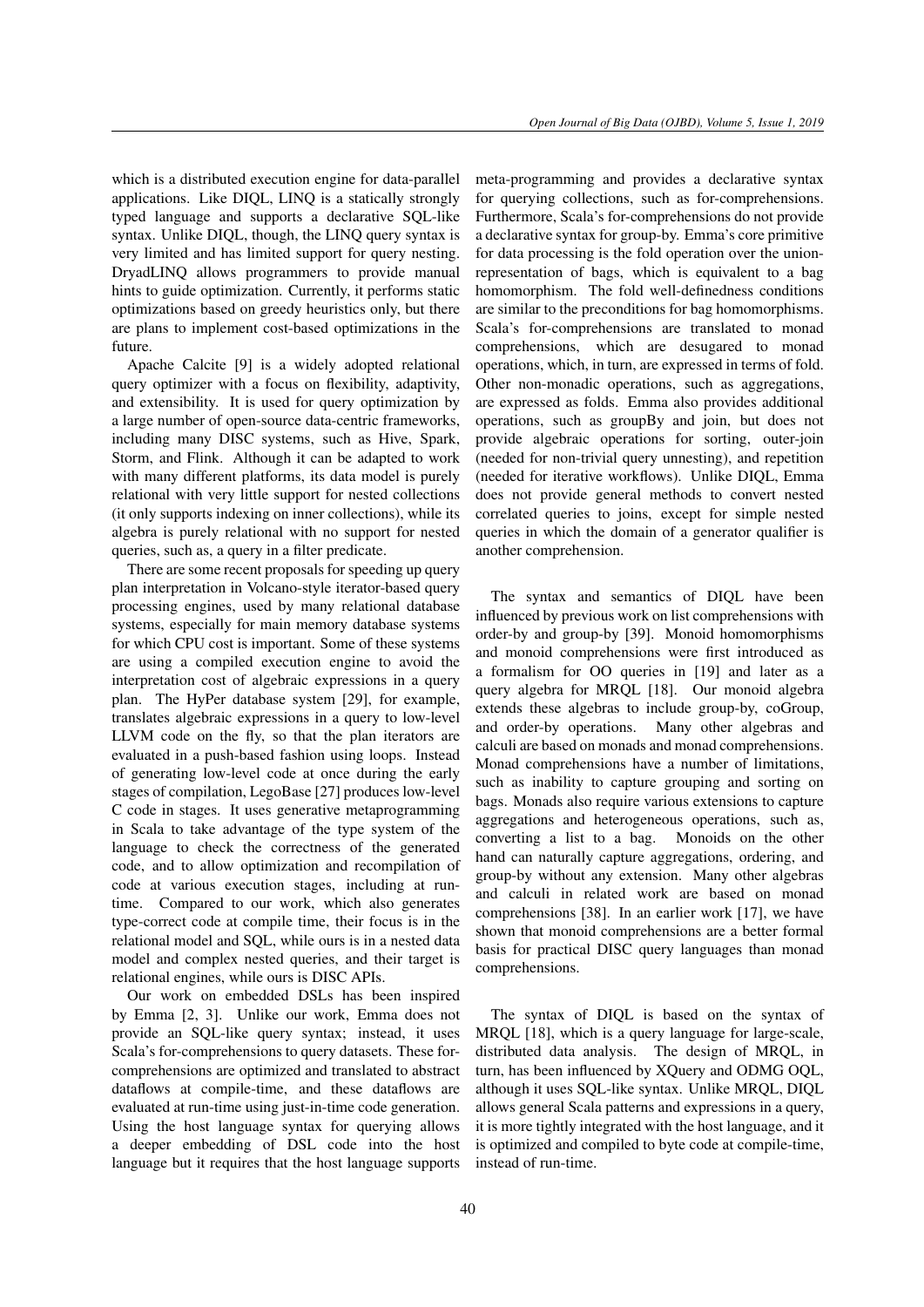# <span id="page-6-0"></span>3 DIQL: A DATA-INTENSIVE QUERY LANGUAGE

This section presents the detailed syntax of DIQL. As an example of a DIQL query evaluated on Spark, consider matrix multiplication. We can represent a sparse matrix  $M$  as a distributed collection of type RDD[(Double,Int,Int)] in Spark, so that a triple  $(v, i, j)$ in this collection represents the matrix element  $v =$  $M_{ij}$ . Then the matrix multiplication between two sparse matrices  $X$  and  $Y$  can be expressed as follows in DIQL:

*Query A:*

select  $(+/z, i, j)$ from  $(x, i, k) \leq X$ ,  $(y, k_-, j) \leq Y$ ,  $z = x * y$ where  $k == k$ . **group by**  $(i, j)$ 

where  $X$  and  $Y$  are embedded Scala variables of type RDD[(Double, Int, Int)]. This query retrieves the values  $X_{ik} \in X$  and  $Y_{kj} \in Y$  for all  $i, j, k$ , and sets  $z = X_{ik} *$  $Y_{kj}$ . The group-by operation lifts each pattern variable defined before the group-by (except the group-by keys) from some type  $t$  to a bag of  $t$ , indicating that each such variable must now contain all the values associated with the same group-by key value. Consequently, after we group the values by the matrix indexes  $i$  and  $j$ , the variable z is lifted to a bag of numerical values  $X_{ik} * Y_{ki}$ , for all  $k$ . Hence, the aggregation  $+/z$  will sum up all the values in the bag z, deriving  $\sum_k X_{ik} * Y_{kj}$  for the ij element of the resulting matrix.

As another example, consider the matrix addition between the two sparse matrices  $X$  and  $Y$ . Given that missing values in sparse matrices correspond to zero values, matrix addition should be expressed in a relational query as a full outer join, not an inner join. Instead, this operation is specified as follows in DIQL:

Query B:

\nselect 
$$
(+/(x+y), i, j)
$$

\nfrom  $(x, i, j) <-X$  group by  $(i, j)$ 

\nfrom  $(y, i_-, j_-) <-Y$  group by  $(i_-, j_-)$ 

Each of the two group-by clauses in this query groups only the variables in their associated from-clause: X values are grouped by  $(i, j)$  and Y values are grouped by  $(i_-, i_-)$ . Furthermore, the two group keys are implicitly set to be equal,  $(i, j) = (i_-, j_-)$ . That is, after X is grouped by  $(i, j)$  and Y is grouped by  $(i_-, j_-)$ , the resulting grouped datasets are joined over their groupby key. That is, this query is equivalent to a coGroup operation found in many DISC APIs. The semantics of this double group-by query is very similar to that of the single group-by: The first (resp. second) group-by lifts the variable  $x$  (resp.  $y$ ) to a bag of Double, which may

be either empty or singleton. That is, the concatenation  $x+y$  may contain one or two values, which are added together in  $\pm/(x+y)$ . In contrast to a relational outer join, this query does not introduce any null values since it is equivalent to a coGroup operation.

Many emerging Scala-based APIs for distributed processing, such as the Scala-based Hadoop Map-Reduce frameworks Scalding and Scrunch, and the Map-Reduce alternatives Spark and Flink, are based on distributed collections that resemble regular Scala data collections as they support similar methods. Many Big Data analysis applications need to work on nested collections, because, unlike relational databases, they need to analyze data in their native format, as they become available, without having to normalize these data into flat relations first. While outer collections need to be distributed in order to be processed in parallel, the inner sub-collections must be stored in memory and processed as regular Scala collections. Processing both kinds of collections, distributed and in-memory, using the same syntax or API simplifies program development considerably. The DIQL syntax treats distributed and in-memory collections in the same way, although DIQL optimizes and compiles the operations on these collections differently. The DIQL data model supports four collection types: a bag, which is an unordered collection (a multiset) of values stored in memory, a DataBag, which is a bag distributed across the worker nodes of a computer cluster, a list, which is an ordered collection of values stored in memory, and a DataList, which is an ordered DataBag.

For example, let R and S be two distributed collections in Spark of type RDD[(Long,Long)] and RDD[(Long,Long,Long)], respectively. Then the following Scala code fragment that contains a DIQL query joins the datasets R and S using a nested query:

*Query C:* q(""" **select** ( x, +/(**select** b **from** (a,b, ) <− S **where** a==y) ) **from** (x,y) <− R """)

In SQL, this query would have been written as a leftouter join between R and S, followed by a group-by with an aggregation. The DIQL syntax can be embedded in a Scala program using the Scala macro q("""... """), which is optimized and compiled to byte code at compiletime. This byte code in turn is embedded in the byte code generated by the rest of the Scala program. That is, all type errors in the DIQL queries are captured at compile-time. Furthermore, a query can see any active Scala declaration in the current Scala scope, including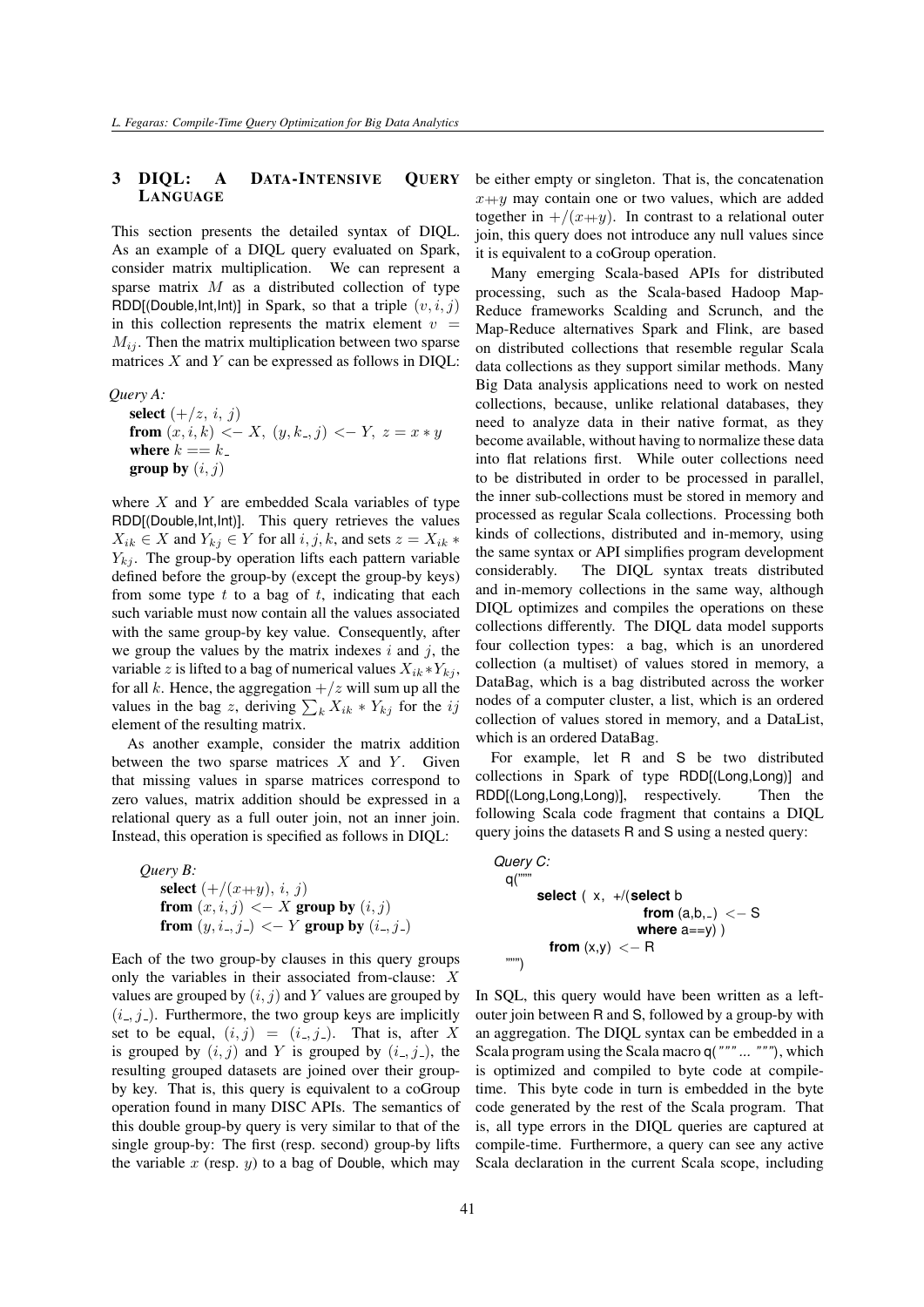<span id="page-7-0"></span>

|                              |  | <b>pattern:</b> $p ::= any Scala pattern, including a refutable pattern$                                                                                                                                                    |                                                                       |
|------------------------------|--|-----------------------------------------------------------------------------------------------------------------------------------------------------------------------------------------------------------------------------|-----------------------------------------------------------------------|
| qualifier: $q ::= p \leq -e$ |  | $\begin{array}{c} \mid & p < - - e \\ \mid & p = e \end{array}$                                                                                                                                                             | generator over a dataset<br>generator over a small dataset<br>binding |
|                              |  | <b>qualifiers:</b> $\overline{q}$ ::= $q_1, \ldots, q_n$                                                                                                                                                                    | sequence of qualifiers                                                |
|                              |  | <b>aggregation:</b> $\oplus$ ::= +   *   &&        count   avg   min   max                                                                                                                                                  |                                                                       |
|                              |  | <b>expression:</b> $e ::= any Scala functional expression$<br><b>select</b> [distinct] $e'$ from $\overline{q}$ [where $e_p$ ] <i>select-query</i><br>[group by $p$ [: $e$ ] [ $cg$ ] [having $e_h$ ]]<br>[order by $e_s$ ] |                                                                       |
|                              |  | repeat $p = e$ step $e'$ [ where $e_p$ ] [ limit $n$ ]<br>some $\overline{q}$ : $e_p$<br>all $\overline{q}$ : $e_p$                                                                                                         | repetition<br>existential quantification<br>universal quantification  |
|                              |  | let $p = e_1$ in $e_2$<br>$e_1$ opr $e_2$                                                                                                                                                                                   | let-binding<br>opr is a set operation: union,                         |
|                              |  | $\oplus/e$                                                                                                                                                                                                                  | intersect, minus, or member<br>aggregation                            |
|                              |  | co-group: $cg$ ::= from $\overline{q}$ where $e_p$ group by $p$ : e                                                                                                                                                         | the right branch of a coGroup                                         |

Table 1: The DIQL syntax

the results of other queries if they have been assigned to Scala variables.

The DIQL syntax is Scala syntax extended with the DIQL select-query syntax (among other things), as is described in Table [1.](#page-7-0) It uses a purely functional subset of Scala, which intentionally excludes blocks, declarations, iterations (such as while loops), and assignments, because imperative features are hard to optimize. Instead, DIQL provides special syntax for let-binding and iteration. DIQL queries can use any Scala pattern to pattern-match and deconstruct data. The qualifier  $(x,y) \leq -R$  in Query C traverses the dataset R one element at a time and matches the element with the Scala pattern  $(x,y)$ , which binds the pattern variables x and y to the first and second components of the matched element. That is, x and y have type Long. The qualifier  $(a,b,-) \leq -S$  in the inner select-query, on the other hand, traverses the dataset S one element at a time and matches the element with the Scala pattern  $(a,b,.)$ , which binds the pattern variables a and b to the first and second components of the matched element. The underscore in the pattern matches any value but the matched value is ignored. That is, Query C joins R with S on their second components using a nested query so that the query result will have exactly one value for each element in R even when this element has no match in S. The aggregation  $+$ /(...) in the outer query sums up all the values returned by the inner query. The query result is of type RDD[(Long,Long)] and can be embedded in any place in a Scala program where a value of this type is expected.

The Scala code for Query C generated by the DIQL compiler is equivalent to a Spark cogroup method call that joins the R with S:

$$
\begin{aligned} \text{R}.\text{map} \{ \text{ case } r \textcircled{x}(x,y) => \langle y,r \rangle \} \\ \text{.cogroup( S.map \{ \text{ case } s \textcircled{x}(a,b,.) => (b,s) \} ) \\ \text{.flatMap\{ \text{ case } (k,(rr,ss))$} \\ => rr.\text{map} \{ \text{ case } (x,y) \\ => (x, \text{ s.s.map} \{ \text{ case } (a,b,.) => b \} \\ \text{.reduce(.-+)} ) \} \} \end{aligned}
$$

where the Scala pattern binder  $x@p$  matches a value with the pattern  $p$  and binds  $x$  to that value. The map calls on R and S prepare these datasets for the cogroup join by selecting the second component of their tuples as the join key. The flatMap call after cogroup computes the query result from the sequences rr and ss of all values from R and S that are joined over the same key k. This query cannot be expressed using a Spark join operation because it will loose all values from R that are not joined with any value from S.

As another example, consider the following Scala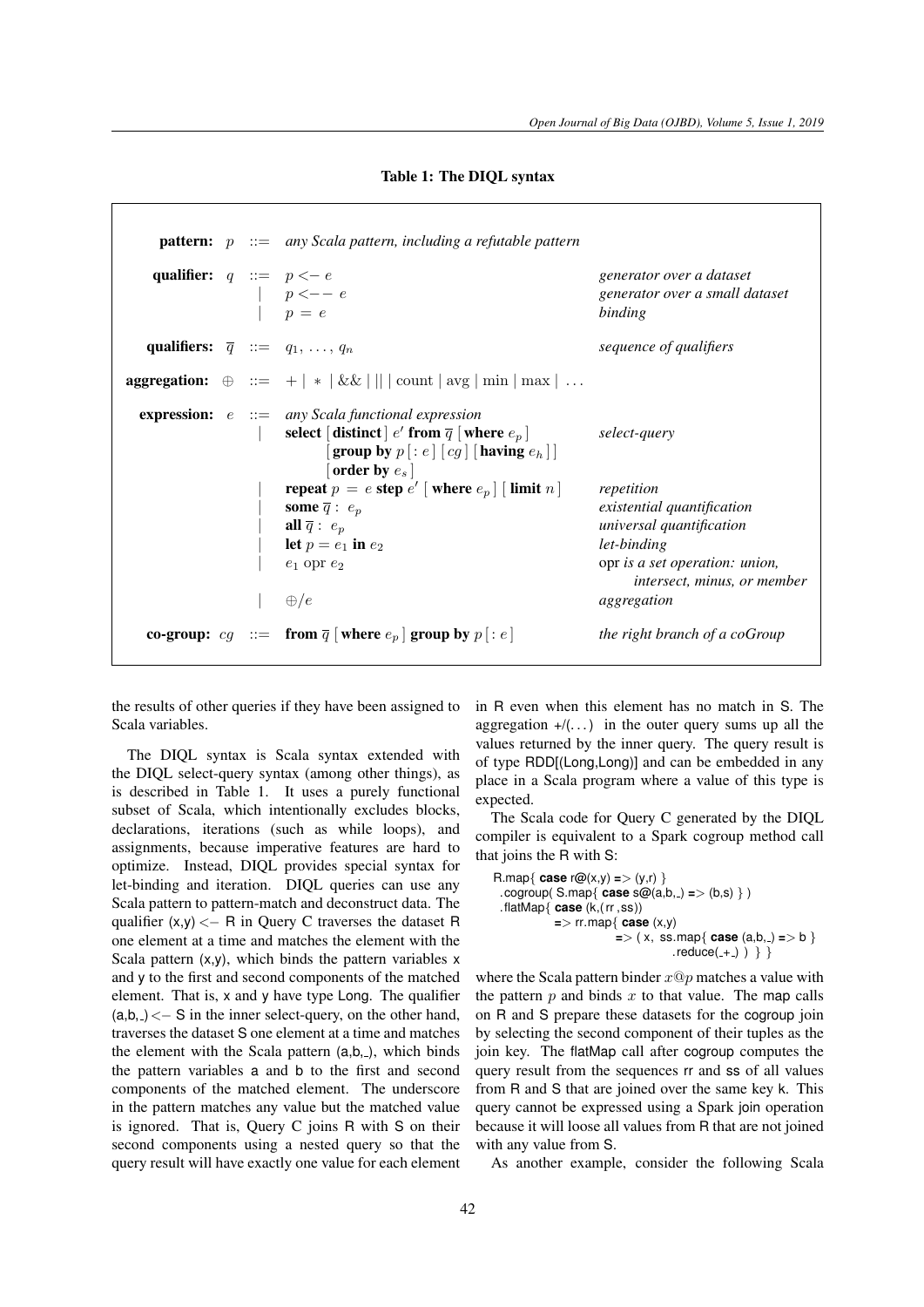class that represents a graph node:

**case class** Node ( id: Long, adjacent: List [Long] )

where adjacent contains the ids of the node's neighbors. Then, a graph in Spark can be represented as a distributed collection of type RDD[Node]. Note that the inner collection of type List[Long] is an in-memory collection since it conforms to the class Traversable. The following DIQL query constructs the graph RDD from a text file stored in HDFS and then transforms this graph so that each node is linked with the neighbors of its neighbors:

```
Query D:
```

```
let graph = select Node(id = n, adjacent = ns)
            from line <− sc.textFile("graph.txt " ),
                  n::ns = line : split ( " , " ). to List
                               .map(\_ .toLong)
in select Node( x, ++/ys )
   from Node(x, xs) < - graph,
          a < -xs.
          Node(y,ys) < - graph
  where y == a group by x
```
In the previous DIQL query, the let-binding binds the new variable graph to an RDD of type RDD[Node], which contains the graph nodes read from HDFS, mixing DIQL syntax with Spark API methods. The DIQL typechecker will infer that the type of sc.textFile("graph.txt") is RDD[String], and, hence, the type of the query variable line is String. Based on this information, the DIQL typechecker will infer that the type of n:ns in the pattern of the let-binding is List[Long], which is a Traversable collection. The select-query in the body of the letbinding expresses a self-join over graph followed by a group-by. The pattern Node(x,xs) matches one graph element at a time (a Node) and binds x to the node id and xs to the adjacent list of the node. Hence, the domain of the second qualifier  $a \leftarrow xs$  is an in-memory collection of type List[Long], making 'a' a variable of type Long. The graph is traversed a second time and its elements are matched with  $Node(y,ys)$ . Thus, this select-query traverses two distributed and one in-memory collections.

In general, as we can see in Table [1,](#page-7-0) a select-query may have multiple qualifiers in the 'from' clause of the query. A qualifier  $p \leq -e$ , where e is a DIQL expression that returns a data collection and  $p$  is a Scala pattern (which can be refutable - i.e., it may fail to match), iterates over the collection and, each time, the current element of the collection is pattern-matched with  $p$ , which, if the match succeeds, binds the pattern variables in  $p$  to the matched components of the element. The qualifier  $p \leq -e$  does the same iteration as  $p \leq -e$  but it also gives a hint to the DIQL optimizer that the collection e is small (can fit in the memory of a worker node) so that the optimizer may consider using a broadcast join. The binding  $p = e$  pattern-matches the pattern p with the value returned by  $e$  and, if the match succeeds, binds the pattern variables in  $p$  to the matched components of the value e. The variables introduced by a qualifier pattern can only be accessed by the remaining qualifiers and the rest of the query. The group-by syntax is explained next.

Unlike other query languages, patterns are essential to the DIQL group-by semantics; they fully determine which parts of the data are lifted to collections after the group-by operation. The group-by clause has syntax **group by** p:e. It groups the query result by the key returned by the expression e. If e is missing, it is taken to be equal to  $p$ . For each group-by result, the pattern  $p$  is pattern-matched with the key, while any pattern variable in the query that does not occur in  $p$  is lifted to an inmemory collection that contains all the values of this pattern variable associated with this group-by result. For our Query D, the query result is grouped by x, which is both the pattern  $p$  and the group-by expression  $e$ . After group-by, all pattern variables in the query except x, namely xs, y, and ys, are lifted to collections.

In particular, ys of type List[Long] is lifted to a collection of type List[List[Long]], which is a list that contains all ys associated with a particular value of the group-by key x. Thus, the aggregation ++/ys will merge all values in ys using the list append operation, ++, yielding a List[Long]. In general, the DIQL syntax  $\bigoplus/e$ can use any Scala operation  $\oplus$  of type  $(T, T) \rightarrow T$  to reduce a collection of  $T$  (distributed or in-memory) to a value T. The same syntax is used for the avg and count operations over a collection, e.g., avg/s returns the average value of the collection of numerical values s. The existential quantification some  $\overline{q}$  :  $e_p$  is syntactic sugar for  $||/$ (select  $e_p$  from  $\overline{q}$ ), that is, it evaluates the predicate  $e_p$  on each element in the collection resulted from the qualifiers  $\overline{q}$  and returns true if at least one result is true. Universal quantification does a similar operation using the aggregator  $&&\&&&\,,$  that is, it returns true if all the results of the predicate  $e_p$  are true.

The Scala code for the second select-query of Query D generated by the DIQL compiler is equivalent to a call to the Spark cogroup method that joins the graph with itself, followed by a reduceByKey:

```
graph.flatMap{case n@Node(x,xs) => xs.map{a => (a,n)}}
  .cogroup(graph.map{ case m@Node(y,ys) => (y,m) })
  .flatMap\{ \text{ case } (\_, \text{(ns,ms)}) \}=> ns.flatMap{ case Node(x,xs)
           => xs.flatMap{ a => ms.map{ case Node(y,ys)
                                       => (x,ys) } } } }
  . reduceByKey(_{++}).map{ case (x,s) = > Node(x,s) \}
```
The co-group clause cg in Table [1](#page-7-0) represents the right branch of a coGroup operation (the left branch is the first group-by clause). As explained in Query B (matrix addition), each of the two group-by clauses lifts the pattern variables in their associated from-clause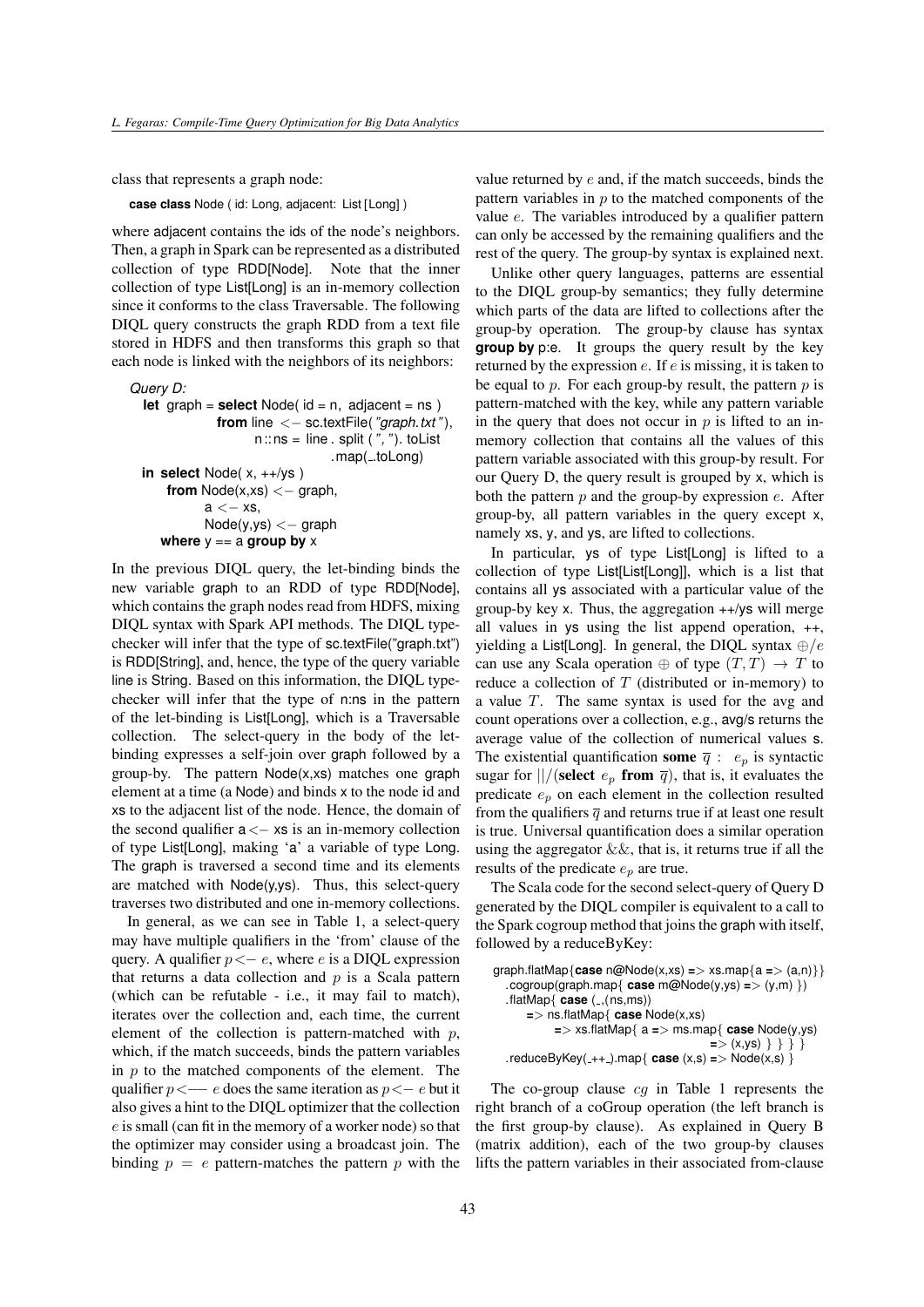qualifiers and joins the results on their group-by keys. Hence, the rest of the query can access the group-by keys from the group-by clauses and the lifted pattern variables from both from-clauses. The co-group clause captures any coGroup operation, which is more general than a join. That is, using the co-group syntax one can capture any inner and outer join without introducing any null values and without requiring 3-value logic to evaluate conditions.

The order-by clause of a select-query has syntax order by  $e_s$ , which sorts the query result by the sorting key  $e_s$ . One may use the pre-defined method desc to coerce a value to an instance of the class Inv, which inverts the total order of an Ordered class from  $\leq$  to  $\geq$ . For example,

```
select p
from p@(x,y) < -Sorder by ( x desc, y )
```
sorts the query result by major order x (descending) and minor order y (ascending).

Finally, to capture data analysis algorithms that require iteration, such as data clustering and PageRank, DIQL provides a general syntax for repetition:

# repeat  $p = e$  step  $e'$  where  $e_p$  limit  $n$

which does the assignment  $p = e'$  repeatedly, starting with  $p = e$ , until either the condition  $e_p$  becomes false or the number of iterations has reached the limit  $n$ . In Scala, this is equivalent to the following code, where  $x$ is the result of the repetition:

var 
$$
x = e
$$

\nfor  $(i < -0 \text{ to } n)$ 

\n $x \text{ match } \{ \text{ case } p \text{ if } e_p \implies x = e'$ 

\ncase  $-\implies \text{break} \}$ 

As we can see, the variables in  $p$  can be accessed in  $e'$ , allowing us to calculate new variable bindings from the previous ones. The type of the result of the repetition can be anything, including a tuple with distributed and in-memory collections, counters, etc.

For example, the following query implements the kmeans clustering algorithm by repeatedly deriving  $k$  new centroids from the previous ones:

```
Query E:
  repeat centroids = Array( ... )
  step select Point( avg/x, avg/y )
      from p@Point(x,y) < - points
      group by k: ( select c from c <− centroids
                    order by distance(c,p) ). head
  limit 10
```
where points is a distributed dataset of points on the X-Y plane of type RDD[Point], where Point is the Scala class:

**case class** Point ( X: Double, Y: Double )

centroids is the current set of centroids (k cluster centers), and distance is a Scala method that calculates the Euclidean distance between two points. The initial value of centroids (the  $\dots$  value) is an array of k initial centroids (omitted here). The inner select-query in the group-by clause assigns the closest centroid to a point p. The outer select-query in the repeat step clusters the data points by their closest centroid, and, for each cluster, a new centroid is calculated from the average values of its points. That is, the group-by query generates  $k$  groups, one for each centroid.

For a group associated with a centroid  $c$ , the variable  $p$  is lifted to a Iterable[Point] that contains the points closest to c, while x and y are lifted to Iterable[Double] collections that contain the  $X$ - and  $Y$ -coordinates of these points. DIQL implements this query in Spark as a flatMap over points followed by a reduceByKey. The Spark reduceByKey operation does not materialize the Iterable[Double] collections in memory; instead, it calculates the avg aggregations in a stream-like fashion. DIQL caches the result of the repeat step, which is an RDD, into an array, because it has decided that centroids should be stored in an array (like its initial value). Furthermore, the flatMap functional argument accesses the centroids array as a broadcast variable, which is broadcast to all worker nodes before the flatMap.

#### <span id="page-9-0"></span>4 THE MONOID ALGEBRA

The main goal of our work is to translate DIQL queries to efficient programs that can run on various DISC platforms. Experience with the relational database technology has shown that this translation process can be simplified if we first translate the queries to an algebraic form that is equivalent to the query and then translate the algebraic form to code consisting of calls to API operations supported by the underlying DISC platform.

Our algebra consists of a very small set of operations that capture all the DIQL features and can be translated to efficient byte code that uses the Scala-based APIs of DISC platforms. We intentionally use only one higherorder homomorphic operation in our algebra, namely flatMap, to simplify normalization and optimization of algebraic terms. The flatMap operation captures data parallelism, where each processing node evaluates the same code (the flatMap functional argument) in parallel on its own data partition. The groupBy operation, on the other hand, re-shuffles the data across the processing nodes based on the group-by key, so that data with the same key are sent to the same processing node. The coGroup operation is a groupBy over two collections, so that data with the same key from both collections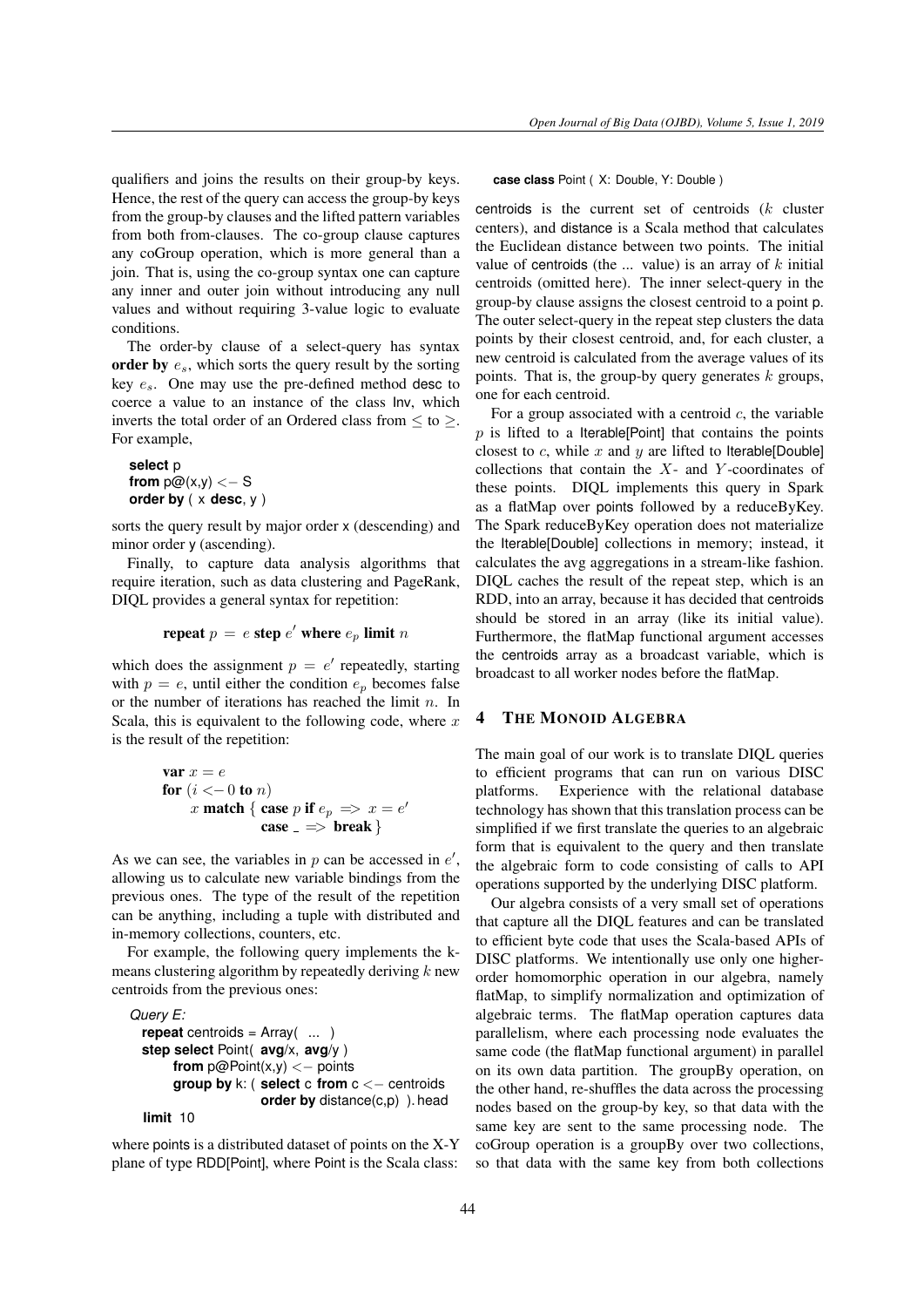Table 2: Some collection monoids

<span id="page-10-0"></span>

|      | ⊛            | $\alpha$                 | $\mathbf{1}_{\scriptscriptstyle (\mathbb{R})}$ | (x <sup>2</sup> )<br>$(\mathbb{R})$ | properties     |
|------|--------------|--------------------------|------------------------------------------------|-------------------------------------|----------------|
| list |              | [ $\alpha$ ]             |                                                | $\lceil x \rceil$                   |                |
| bag  | $\downarrow$ | $\{\!\!\{\alpha\}\!\!\}$ |                                                | $\{x\}$                             | commutative    |
| set  |              | $\alpha$                 |                                                | $\{x\}$                             | commutative    |
|      |              |                          |                                                |                                     | and idempotent |

are sent to the same node to be joined. By moving all computations to flatMap, our algebra detaches data distribution (specified by groupBy and coGroup) from parallel data processing (specified by flatMap). This separation simplifies program optimization considerably. For example, as we will see in Section [6.2,](#page-14-1) query unnesting can be done using just one rule, because there is only one place where a nested query can occur: at the flatMap functional argument.

This section extends our previous work on the monoid algebra [\[17\]](#page-24-12) by improving the semantics of some operations (such as, orderBy and repeat) and introducing more operations (such as, the cross product).

Collection monoids and homomorphisms. In abstract algebra, a monoid is an algebraic structure equipped with a single associative binary operation and a single identity element. More formally, given a set S, a binary operator  $\otimes$  from  $S \times S$  to S, and an element  $e \in S$ , the structure  $(S, \otimes, e)$  is called a monoid if  $\otimes$  is associative and has an identity e:

$$
x \otimes (y \otimes z) = (x \otimes y) \otimes z \quad \text{for all } x, y, z \in S
$$

$$
x \otimes e = x = e \otimes x \quad \text{for all } x \in S
$$

Monoids may satisfy additional algebraic laws. The monoid  $(S, \otimes, e)$  is commutative if  $x \otimes y = y \otimes x$ , for all  $x, y \in S$ . It is idempotent if  $x \otimes x = x$ , for all  $x \in S$ . Given that a monoid  $(S, \otimes, e)$  can be identified by its operation  $\otimes$ , it is simply referred to as  $\otimes$ , with  $\mathbf{1}_{\otimes}$ to denote its identity  $e$ . Given two monoids  $\otimes$  and  $\oplus$ , a *monoid homomorphism* from  $\otimes$  to  $\oplus$  is a function H that respects the monoid structure:

$$
H(X \otimes Y) = H(X) \oplus H(Y)
$$
  

$$
H(\mathbf{1}_{\otimes}) = \mathbf{1}_{\oplus}
$$

A data collection, such as a list, a set, or a bag, of type  $T(\alpha)$ , for some type  $\alpha$ , can be captured as a *collection monoid*  $\otimes$ , which is a monoid equipped with a unit injection function  $\mathbb{U}_{\mathfrak{D}}$  of type  $\alpha \to T(\alpha)$ . Table [2](#page-10-0) shows some well-known collection types captured as collection monoids.

For example,  $\{1\} \cup \{2\} \cup \{1\}$  constructs the bag {{1, 2, 1}}. A *collection homomorphism* is a monoid homomorphism  $\mathcal{H}(\oplus, f)$  from a collection monoid ⊗ to a monoid  $\oplus$  defined as follows, for  $H = \mathcal{H}(\oplus, f)$ :

$$
H(X \otimes Y) = H(X) \oplus H(Y)
$$
  

$$
H(\mathbb{U}_{\otimes}(x)) = f(x)
$$
  

$$
H(\mathbf{1}_{\otimes}) = \mathbf{1}_{\oplus}
$$

For example,  $\mathcal{H}(+,\lambda x. 1) X$  over the bag X returns the number of elements in  $X$ . Not all collection homomorphisms are well-behaved; some may actually lead to contradictions. In general, a collection homomorphism from a collection monoid ⊗ to a monoid ⊕ is well-behaved if ⊕ satisfies all the laws that ⊗ does (the laws in our case are commutativity and idempotence). For example, converting a list to a bag is well-behaved, while converting a bag to a list and set cardinality are not. For example, set cardinality would have led to the contradiction:  $2 = \mathcal{H}(+,\lambda x. 1)$  ( $\{a\} \cup$  ${a}$ ) =  $H(+, \lambda x. 1)$  {a} = 1.

All unary operations in the monoid algebra are collection homomorphisms. To capture binary equijoins, we define binary functions that are homomorphic on both inputs. A *binary homomorphism* H from the collection monoids  $\oplus$  and  $\otimes$  to the monoid  $\odot$  satisfies, for all  $X, X', Y$ , and  $Y'$ :

$$
H(X \oplus X', Y \otimes Y') = H(X, Y) \odot H(X', Y')
$$

One such function is

$$
H(X,Y) = \mathcal{H}(\bigcirc, f_x)(X) \bigcirc \mathcal{H}(\bigcirc, f_y)(Y)
$$

for some functions  $f_x$  and  $f_y$  that satisfy:

$$
f_x(x) \odot f_y(y) = f_y(y) \odot f_x(x) \text{ for all } x \text{ and } y
$$

The Monoid Algebra. The DIQL data model supports four collection types: a bag, which is an unordered collection (a multiset) of values stored in memory, a DataBag, which is a bag distributed across the worker nodes of a computer cluster, a list, which is an ordered collection in memory, and a DataList, which is an ordered DataBag. Both bags and lists are implemented as Scala Traversable collections, while both DataBags and DataLists are implemented as RDDs in Spark, DataSets in Flink, and TypedPipes in Scalding. The DIQL type inference engine can distinguish bags from lists and DataBags from DataLists by just looking at the algebraic operations: the orderBy operation always returns a list or a DataList, while the order is destroyed by all DIQL algebraic operations except flatMap. To simplify the presentation of our algebra, we present only one variation of each operation, namely one that works on bags. The flatMap, for example, has many variations: from a bag to a bag using a functional that returns a bag, from a list to list using a functional that returns a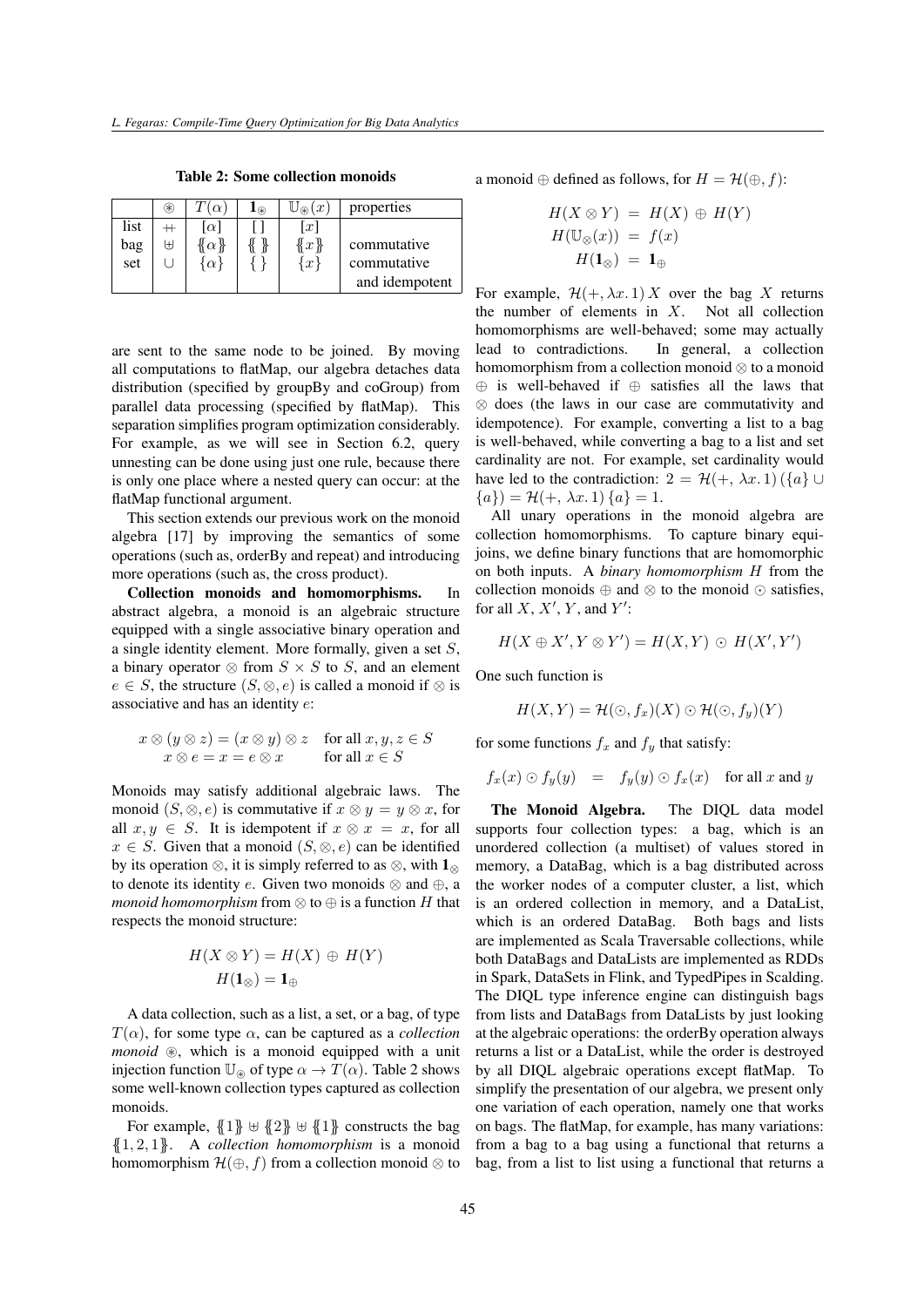list, from a DataBag to a DataBag using a functional that returns a bag, etc, but some combinations are not permitted as they are not well-behaved, such as a flatMap from a bag to a list.

The flatMap operation. The first operation, flatMap, generalizes the select, project, join, cross, and unnest operations of the nested relational algebra. Given two arbitrary types  $\alpha$  and  $\beta$ , the operation flatMap(f, X) over a bag X of type  $\{\{\alpha\}\}\$ applies the function f of type  $\alpha \to \{\beta\}$  to each element of X, yielding one bag for each element, and then merges these bags to form a single bag of type  $\{\beta\}$ . It is expressed as follows as a collection homomorphism from the monoid  $\oplus$  to the monoid  $H$ :

$$
flatMap(f, X) \triangleq \mathcal{H}(\uplus, f) X
$$

which is equivalent to the following equations:

$$
flatMap(f, X \oplus Y) = flatMap(f, X)
$$
  
\n
$$
flatMap(f, \{a\}) = f(a)
$$
  
\n
$$
flatMap(f, \{ \}\}) = \{ \}
$$

Many common distributed queries can be written using flatMaps, including the equi-join  $X \bowtie_p Y$ :

$$
\begin{aligned} \text{flatMap}(\lambda x. \text{flatMap}(\lambda y. \text{ if } p(x, y) \text{ then } \{ (x, y) \} \\ \text{else } \{ \} \}, \\ Y), \\ X) \end{aligned}
$$

The flatMap operation is the only higher-order homomorphic operation in the monoid algebra. Its functional argument can be any Scala function, including a partial function with a refutable pattern. In that case, the second flatMap equation becomes a pattern matching that returns an empty bag if the refutable pattern fails to match.

$$
\begin{aligned} \text{flatMap}(\lambda p. e, \{a\}) \\ &= a \text{ match } \{\text{case } p \implies e; \text{ case } \_ \implies \{ \} \} \end{aligned}
$$

where  $\lambda p$ . *e* is an anonymous function, expressed as  $p \Rightarrow$  $e$  in Scala, where  $p$  is a Scala pattern and  $e$  is a Scala expression.

The groupBy operation. Given a type  $\kappa$  that supports value equality (=), a type  $\alpha$ , and a bag X of type  $\{(\kappa, \alpha)\}\$ , the operation groupBy $(X)$  groups the elements of  $X$  by their first component (the group-by key) and returns a bag of type  $\{(\kappa, \{\alpha\})\}$  (a key-value map, also known as an indexed set). It can be expressed as follows as a collection homomorphism:

$$
groupBy(X) \triangleq \mathcal{H}(\mathcal{D}, \lambda(k, v), \mathcal{H}(k, \{v\})\}) X
$$

which is equivalent to the following equations:

$$
\begin{array}{rcl}\n\text{groupBy}(X \oplus Y) & = & \text{groupBy}(X) \updownarrow \text{groupBy}(Y) \\
\text{groupBy}(\{(k, v)\}) & = & \{(k, \{v\})\}\n\end{array}
$$

The monoid  $\hat{\psi}$ , called *indexed set union*, is a full outer join that merges groups associated with the same key using bag union. More specifically,  $X \nsubseteq Y$  is a full outer join between  $X$  and  $Y$  that can be defined as follows using a set-former notation on bags:

$$
X \noplus Y
$$
  
= { (k, a \oplus b) | (k, a) \in X, (k', b) \in Y, k = k' }  

$$
\uplus { (k, a) | (k, a) \in X, \forall (k', b) \in Y : k' \neq k }
$$
  

$$
\uplus { (k, b) | (k, b) \in Y, \forall (k', a) \in X : k' \neq k }
$$

The first term joins  $X$  and  $Y$  on the groupby key and unions together the groups associated with the same key, the second term returns the elements of  $X$  not joined with  $Y$ , and the third term returns the elements of  $Y$  not joined with  $X$ . For example,  $groupBy({{(1, "a", (2, "b", (1, "c",))})})$ returns  $\{(1, \{``a", ``c"\}\}, (2, \{``b"\}\})$ .

**The orderBy operation.** Given a type  $\kappa$  that supports a total order (<), a type  $\alpha$ , and a bag X of type  $\{\{(\kappa, \alpha)\}\}\,$ , the operation orderBy(X) returns a list of type  $[(\kappa, \alpha)]$ sorted by the order-by key  $\kappa$ . It is expressed as follows as a collection homomorphism:

orderBy
$$
(X) \triangleq \mathcal{H}(\Uparrow, \lambda(k, v), [(k, v)]) X
$$

which is equivalent to the following equations:

$$
\begin{array}{rcl}\n\text{orderBy}(X \oplus Y) & = & \text{orderBy}(X) \uparrow \text{orderBy}(Y) \\
\text{orderBy}(\{(k, v)\}) & = & [(k, v)] \\
\text{orderBy}(\{\n \}\}) & = & [ ]\n\end{array}
$$

The monoid  $\Uparrow$  merges two sorted sequences of type  $[(\kappa, \alpha)]$  to create a new sorted sequence. It can be expressed as follows using a set-former notation on lists (list comprehensions):

$$
(X_1 + X_2) \Uparrow Y = X_1 \Uparrow (X_2 \Uparrow Y)
$$
  
\n
$$
[(k, v)] \Uparrow Y = [(k', w)] (k', w) \in Y, k' < k]
$$
  
\n
$$
+ [(k, v)]
$$
  
\n
$$
+ [(k', w)] (k', w) \in Y, k' \ge k]
$$
  
\n
$$
\{\mid \Uparrow Y = Y
$$

The second equation inserts the pair  $(k, v)$  into the sorted list  $Y$ , deriving a sorted list.

The reduce operation. Aggregations are captured by the collection homomorphism  $reduce(\oplus, X)$ , which aggregates a bag X of type  $\{\alpha\}$  using the non-collection monoid  $\oplus$  of type  $\alpha$ :

$$
reduce(\oplus, X) \triangleq \mathcal{H}(\oplus, \lambda x. x) X
$$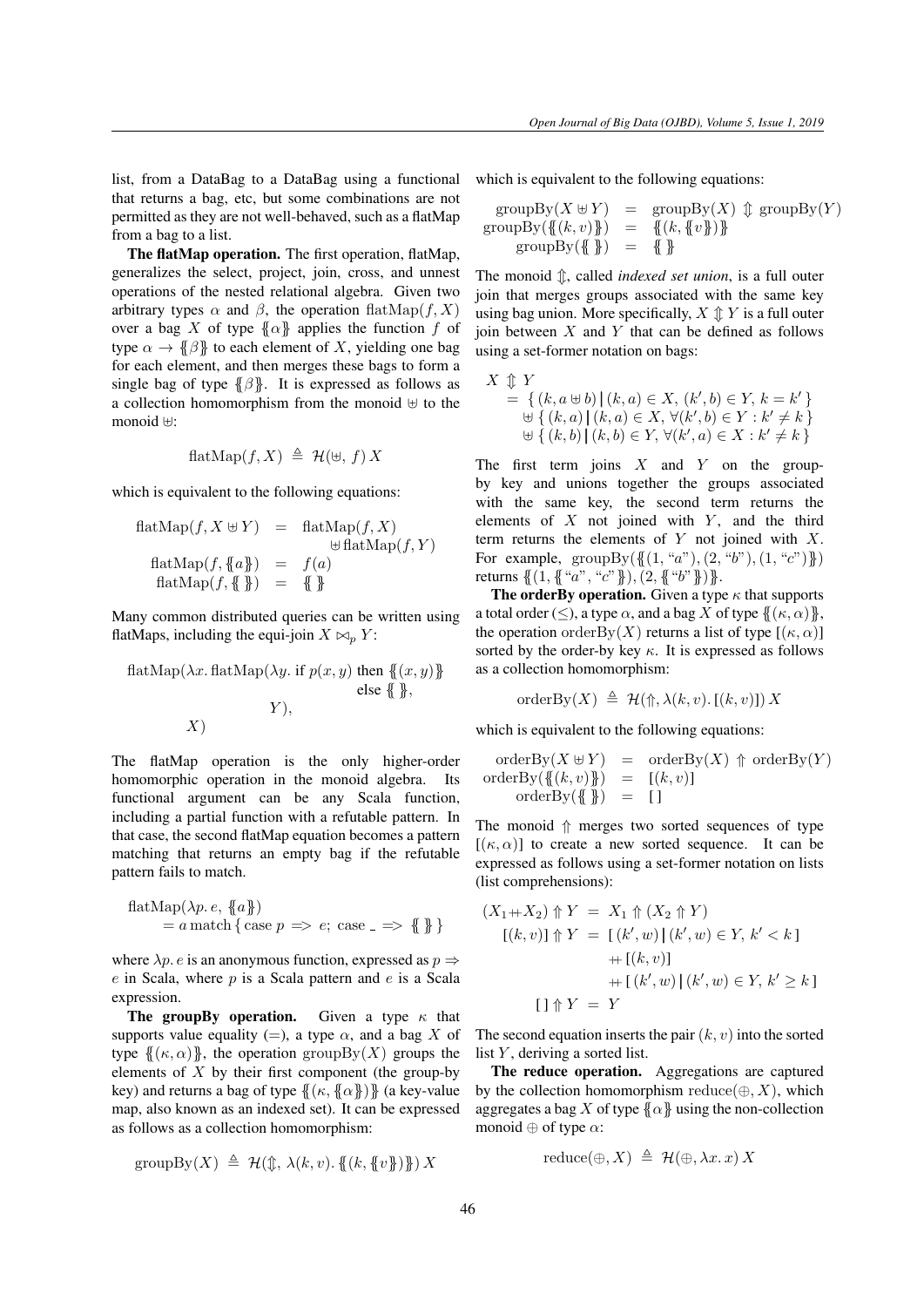For example,  $reduce(+, \{1, 2, 3\}) = 6.$ 

The coGroup operation. Although general joins and cross products can be expressed using nested flatMaps, we provide a binary homomorphism that captures lossless equi-joins and outer joins. The operation  $\operatorname{coGroup}(X,Y)$  between a bag X of type  $\{(\kappa, \alpha)\}\$  and a bag Y of type  $\{(\kappa, \beta)\}\$  over their first component of type  $\kappa$  (the join key) returns a bag of type  $\{(\kappa, (\{\alpha\}, \{\beta\}))\}$ . It is homomorphic on both inputs as it satisfies the law:

 $\mathrm{coGroup}(X_1 \boxplus X_2, Y_1 \boxplus Y_2)$  $=$  coGroup $(X_1, Y_1)$   $\uparrow$  coGroup $(X_2, Y_2)$ 

where the monoid  $\uparrow$  merges pairs of bags associated with the same key.

$$
X \uparrow Y = \{ (k, (a_1 \uplus b_1, a_2 \uplus b_2))
$$
  
\n
$$
| (k, (a_1, a_2)) \in X, (k', (b_1, b_2)) \in Y, k = k' \}
$$
  
\n
$$
\uplus \{ (k, p) | (k, p) \in X, \forall (k', q) \in Y : k' \neq k \}
$$
  
\n
$$
\uplus \{ (k, q) | (k, q) \in Y, \forall (k', p) \in X : k' \neq k \}
$$

For example,  $coGroup({\{1, 10\}, (2, 20), (1, 30)}$ ,  $\{(1, 40), (2, 50), (3, 60)\}\$  =  $\{(1, (\{10, 30\}, \{40\})),$  $(2,({120},,{150})), (3,({18},,{160}))\}.$ 

The cross product operation,  $\text{cross}(X, Y)$  is the Cartesian product between X of type  $\{\alpha\}$  and Y of type  $\{\!\{\beta\}\!\}$  that returns  $\{\!\{\alpha,\beta\}\!\}$ . Unlike coGroup, it is not a monoid homomorphism:

$$
\begin{aligned} \text{cross}(X_1 \boxplus X_2, Y_1 \boxplus Y_2) \\ &= \text{cross}(X_1, Y_1) \boxplus \text{cross}(X_1, Y_2) \\ &\qquad \boxplus \text{cross}(X_2, Y_1) \boxplus \text{cross}(X_2, Y_2) \end{aligned}
$$

The repeat operation. Given a value  $X$  of type  $\alpha$ , a function f of type  $\alpha \rightarrow \alpha$ , a predicate p of type  $\alpha \rightarrow$  boolean, and a counter *n*, the operation repeat(f, p, n, X) returns a value of type  $\alpha$ . It is defined as follows:

$$
\begin{array}{rcl}\n\text{repeat}(f, p, n, X) & \triangleq & \text{if } n \leq 0 \ \lor \ \neg p(X) \\
& \text{then } X \\
& \text{else } \text{repeat}(f, p, n-1, f(X))\n\end{array}
$$

The repetition stops when the number of remaining repetitions is zero or the result value fails to satisfy the condition p.

#### <span id="page-12-0"></span>5 TRANSLATION OF DIQL TO THE MONOID ALGEBRA

Table [3](#page-13-0) presents the rules for translating DIQL queries to the monoid algebra. The form  $\mathcal{Q} [e]$  translates the DIQL syntax of e (defined in Table [1\)](#page-7-0) to the monoid algebra. The notation  $\lambda p.e$ , where p is a Scala pattern, is an anonymous function f defined as  $f(p) = e$ . Although the rules in Table [3](#page-13-0) translate join queries to nested flatMaps, in Section [6.2,](#page-14-1) we present a general method for deriving joins from nested flatMaps.

The order that select-queries are translated in Table [3](#page-13-0) is as follows: the distinct clause is translated first, then the order-by clause, then the group-by/having clauses, then the 'from' clause (the query qualifiers), then the 'where' clause, and finally the select header (the query result). Rule [\(1\)](#page-13-1) translates a distinct query to a groupby that removes duplicates by grouping the query result values by the entire value. Rule [\(2\)](#page-13-1) translates an order-by query to an orderBy operation.

Rules [\(3\)](#page-13-1) and [\(4\)](#page-13-1) translate group-by queries. Recall that, after group-by, every pattern variable in a query except the group-by pattern variables, are lifted to a collection of values to contain all bindings of this variable associated with a group. To specify these bindings, we use the notation  $\mathcal{V}_{\overline{q}}^p$  to denote the flat tuple that contains all pattern variables in the sequence of qualifiers  $\overline{q}$  that do not appear in the group-by pattern p. It is defined as  $V_{\overline{q}}^p = (v_1, \ldots, v_n)$  (the order of  $v_1, \ldots, v_n$  is unimportant), where  $v_i \in (\mathcal{V} \cdot \overline{q} \cdot \overline{q} - \mathcal{P} \cdot \overline{q} \cdot \overline{q})$ and  $V$  is defined as follows:

$$
\mathcal{V}[\![p \leq -e, \overline{q}]\!] = \mathcal{P}[\![p]\!] \cup \mathcal{V}[\![\overline{q}]\!]
$$
\n
$$
\mathcal{V}[\![p \leq -e, \overline{q}]\!] = \mathcal{P}[\![p]\!] \cup \mathcal{V}[\![\overline{q}]\!]
$$
\n
$$
\mathcal{V}[\![p = e, \overline{q}]\!] = \mathcal{P}[\![p]\!] \cup \mathcal{V}[\![\overline{q}]\!]
$$

where  $\mathcal{P} \llbracket p \rrbracket$  is the set of pattern variables in the pattern p. As a simplification, we lift only the variables that are accessed by the rest of the query, since all others are ignored. The query select  $(e, V_{\overline{q}}^p)$  from  $\overline{q}$  in Rules [\(3\)](#page-13-1) and [\(4\)](#page-13-1) is the query before the group-by operation that returns a collection of pairs that consist of the groupby key and the non-group-by variables  $V_{\overline{q}}^p$ . Hence, after groupBy, the non-group-by variables are grouped into a collection to be used by the rest of the query. The operation  $\text{lift}((v_1, \ldots, v_n), s, e)$ , where s is the collection that contains the values of the non-group-by variables in the current group, lifts each variable  $v_i$  to a collection by rebinding it to a collection derived from s as flatMap( $\lambda(v_1, \ldots, v_n)$ . {{ $v_i$ }}, s).

Rule [\(5\)](#page-13-1) translates a generator  $p \leq -e$  to a flatMap. Rule [\(6\)](#page-13-1) is similar, but embeds the annotation 'small' (which is the identity operation), to be used by the optimizer as a hint about the collection size. Rule [\(7\)](#page-13-1) gives the translation of a let-binding for an irrefutable pattern  $p$ . For a refutable  $p$ , the translation is:

$$
Q[\![e]\!] \text{ match } \{\text{case } p \implies Q[\![\text{ select } e \text{ from } \overline{q}]\!]
$$

$$
\text{case } \implies \{\!\!\{\}\!\!\}\}
$$

Rules [\(8\)](#page-13-1) and [\(9\)](#page-13-1) are the last rules to be applied when all qualifiers in the query have been translated, and hence, the 'from' clause is empty. Rule [\(8\)](#page-13-1)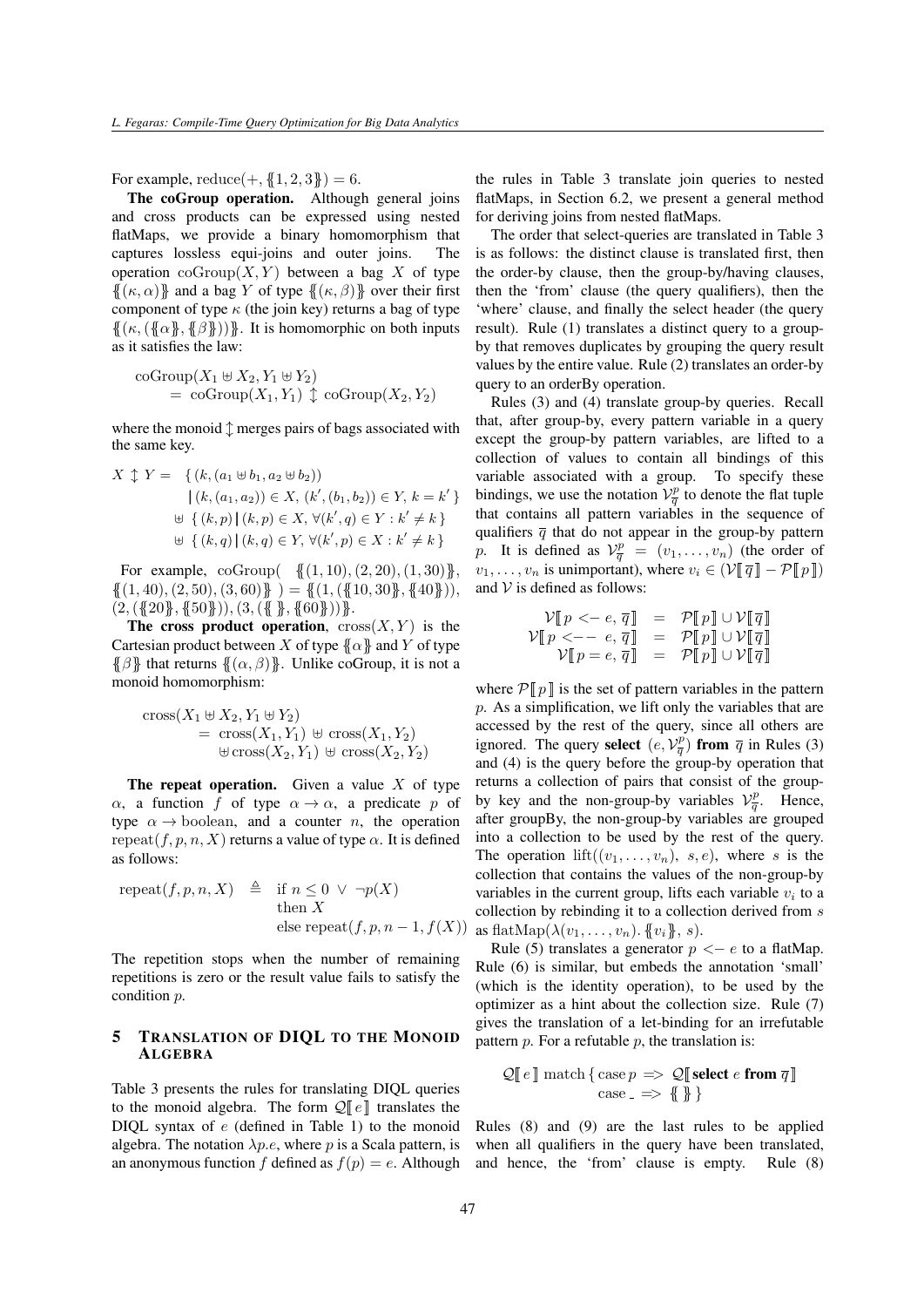# Table 3: DIQL query translation rules

<span id="page-13-1"></span><span id="page-13-0"></span>

|                                                                                 |  | $\mathcal{Q}$ select distinct e' from $\mathbb{I} = \text{flatMap}(\lambda(k, s) \cdot \{k\}, \text{groupBy}(\mathcal{Q} \mid \text{select } (e',()) \text{ from } \dots \mathbb{I}))$                                                                                                                                                             | (1)  |
|---------------------------------------------------------------------------------|--|----------------------------------------------------------------------------------------------------------------------------------------------------------------------------------------------------------------------------------------------------------------------------------------------------------------------------------------------------|------|
|                                                                                 |  | $\mathcal{Q}$ select e' from  order by $e \rVert = \text{flatMap}(\lambda(k, v), \{v\}, \text{orderBy}(\mathcal{Q} \rVert \text{select } (e, e') \text{ from } \dots \rVert))$                                                                                                                                                                     | (2)  |
| $Q$ ∥ select $e'$ from $\overline{q}$ group by $p : e$<br>having $e_h$          |  | = flatMap( $\lambda(p,s)$ . lift( $V_{\overline{q}}^p$ , s, if ( $\mathcal{Q}[\![e_h]\!]$ ) then $\{\![\mathcal{Q}[\![e']]\!] \}$ else $\{\! \} \})$ ,                                                                                                                                                                                             |      |
|                                                                                 |  | group By $(\mathcal{Q}[\![\text{select}(\mathscr{e},\mathcal{V}_{\overline{q}}^p)\text{ from }\overline{q}]\!])$                                                                                                                                                                                                                                   | (3)  |
|                                                                                 |  | $\mathcal{Q}[\![\text{select } e'\text{ from } \overline{q} \text{ group by } p : e]\!] = \text{flatMap}(\lambda(p, s) \cdot \text{lift}(\mathcal{V}_{\overline{q}}^p, s, \{\!\!\{\mathcal{Q}[\![\![\mathit{e}']\!]\!\!\}\})$<br>group By $(\mathcal{Q}[\![\] \text{select} \;(e, \mathcal{V}_{\overline{q}}^p) \text{ from } \overline{q}[\!]) )$ | (4)  |
|                                                                                 |  | $\mathcal{Q}$ select e' from $p \leq -e, \overline{q}$ = flatMap( $\lambda p$ . $\mathcal{Q}$ select e' from $\overline{q}$ ], $\mathcal{Q}$ e ])                                                                                                                                                                                                  | (5)  |
|                                                                                 |  | $\mathcal{Q}$ select e' from $p \leq -e, \bar{q}$ = flatMap( $\lambda p$ . $\mathcal{Q}$ select e' from $\bar{q}$ , small( $\mathcal{Q}$ e   ))                                                                                                                                                                                                    | (6)  |
|                                                                                 |  | $\mathcal{Q}$ select $e'$ from $p = e, \overline{q}$ = let $p = \mathcal{Q}$ $e \parallel$ in $\mathcal{Q}$ select $e'$ from $\overline{q}$ $\parallel$                                                                                                                                                                                            | (7)  |
|                                                                                 |  | $\mathcal{Q}$ select e' from where $e_p$ = if $(\mathcal{Q} \llbracket e_p \rrbracket)$ then $\{\!\!\{\mathcal{Q} \rrbracket e' \rrbracket\}\!\!\}$ else $\{\!\!\{\ \}\!\!\}$                                                                                                                                                                      | (8)  |
| $\mathcal{Q}$ select e' from $\mathcal{Q}$ = { $\mathcal{Q}$ e' $\mathcal{R}$ } |  |                                                                                                                                                                                                                                                                                                                                                    | (9)  |
| $\mathcal{Q}$ repeat $p = e$ step $e'$<br>where $e_p$ limit $n \parallel$       |  | $= \text{repeat}(\lambda p. \mathcal{Q} \llbracket e' \rrbracket, \lambda p. \mathcal{Q} \llbracket e_p \rrbracket, n, \mathcal{Q} \llbracket e \rrbracket)$                                                                                                                                                                                       | (10) |
|                                                                                 |  | $\mathcal{Q}$ some $\overline{q}$ : $e_p$ = reduce(  , $\mathcal{Q}$ select $e_p$ from $\overline{q}$ ))                                                                                                                                                                                                                                           | (11) |
|                                                                                 |  | $\mathcal{Q}[\![\mathbf{all}\; \overline{q} : e_p]\!] = \text{reduce}(\&\&\mathbf{, Q}[\![\mathbf{select}\; e_p\;\mathbf{from}\;\overline{q}]\!])$                                                                                                                                                                                                 | (12) |
|                                                                                 |  | $\mathcal{Q}[\![\oplus/e]\!] = \text{reduce}(\oplus, \mathcal{Q}[\![e]\!])$                                                                                                                                                                                                                                                                        | (13) |
|                                                                                 |  | $\mathcal{Q}$ let $p = e_1$ in $e_2$ $\parallel$ = let $p = \mathcal{Q} \parallel e_1 \parallel$ in $\mathcal{Q} \parallel e_2 \parallel$                                                                                                                                                                                                          | (14) |
|                                                                                 |  | $\mathcal{Q}[[e_1 \text{ union } e_2]] = \mathcal{Q}[[e_1]] \uplus \mathcal{Q}[[e_2]]$                                                                                                                                                                                                                                                             | (15) |
|                                                                                 |  | $\mathcal{Q}[\![e_1$ intersect e_2 \rrbracket = \mathcal{Q}[\!] select x from x \leq -e_1 where some y \leq -e_2 : x == y \rrbracket$                                                                                                                                                                                                              | (16) |
|                                                                                 |  | $\mathcal{Q}[\![e_1$ minus e_2]\!] = \mathcal{Q}[\![\] \text{select } x$ from x \lt -e_1 where all y \lt -e_2 : x \models y \rrbracket$                                                                                                                                                                                                            | (17) |
|                                                                                 |  | $\mathcal{Q} [e_1$ member $e_2] = \mathcal{Q} [$ some $y \leq -e_2 : y == e_1]$                                                                                                                                                                                                                                                                    | (18) |
|                                                                                 |  |                                                                                                                                                                                                                                                                                                                                                    |      |

translates the 'where' clause of a query with an empty 'from' clause. Rule [\(10\)](#page-13-1) translates the repeat syntax to the repeat operation. Rules [\(11\)](#page-13-1) through [\(13\)](#page-13-1) translate accumulations to reduce operations. Rule [\(14\)](#page-13-1) translates a DIQL let-binding to a Scala let-binding. Finally, Rules [\(15\)](#page-13-1) through [\(18\)](#page-13-1) translate bag union, bag intersection, bag difference, and bag membership to a select query.

For example, in Query A (matrix multiplication), the only variable that needs to be lifted after group-by is  $z$ , since it is the only one used by the rest of the query. That is,  $V_{\overline{q}}^p = (z)$ . Hence, the matrix multiplication is translated as follows:

$$
\begin{aligned} \mathcal{Q}[\![\text{select } (+/z, i, j)] \\ \text{from } (x, i, k) < -X, \ (y, k_{\neg}, j) < -Y, \ z = x * y \\ \text{where } k == k_{\neg} \text{group by } (i, j)] \\ = \text{flatMap}(\lambda((i, j), s). \text{ let } z = \text{flatMap}(\lambda z. \{\!\!\{\,z\,\}\!\!\}, \ s) \\ &\qquad \quad \text{in } \{\!\!\{\mathcal{Q}[\![(+/z, i, j)]\!\!\}\!\!\} \\ &\qquad \quad \text{groupBy}(join)) \\ = \text{flatMap}(\lambda((i, j), s). \ \{\!\!\{\text{(reduce}(+, s), i, j)\}\!\!\}, \\ &\qquad \quad \text{groupBy}(join)) \\ \end{aligned}
$$

where join is:

$$
\mathcal{Q}[\text{select }((i,j), z)]
$$
\nfrom  $(x, i, k) \leq -X$ ,  $(y, k_-, j) \leq -Y$ ,  $z = x * y$   
\nwhere  $k == k_-\mathbb{I}$   
\n $= \text{flatMap}(\lambda(x, i, k)).$   
\n $\text{flatMap}(\lambda(y, k_-, j)).$   
\nlet  $z = x * y$   
\nin if  $(k == k_-)$  then  $\{((i, j), z)\}$   
\nelse  $\{\!\{\}\!\}$ ,  
\n $Y), X)$ 

$$
= \text{flatMap}(\lambda(x, i, k)).
$$
  
\n
$$
\text{flatMap}(\lambda(y, k_{-}, j)).
$$
  
\n
$$
\text{if } (k = k_{-}) \text{ then } \{((i, j), x * y)\}\}
$$
  
\nelse  $\{\}$ 

We will see in Section [6.2](#page-14-1) that join-like queries such as this, expressed with nested flatMaps, are optimized to coGroups.

Finally, Table [3](#page-13-0) does not show the rules for translating a co-group clause cg defined in Table [1.](#page-7-0) These double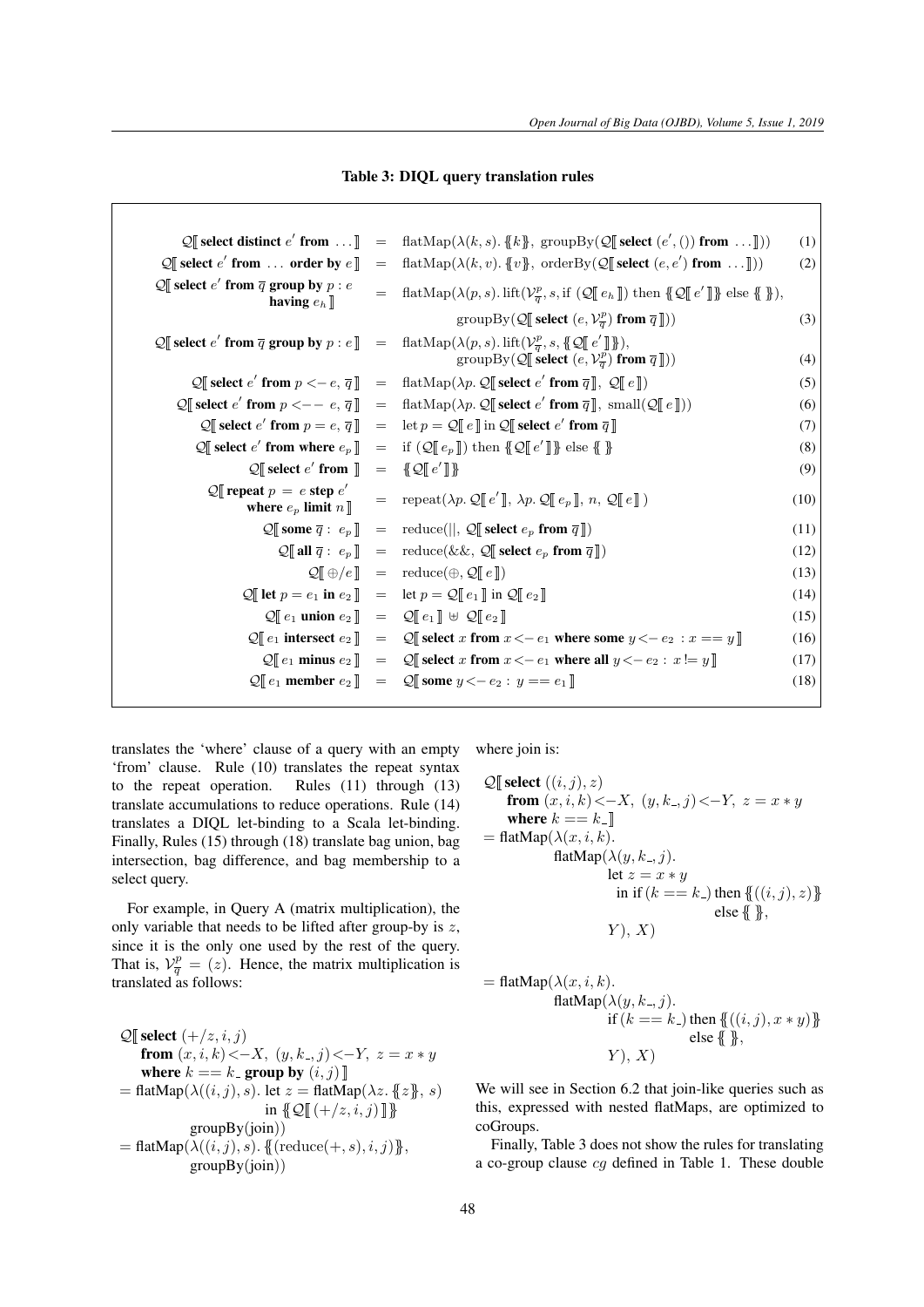group-by clauses are translating to coGroups using the following rule:

$$
\begin{aligned}\n\mathcal{Q}[\![\text{select } e'\text{ from } \overline{q_1} \text{ group by } p_1:e_1 \\
&\text{from } \overline{q_2} \text{ group by } p_2:e_2]\!] \\
&= \text{flatMap}(\lambda((p_1, p_2), (s_1, s_2)). \\
&\text{lift}(\mathcal{V}_{\overline{q_1}}^{p_1}, s_1, \text{lift}(\mathcal{V}_{\overline{q_2}}^{p_2}, s_2, \{\!\!\{Q[\![e']\]\!\!\}\!\!\})), \\
&\text{coGroup}(\mathcal{Q[\![\text{select } (e_1, \mathcal{V}_{\overline{q_1}}^{p_1})\text{ from } \overline{q_1}\,]\!], \\
&\mathcal{Q[\![\text{select } (e_2, \mathcal{V}_{\overline{q_2}}^{p_2})\text{ from } \overline{q_2}\,]\!]))\n\end{aligned}
$$

For example, for Query B (matrix addition), we have  $V_{\overline{q_1}}^{p_1} = (x)$  and  $V_{\overline{q_2}}^{p_2} = (y)$ . Consequently, Query B is translated as follows:

$$
\begin{array}{ll}\n\text{flatMap}(\lambda(((x, i, j), (y, i-, j-)), (s_1, s_2)). \\
\text{let } x = \text{flatMap}(\lambda(x, i, j). \{x\}, s_1), \\
y = \text{flatMap}(\lambda(y, i-, j-. \{y\}, s_2)) \\
\text{in } \{ (+/(x+y), i, j) \}, \\
\text{coGroup}(A, B))\n\end{array}
$$

where  $A = \mathcal{Q}$  select  $((i, j), x)$  from  $(x, i, j) < -X$ = flatMap( $\lambda(x, i, j)$ . {{ $((i, j), x)$ }}, X) and, similarly,  $B = \mathcal{Q}$  select  $((i_-, j_-), y)$  from  $(y, i_-, j_-) < -Y$  $=$  flatMap( $\lambda(y, i_-, j_-)$ . {{ $((i_-, j_-), y)$ }}, Y).

# <span id="page-14-0"></span>6 QUERY OPTIMIZATION

Given a DIQL query, our goal is to translate it into an algebraic form that can be evaluated efficiently in a DISC platform. Current database technology has already addressed this problem in the context of relational databases. The DIQL data model and algebra though are richer than those of a relational system, requiring more general optimization techniques. The relational algebra, for instance, as well as the algebraic operators used by current relational engines, such as Calcite [\[9\]](#page-24-13), cannot express nested queries, such as a query inside a selection predicate, thus requiring the query translator to unnest queries using source-to-source transformations before the queries are translated to algebraic terms. This limitation may discourage language designers to support nested queries, although they are very common in DISC data analysis (for example, the k-means clustering query (Query E)).

Currently, our optimizations are not based on any cost model; instead, they are heuristics that take into account the hints provided by the user, such as using  $a \leq -\alpha$  qualifier to traverse a small dataset. That is, our framework tries to identify all possible joins and convert them to broadcast joins if they are over a small dataset, but currently, it does not optimize the join order. In this section, we present the normalization rules that put DIQL terms to a canonical form (Section [6.1\)](#page-14-2), a general method for query unnesting (Section [6.2\)](#page-14-1), pushing down predicates (Section [6.3\)](#page-16-0), and column pruning (Section [6.4\)](#page-17-1).

# <span id="page-14-2"></span>6.1 Query Simplification

Cascaded flatMaps can be fused into a single nested flatMap using the following law that is well-known in functional PLs:

<span id="page-14-3"></span>
$$
flatMap(f, flatMap(g, S))
$$
  
 
$$
\rightarrow flatMap(\lambda x. flatMap(f, g(x)), S) \quad (19)
$$

If  $S$  is a distributed dataset, this normalization rule reduces the number of required distributed operations from two to one and eliminates redundant operations if we apply further optimizations to the inner flatMap. It generalizes well-known algebraic laws in relational algebra, such as fusing two cascaded selections into one. If we apply this transformation repeatedly, any algebraic term can be normalized into a tree of groupBy, coGroup, and cross operations with a single flatMap between each pair of these operations. There are many other standard normalization rules, such as projecting over a tuple,  $(e_1, \ldots, e_n) \cdot i = e_i$ , and rules that are derived directly from the operator's definition, such as flatMap( $f, \{a\}$ ) =  $f(a)$ .

# <span id="page-14-1"></span>6.2 Deriving Joins and Unnesting Queries

The translation rules from the DIQL syntax to the monoid algebra, presented in Section [5,](#page-12-0) translate joinlike queries to nested flatMaps, instead of coGroups. In this section, we present a general method for identifying any possible equi-join from nested flatMaps, including joins across deeply nested queries. (An equi-join is a join between two datasets  $X$  and  $Y$  whose join predicate takes the form  $k_1(x) = k_2(y)$ , for  $x \in X$ and  $y \in Y$ , for some key functions  $k_1$  and  $k_2$ .) It is exactly because of these deeply nested queries that we have introduced the coGroup operation, because, as we will see, nested queries over bags are equivalent to outer joins. Translating nested flatMaps to coGroups is crucial for good performance in distributed processing. Without joins, the only way to evaluate a nested flatMap, such as  $\text{flatMap}(\lambda x. \text{flatMap}(\lambda y. h(x, y), Y), X)$ , in a distributed environment, where both collections X and Y are distributed, would be to broadcast the entire collection Y across the processing nodes so that each processing node would join its own partition of  $X$  with the entire dataset  $Y$ . This is a good evaluation plan if Y is small. By mapping a nested flatMap to a coGroup, we create opportunities for more evaluation strategies, which may include the broadcast solution. For example, one good evaluation strategy for large X and Y that are joined via the key functions  $k_1$  and  $k_2$ , is to partition X by  $k_1$ , partition Y by  $k_2$ , and shuffle these partitions to the processing nodes so that data with matching keys will go to the same processing node. This is called a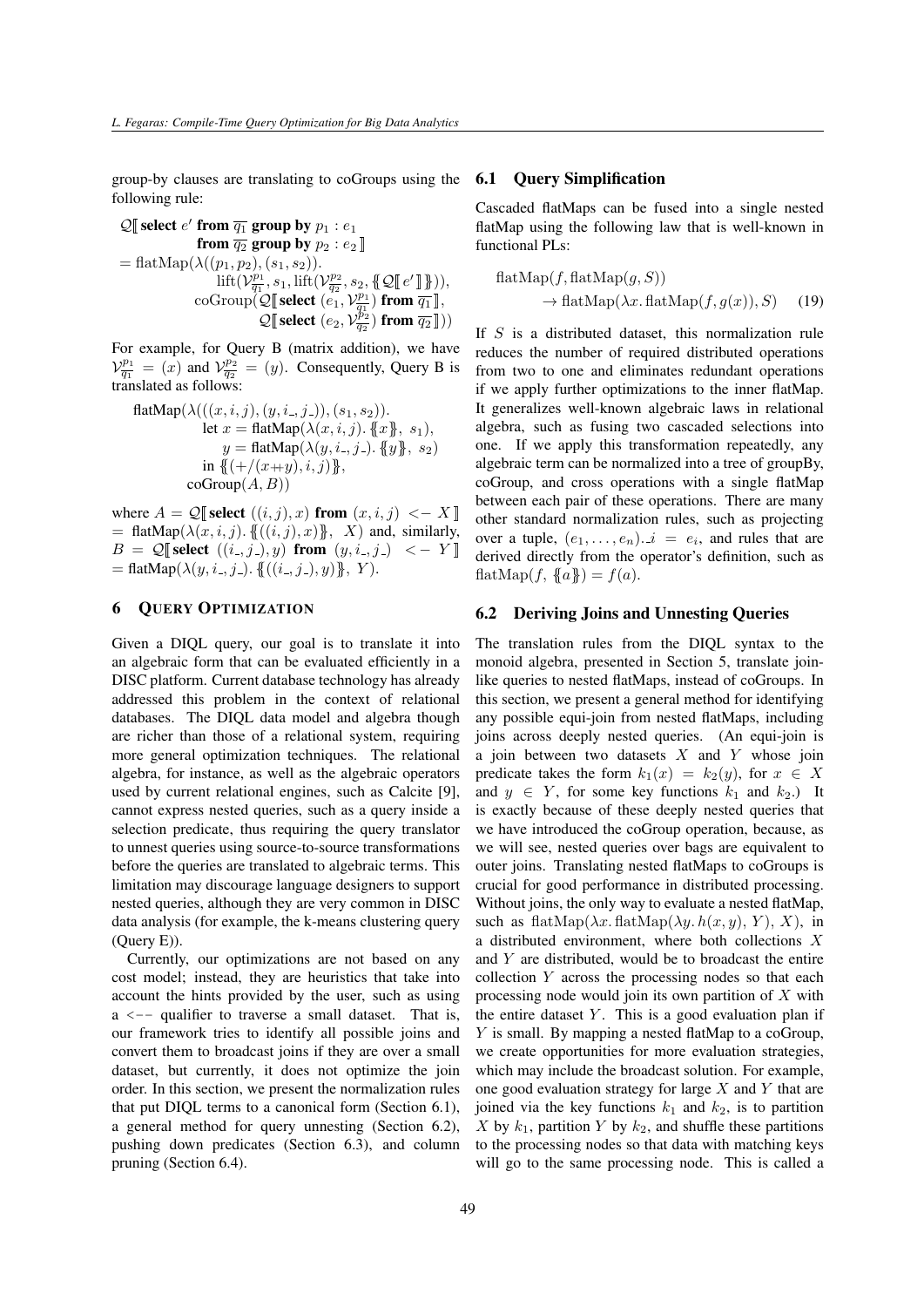distributed partitioned join. While related approaches for query unnesting [\[19,](#page-24-15) [23\]](#page-24-16) require many rewrite rules to handle various cases of query nesting, our method requires only one rule and is more general as it handles nested queries of any form and any number of nesting levels.

Consider the following DIQL query over  $X$  and  $Y$ :

```
Query F:
  select b
  from (a,b) < -Xwhere b > +/(select d from (c,d) < -Y)where a == c)
```
One efficient method for evaluating this nested query is to first group Y by its first component and aggregate:

```
Z = select (c,+/d) from (c,d) < - Y group by c
```
and then to join X with Z:

```
Query G:
  select b
  from (a,b) <- X, (c,sum) <- Zwhere a==c && b>sum
```
This query though is not equivalent to the original Query F; if an element of X has no matches in Y, then this element will appear in the result of Query F (since the sum over an empty bag is 0), but it will not appear in the result of Query G (since it does not satisfy the join condition). To correct this error, Query G should use a left-outer join between X and Z. In other words, using the monoid algebra, we want to translate query Query F to:

$$
flatMap(\lambda(k, (xs, ys)).\nflatMap(\lambda b.\n if (b > reduce(+, ys))\n then  $\{\!\!\{\!b\!\!\}\}$  else  $\{\!\!\{\!\!\{\!\!\{\!\!\{\!\!\}\!\}\}, xs)$ \n
$$
coGroup(\text{flatMap}(\lambda(a, b), \{\!\!\{\! (a, b) \!\!\}\!\}, X),
$$
\n
$$
flatMap(\lambda(c, d), \{\!\!\{\! (c, d) \!\!\}\!\}, Y)))
$$
$$

That is, the query unnesting is done with a left-outer join, which is captured concisely by the coGroup operation without the need for using an additional group-by operation or handling null values.

We now generalize the previous example to convert nested flatMaps to joins. We consider patterns of algebraic terms of the form:

$$
flatMap(\lambda p_1. g(flatMap(\lambda p_2. e, e_2)), e_1)
$$
 (20)

for some patterns  $p_1$  and  $p_2$ , some terms  $e_1$ ,  $e_2$ , and  $e$ , and some term function  $g$ . (A term function is an algebraic term that contains its arguments as subterms.) For the cases we consider, the term  $e_2$  should not depend on the pattern variables in  $p_1$ , otherwise it would not be a join. This algebraic term matches most pairs of nested flatMaps on bags that are equivalent to joins,

including those derived from nested queries, such as the previous DIQL query, and those derived from flat joinlike queries. Thus, the method presented here detects and converts any possible join to a coGroup.

We consider the following term function (derived from the term [\(20\)](#page-15-0)) as a candidate for a join:

<span id="page-15-1"></span>
$$
F(X, Y) =
$$
  
flatMap( $\lambda p_1$ .  $g$ (flatMap( $\lambda p_2$ .  $e, Y$ )),  $X$ ) (21)

We require that  $g({\{\!\!\{\}\!\!\}\}) = {\{\!\!\{\}\!\!\}}$ , so that  $F(X, Y) = {\{\!\!\{\}\!\!\}\}$  if either X or Y is empty. To transform  $F(X, Y)$  to a join between  $X$  and  $Y$ , we need to derive two terms  $k_1$  and  $k_2$  from e (these are the join keys), such that  $k_1 \neq k_2$ implies  $e = \{\}$ , and  $k_1$  depends on the  $p_1$  variables while  $k_2$  depends on the  $p_2$  variables, exclusively. Then, if there are such terms  $k_1$  and  $k_2$ , we transform  $F(X, Y)$ to the following join:

<span id="page-15-2"></span>
$$
F'(X,Y) =
$$
  
flatMap( $\lambda(k, (xs, ys))$ .  $F(xs, ys)$ ,  
coGroup(flatMap( $\lambda x \otimes p_1$ .  $\{(k_1, x)\}, X)$ ,  
flatMap( $\lambda y \otimes p_2$ .  $\{(k_2, y)\}, Y)$ )

(Recall that the Scala pattern binder  $x@p$  matches a value with the pattern  $p$  and binds  $x$  to that value.) The proof that  $F'(X,Y) = F(X,Y)$  is given in Theorem [A.1](#page-25-10) in the Appendix. This is the only transformation rule needed to derive any possible join from a query and unnest nested queries because there is only one higherorder operator in the monoid algebra (flatMap) that can contain a nested query.

For example, consider Query F again:

select 
$$
b
$$
  
from  $(a, b) < -X$   
where  $b > +/(\text{select } d \text{ from } (c, d) < -Y$   
where  $a == c$ )

It is translated to the following algebraic term  $Q(X, Y)$ :

$$
flatMap(\lambda(a, b)) \text{ if } (b > reduce(+, flatMap(N, Y))
$$
  
then  $\{\!\!\{\,b\,\}\!\!\}$  else  $\{\,\!\!\{\,\!\}\!\}$ ,  $X$ )

<span id="page-15-0"></span>where  $N = \lambda(c, d)$ . if  $(a == c)$  then  $\{d\}$  else  $\{\}\$ . This term matches the term function  $F(X, Y)$ in Equation [\(21\)](#page-15-1) using  $g(z)$  = if  $(b >$ reduce(+, z)) then  ${b}$  else  ${ \}$  and  $e =$  if  $(a ==$ c) then  ${d}$  else  ${ }$ . We can see that  $k_1 = a$  and  $k_2 = c$  because  $a \neq c$  implies  $e = \{\}\}$ . Thus, from Equation [\(22\)](#page-15-2),  $Q(X, Y)$  is transformed to:

$$
flatMap(\lambda(k, (xs, ys)). Q(xs, ys),\n coGroup(flatMap(\lambda x@(a, b). \{(a, x)\}, X),\n flatMap(\lambda y@(c, d). \{(c, y)\}, Y)))
$$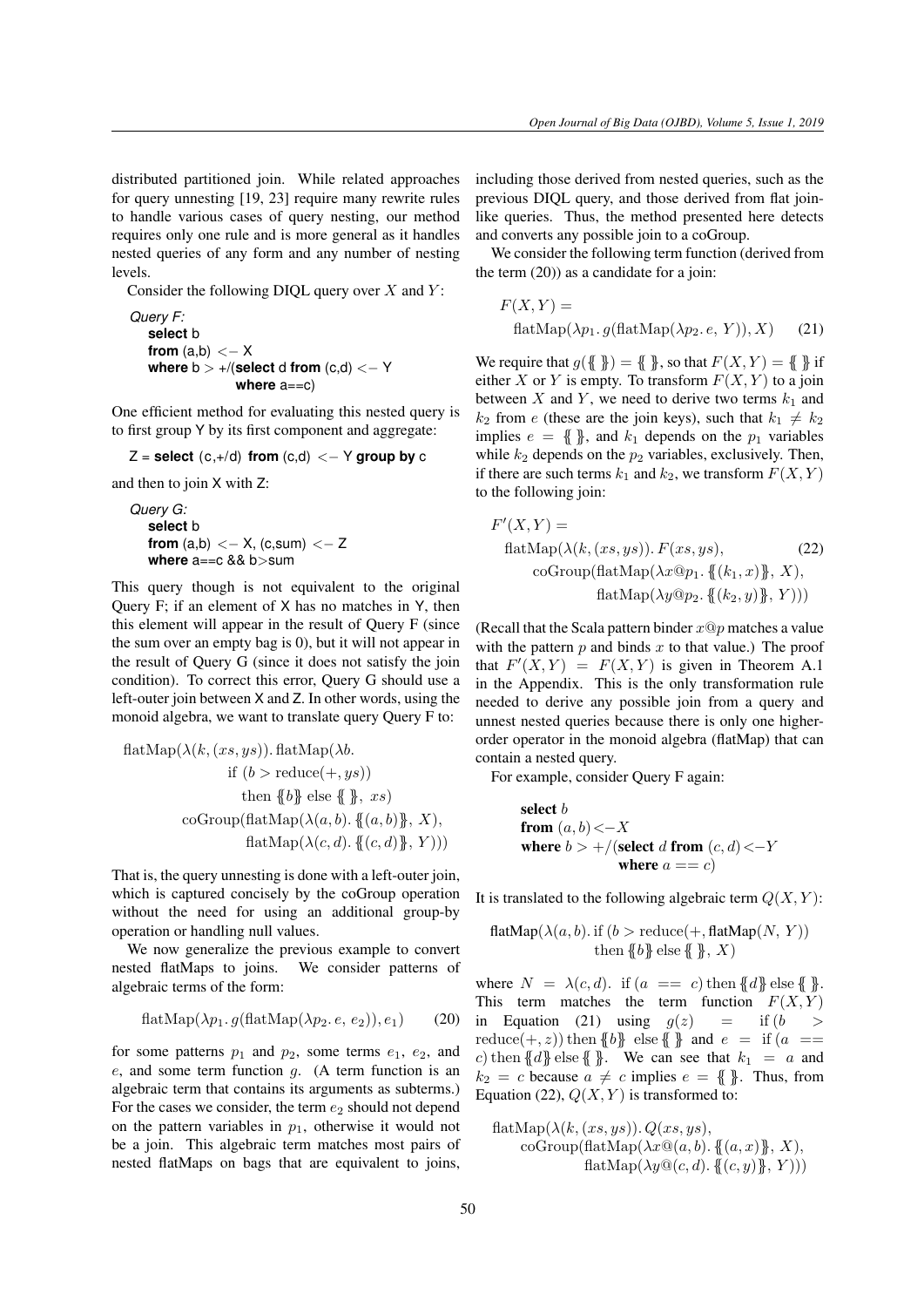The biggest challenge in applying the transformation in Equation [\(22\)](#page-15-2) is to derive the join keys,  $k_1$  and  $k_2$ , from the term e. If flatMaps are normalized first using Equation [\(19\)](#page-14-3), then the only place these key functions can appear is in a flatMap functional argument. Then, the body of the flatMap functional argument can be another flatMap, in which case we consider the latter flatMap, or a term if p then  $e'$  else  $\{\}\}$ , in which case we derive the keys from p, such that  $k_1 \neq k_2 \Rightarrow \neg p$ . If p is already in the form  $k_1 == k_2$ , then, in addition to deriving the keys  $k_1$  and  $k_2$ , we can simplify the term  $F(xs, ys)$  in Equation [\(22\)](#page-15-2) by replacing the term if p then  $e'$  else  $\{\}$ with  $e'$ .

Finally, the term  $F'(X, Y)$  in Equation [\(22\)](#page-15-2) assumes that we can derive a pair of keys,  $k_1$  and  $k_2$ , such that  $k_1$  depends only on  $p_1$ , and  $k_2$  depends only on  $p_2$ . But, often, such keys do not exists because they depend on variable bindings introduced inside the term function  $g$  and the term  $e$ . In such cases, calculating the keys before coGroup using flatMap( $\lambda x@p_1$ . {{ $(k_1, x)$ }, X) and flatMap( $\lambda y @ p_2$ . {{ $(k_2, y)$ }}, Y), would be incorrect because the terms  $k_1$  and  $k_2$  would depend on additional variables. To compensate, we collect all operations in  $q$ and e that introduce new bindings, namely flatMaps, into two corrective term functions,  $m_x$  and  $m_y$ , to bind the variables used by the keys  $k_1$  and  $k_2$ , respectively. More specifically, the coGroup in Equation [\(22\)](#page-15-2) will become:

$$
coGroup(\text{flatMap}(\lambda x@p_1. m_x(\{((k_1,x)\})), X),\text{flatMap}(\lambda y@p_2. m_y(\{(k_2,y)\}), Y))
$$

Starting with an initial set of variables  $V_x = \mathcal{P} \llbracket p_1 \rrbracket$  and  $m_x = \lambda x$ . x for X, and  $V_y = \mathcal{P} [p_2]$  and  $m_y = \lambda y$ . for Y, we consider every flatMap( $\lambda p$ ,  $b$ ,  $e$ ) in the terms g and e that leads to the keys  $k_1$  and  $k_2$ . If the term e depends on the variables in  $V_x$  only, then  $V_x \leftarrow V_x \cup$  $\mathcal{P}[\![p]\!]$  and  $m_x \leftarrow \lambda x$ . flatMap( $\lambda p \cdot m_x(x)$ , e). If the term e depends on the variables in  $V_y$  only, then  $V_y$   $\leftarrow$  $V_y \cup \mathcal{P} [\![p]\!]$  and  $m_y \leftarrow \lambda y$ . flatMap( $\lambda p$ .  $m_y(y)$ ,  $e$ ). Otherwise, if the term e depends on the variables in both  $V_x$  and  $V_y$ , then it is impossible to derive a coGroup because we cannot calculate each one of the keys separately.

# <span id="page-16-0"></span>6.3 Pushing Down Predicates

One important optimization technique used in relational databases is pushing selections before joins. We have generalized this technique to apply to nested data collections and complex queries. This technique uses the function split that splits a predicate into two predicates: given a predicate c and a set of variables V, split  $\lbrack c \rbrack_V$ returns a pair  $(c_1, c_2)$  such that  $c_1 \wedge c_2 \Rightarrow c$  and  $c_1$  may depend on the variables in  $V$  while  $c_2$  must not.

The first optimization is pushing filters before a groupBy:

$$
flatMap(\lambda(k, s). g(flatMap(\lambda p. h(if c then e' e) e) e) = flatMap(\lambda(k, s). g(flatMap(\lambda p. h(if c2 then e' e) e) e) = \text{distMap}(\lambda(k, s). g(flatMap(\lambda p. h(if c2 then e' e) e) e) = \text{distMap}(\lambda(k, x@p). if c1 then \{x\} e) = \text{distMap}(\lambda(k, x@p). f(1) e) = \text{distMap}(\lambda(k, x@p). f(2) e) = \text{distMap}(\lambda(k, x@p). f(3) e) = \text{distMap}(\lambda(k, x@p). f(4) e) = \text{distMap}(\lambda(k, x@p). f(5) e) = \text{distMap}(\lambda(k, x@p). f(6) e) = \text{distMap}(\lambda(k, x@p). f(7) e) = \text{distMap}(\lambda(k, x@p). f(8) e) = \text{distMap}(\lambda(k, x@p). f(9) e) = \text{distMap}(\lambda(k, x@p). f(9) e) = \text{distMap}(\lambda(k, x@p). f(1) e) = \text{distMap}(\lambda(k, x@p). f(1) e) = \text{distMap}(\lambda(k, x@p). f(2) e) = \text{distMap}(\lambda(k, x@p). f(3) e) = \text{distMap}(\lambda(k, x@p). f(4) e) = \text{distMap}(\lambda(k, x@p). f(5) e) = \text{distMap}(\lambda(k, x@p). f(6) e) = \text{distMap}(\lambda(k, x@p). f(7) e) = \text{distMap}(\lambda(k, x@p). f(8) e) = \text{distMap}(\lambda(k, x@p). f(9) e) = \text{distMap}(\lambda(k, x@p). f(9) e) = \text{distMap}(\lambda(k, x@p). f(1) e) = \text{distMap}(\lambda(k, x@p). f(1) e) = \text{distMap}(\lambda(k, x@p). f(1) e) = \text{distMap}(\lambda(k, x@p). f(1) e) = \text{distMap}(\lambda(k, x@p). f(2) e) = \text{distMap}(\lambda(k, x@p). f(3) e) = \text{distMap}(\lambda(k, x@p). f(4) e) = \text{distMap}(\lambda(k, x@p). f(5) e) = \text{distMap}(\lambda(k,
$$

where g and h are term functions with  $g({\{\}\}) =$  $h({\{\}\}) = {\{\}\}$ . That is, part of the filter's condition  $c_1$ after the groupBy was applied before the groupBy. Here,  $(c_1, c_2)$  = split  $\llbracket c \rrbracket_V$  where  $V = \mathcal{P} \llbracket p \rrbracket \cup \{k\},$  that is,  $c_1$ may depend on  $k$  or the variables in  $p$  only. As in the join derivation algorithm, if  $q$  and  $h$  introduce new bindings through flatMaps, the flatMap before groupBy should be wrapped with a corrective term function to bind the variables used by these flatMaps.

Pushing a filter into the left input of a coGroup is done using the following transformation (a similar transformation exists for the right input):

$$
flatMap(\lambda(k, (xs, ys)),\ng({\text{flatMap}}(\lambda p. h({\text{if } c \text{ then } e'}\text{else } {\{\}}, xs)),\ncoGroup(e_1, e_2))\n= flatMap(\lambda(k, (xs, ys)).\ng({\text{flatMap}}(\lambda p. h({\text{if } c_2 \text{ then } e'}\text{else } {\{\}, xs)),\ncoGroup({\text{flatMap}}(\lambda(k, x@p). if c_1 then {x}\}\text{else } {\{\},\ne_1),\ne_2))
$$

where, here,  $c_1$  may depend on k or the variables in  $p$ only.

For example, consider the following query:

*Query H:* **select** (b,d) **from** (a,b) < $- X$ , (c,d) < $- Y$ **where** a==c && b>3

which is translated and optimized to a coGroup based on the transformations in Section [6.2:](#page-14-1)

$$
\begin{array}{ll}\n\text{flatMap}(\lambda(k,(xs,ys)).\\
\text{flatMap}(\lambda x @ (a, b). \text{flatMap}(\lambda y @ (c, d).\\
\text{if } (b > 3) \text{ then } \{(b, d)\} \text{ else } \{\}\},\\
y s), x s),\\
\text{coGroup}(\text{flatMap}(\lambda x @ (a, b). \{(a, x)\}, X)\\
\text{flatMap}(\lambda y @ (c, d). \{(c, y)\}, Y))\n\end{array}
$$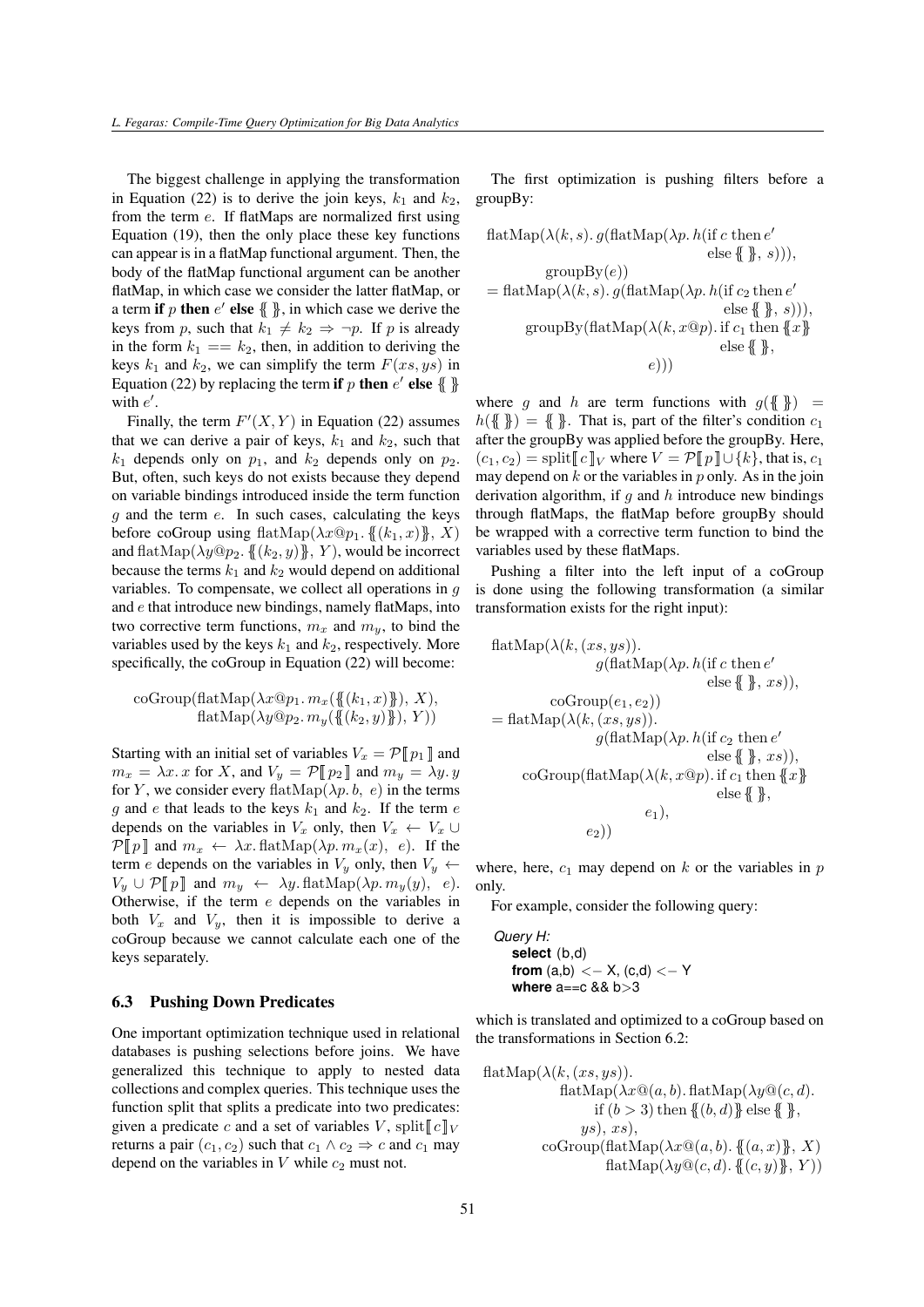Then, using the previous transformation, the  $(b > 3)$ condition is pushed into the left input of the coGroup:

$$
\begin{array}{ll}\n\text{flatMap}(\lambda(k,(xs,ys)).\\
\text{flatMap}(\lambda x \mathbf{Q}(a,b),\text{flatMap}(\lambda y \mathbf{Q}(c,d),\\
& \quad \{(b,d)\}\},ys), xs),\\
& \quad \text{coGroup}(\text{flatMap}(\lambda x \mathbf{Q}(a,b),\text{if } (b > 3)\\
& \quad \text{then } \{(a,x)\}\n\end{array}
$$
\n
$$
\text{flatMap}(\lambda y \mathbf{Q}(c,d), \{(c,y)\}, Y))
$$

# <span id="page-17-1"></span>6.4 Column Pruning

Column pruning is an important optimization for relational database queries because it reduces the size of intermediate results between operations. It is even more important for DISC frameworks since it reduces the amount of shuffled data, which is the prominent cost factor for distributed processing. We have developed a general data pruning method that removes unneeded data from complex data, which may be nested in arbitrary ways. Earlier work on complex data pruning [\[1\]](#page-23-5) has used a holistic approach to analyze Spark programs written in Scala to identify unneeded data components and to transform these programs in such a way that they prune these data early. Unlike this earlier work, our work uses compositional rules to introduce a flatMap before each groupBy and coGroup that prunes only the parts of the data that are not used by the next operation. This newly introduced flatMap is then fused with the existing flatMap in the groupBy or coGroup input. By applying this transformation top-down, starting from the query result, we minimize the amount of shuffled data, one operation at a time.

We consider terms of the form:

$$
flatMap(f, groupBy(e))
$$

Terms with a coGroup can be handled in a similar way. We want to embed a flatMap before the groupBy that prunes all the data not used by the function f. Let  $\{(k, tp)\}\$  be the type of e. We want to find all the components of the type  $tp$  that are not accessed by the function  $f$  (the group-by key of type  $k$  cannot be pruned). We are using a heuristic method that works well for most cases. We construct a simple instance of the type  $tp$ , using  $\mathcal{I}[[tp]]$ , defined as follows:

$$
\mathcal{I}[\![\![\{t\}]\!] = \{\!\!\{ \mathcal{I}[\![t]\!] \}\!\!\} \n\mathcal{I}[\![\{t_1,\ldots,t_n\}]\!] = (\mathcal{I}[\![t_1]\!],\ldots,\mathcal{I}[\![t_n]\!]) \n\mathcal{I}[\![t]\!] = v_t \quad \text{a basic type}
$$

where  $v_t$  is a new variable of type t. There are more cases that are not included here. If we optimize the term  $f((k, \mathcal{I} \llbracket \{ \{tp\} \rrbracket))$  using the normalization rules presented in Section [6.1,](#page-14-2) then, if the variable  $v_t$ associated with a type  $t$  does not occur in the resulting normalized term, then it is not accessed by f. In that case, we call this type t an *unused type*. For example, let

$$
f = \lambda(k, s) \cdot \text{reduce}(+, \text{flatMap}(\lambda(x, y), \{y\}, s))
$$

and let the type tp be  $(int, int)$ . Then,  $\mathcal{I} [\{tr\} \ ] =$  $\{(v_1, v_2)\}\)$ , where  $v_1$  corresponds to the first *int* and  $v_2$ to the second. The normalized term  $f((k, \{ (v_1, v_2) \})$ is reduce(+,  $\{v_2\}$ ), which means that only the second int from the type  $(int, int)$  is used.

Based on the type annotations on the terms that represent basic types in  $tp$  (used or unused), we annotate all the subterms of the term  $tp$ : a type List  $[t]$  is unused if t is unused, and a type  $(t_1, \ldots, t_n)$  is unused if all  $t_1, \ldots, t_n$  are unused. Given that every subterm in tp is marked as used or unused, we generate code (a function) that prunes all unused data from the input:

$$
C_1[[t]] = \lambda x. () \quad \text{if } t \text{ is unused}
$$
  
\n
$$
C_1[[\{t\}\]] = \lambda x. \text{ flatMap}(\lambda z. \{C_1[[t]](z)\}, x)
$$
  
\n
$$
C_1[[(t_1, \ldots, t_n)]]
$$
  
\n
$$
= \lambda (v_1, \ldots, v_n). (C_1[[t_{i_1}]](v_{i_1}), \ldots, C_1[[t_{i_m}]](v_{i_m}))
$$
  
\nfor the used types  $t_{i_1}, \ldots, t_{i_m}$   
\n
$$
C_1[[t]] = \lambda x. x \quad \text{otherwise}
$$

and a similar function  $C_2 \llbracket t \rrbracket$  (not shown) that converts the pruned data to a  $t$  value by embedding the value () in the place of the unused components, so that  $\mathcal{C}_1 \llbracket t \rrbracket (\mathcal{C}_2 \llbracket t \rrbracket x) = x$ , for every x of type t. Then,  $\mathcal{C}_1$ is used to deeply prune data before the groupBy, while  $\mathcal{C}_2$  is used to insert () values after groupBy:

$$
flatMap(f, groupBy(e))
$$
  
= flatMap(f, flatMap( $\lambda(k, s)$ ). {( $k, C_2$ [[ $\{tp\}$ ]] $s$ )},  
groupBy(flatMap( $\lambda(k, x)$ ). {( $k, C_1$ [[ $tp$ ]] $x$ )},  
 $e$ )))

After the top two flatMap operations are fused using Equation [\(19\)](#page-14-3), these () values are eliminated since they are not used by  $f$ . Based on the previous example,  $\mathcal{C}_1 \llbracket (int, int) \rrbracket = \lambda(v_1, v_2)$ .  $v_2$  and  $\mathcal{C}_2 \llbracket \llbracket (int, int) \rrbracket =$  $\lambda x. \text{ flatMap}(\lambda v_2, \{((), v_2)\}, x).$  Thus, the data pruning is flatMap( $\lambda(k, x)$ .  $\{[(k, C_1 \mid x) \}, e)$  before groupBy, which is equal to flatMap( $\lambda(k,(v_1, v_2))$ .  $\{(k, v_2)\}, e$ , for  $x = (v_1, v_2)$ . That is, it prunes the first column before groupBy.

#### <span id="page-17-0"></span>7 IMPLEMENTATION

DIQL generates Scala code, which is translated to JVM byte code at compile-time using Scala's compile-time reflection facilities. This code generation is vastly simplified with the use of quasiquotes, which allow one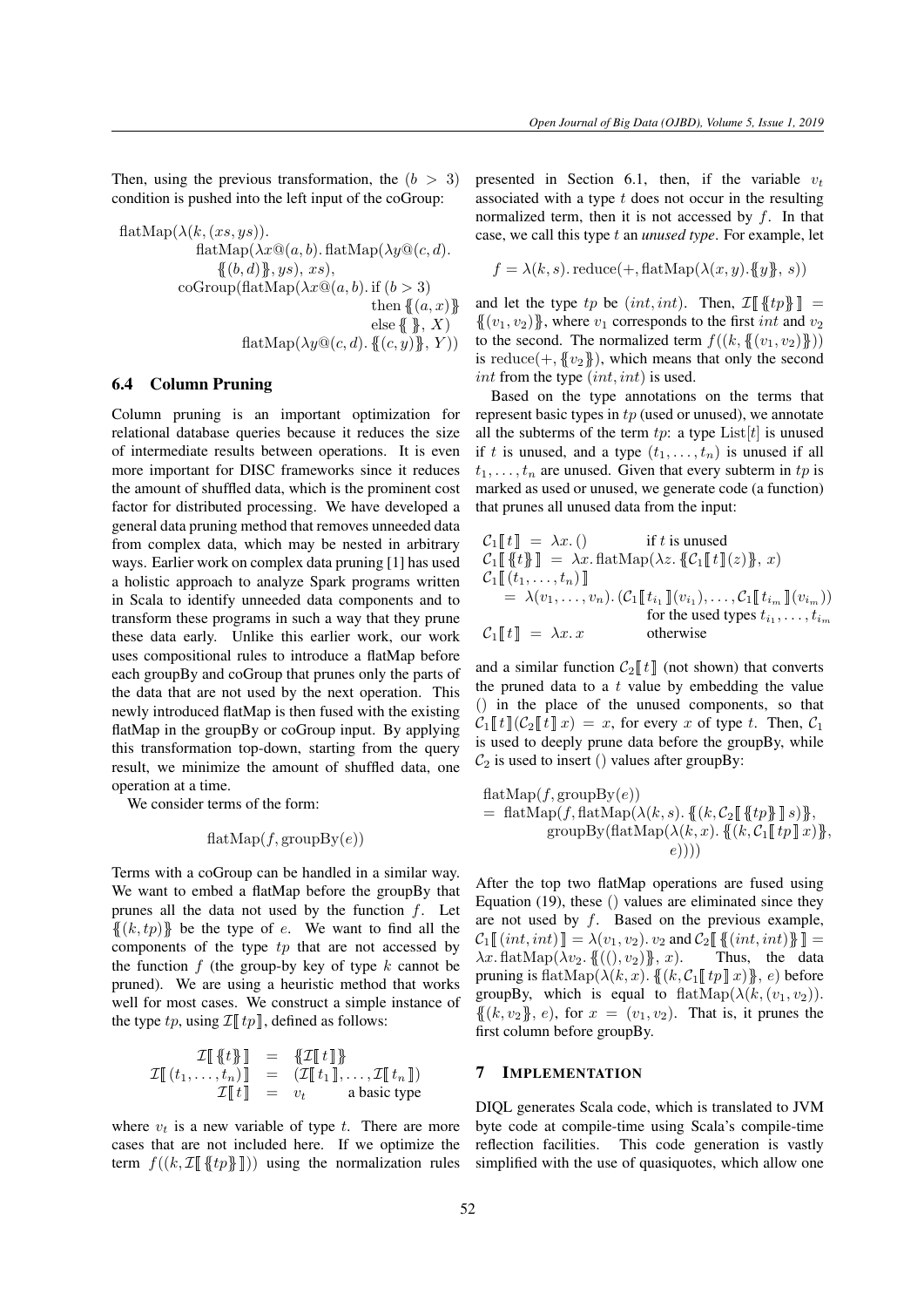to construct internal Scala abstract syntax trees (ASTs) by just embedding Scala syntax in quotes. After a DIQL query is parsed, it is translated to an AST. DIQL ASTs are a subset of Scala's ASTs for expressions and patterns, since they need to capture Scala's purely functional syntax only, but are extended with special nodes to capture our algebraic operators. Figure [1](#page-19-1) shows the query translation process at compile time.

The DIQL data model extends Scala's types with four collection types: bag, list, DataBag, and DataList. The DIQL code generator needs to know which collection types are used by the algebraic operations to decide which API to use for each operation. In addition, many optimizations apply only when the operations involved are over distributed datasets, which requires knowledge about the types. To determine the kind of collections used by the algebraic operations, the DIQL type inference system uses the Scala type checker. All Scala Traversable objects (that is, instances of classes that conform to the type Traversable, such as a List) are in-memory collections (bags or lists). Instances of distributed collection classes supported by the underlying distributed framework are distributed collections (DataBags or DataLists). For Spark, for example, instances of classes that conform to the class RDD (such as, an RDD or any subclass of RDD) are taken to be distributed collections. Furthermore, the DIQL type inference engine distinguishes bags from lists and DataBags from DataLists by just looking at the algebraic operations: the orderBy operation always returns a list or a DataList, while the order is destroyed by all monoid algebraic operations except flatMap. A bag (resp. a DataBag) is more restricted than a list (resp. a DataList) as it does not permit certain operations that depend on order, such as indexing.

In Section [4,](#page-9-0) to simplify the presentation, we presented only one variation of each algebraic operation, namely one that works on bags. But there are multiple variations of some operations. The flatMap, for example, has many variations: from a bag to a bag using a functional that returns a bag, from a list to list using a functional that returns a list, from a DataBag to a DataBag using a functional that returns a bag, etc, but some combinations are not permitted as they are not well-behaved, such as a flatMap from a bag to a list.

The DIQL type inference system extends the Scala type inference system using a very simple trick: DIQL generates Scala code and the code is type-checked using Scala's compile-time reflection facilities. More specifically, the DIQL type-checker uses a typing environment that binds Scala patterns to Scala types. When type-checking a DIQL algebraic term  $e$  under a typing environment that consists of the bindings  $p_1$  :  $t_1, \ldots, p_n : t_n$ , which bind the patterns  $p_i$  to their types

 $t_i$ , it calls the DIQL code generator to generate a Scala AST  $c$  from the term  $e$  and then it calls the Scala typechecker to get the type of the Scala code

$$
(p_1: t_1) \Longrightarrow \cdots (p_n: t_n) \Longrightarrow c
$$

which will derive a functional type  $t_1 \rightarrow \cdots t_n \rightarrow t$ , for some type  $t$ , provided that the code  $c$  is type-correct. This type  $t$  is then the type of  $e$ . The typing environment is extended during the type-checking of a DIQL query and of the algebraic operators derived from the query. In Spark, for instance, the type t of the term  $e_2$  in flatMap( $\lambda p. e_1, e_2$ ) must conform to the class RDD[t'] or to the class Traversable [ $t'$ ], for some type  $t'$ . Then the functional body  $e_1$  is type-checked using the current typing environment extended with the binding  $p : t'$ .

The DIQL optimizer finds all possible joins and cross products, optimizes the algebraic terms, then factors out all common terms (so that their value is cached at runtime), and finally generates broadcast operations for the in-memory operations that are accessed in the functional parameter of a flatMap over a DataBag. CoGroups and cross products between a distributed DataBag and a 'small' DataBag (as defined by the  $\lt$  — qualifier) or an in-memory bag, are translated to broadcast joins and cross products, which broadcast the small dataset to all workers.

Not all nested flatMaps on DataBags can be translated to coGroups and cross products. For example, DIQL evaluates the following query on the DataBags S and R:

select ( x, +/-(select w from 
$$
(z,w) < -R
$$
 where  $z < y$ )\n  
from  $(x,y) < -S$ 

by broadcasting R to all worker nodes.

DIQL abstracts a DISC platform using an abstract class that is parameterized by a type constructor DataBag (these are called higher kinded types in Scala, and are type constructors that take type constructors as type parameters):

#### **abstract class** DistrCodeGen[DataBag[ ]]

which defines an abstract method for each DIQL operator:

## **def** flatMap[A,B]( f: (A) => Traversable[B], S: DataBag[A] ) (**implicit** tag: ClassTag[B]): DataBag[B]

where the implicit tag is required by all DISC Scala APIs to allow run-time reflection. For example, the Spark code generator binds DataBag to RDD:

**class** SparkCodeGenerator **extends** DistrCodeGen[RDD]

and implements the abstract methods based on RDDs. That way, the DIQL code generator is modularized and is very easy to extend to multiple DISC platforms. Out of the 4560 lines of the DIQL implementation, the code generator for Spark is 468 lines, for Flink is 570 lines, and for Scalding is 386 lines.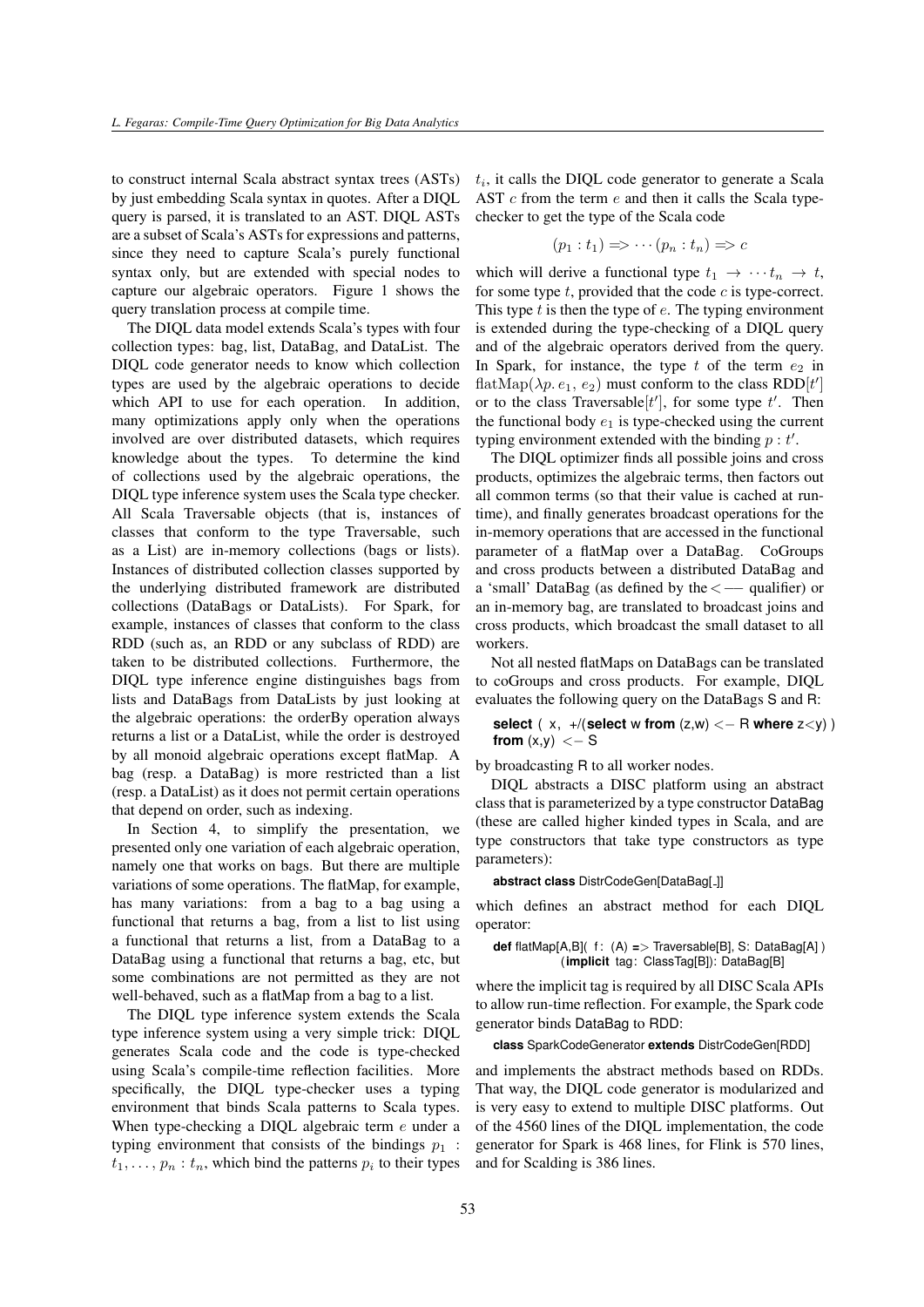<span id="page-19-1"></span>

Figure 1: The DIQL query translation process

# 8 LIMITATIONS

Currently, the DIQL query optimizer is not cost-based; instead, it uses a special syntactic hint in a query to indicate that a traversed dataset is small enough to fit in a worker's memory so that the optimizer may consider broadcasting this dataset to worker nodes. But, as we know from relational databases, cost-based optimizations are more effective at run-time, when there is statistical information available on the input and intermediate datasets. Other statically-typed query systems, such as DryadLINQ [\[37\]](#page-25-5) and Emma [\[3\]](#page-23-4), perform both static and dynamic optimizations; they perform static optimizations using greedy heuristics to generate a query graph, which is further optimized at run-time based on cost. Dynamic query optimization introduces a run-time overhead, which may become substantial if the query is embedded in a loop. More importantly, generating a static query representation to be staged for execution at run-time complicates query embedding. In DryadLINQ, for example, embedded values are serialized to a resource file, which is broadcast to workers at run-time. This broadcasting may be a suboptimal solution if we want to embed the results of an earlier query, since these results can be processed more efficiently as a distributed collection.

We believe that generating byte code at compiletime does not prevent us from implementing costbased optimizations. Our plan, which we leave for a future work, is to generate conditional byte code at compile-time that considers many dynamic choices that a cost-based optimizer would consider at run-time. For join ordering, for example, the optimizer could select a few viable choices at compile-time based on greedy heuristics and generate conditional code that looks at statistical information available at run-time. In the programming language research, this process is equivalent to partial evaluation, where the static input of the query optimizer is precomputed at compile time, deriving a residual specialized program that runs more efficiently than the original program. If the statistical information is available at compile-time and assuming that the data does not change too much, then there will be only one choice derived at compile-time that does not look at statistical data at run-time, with the understanding that the compiled code will eventually be suboptimal. Another idea that we are planning to explore in a future work, which comes from LegoBase [\[27\]](#page-24-14), is to make the query plan available at run-time, along with the generated code, to be used for generating bytecode at run-time when the generated code turns out to be suboptimal based on the statistics collected at run-time.

## <span id="page-19-0"></span>9 PERFORMANCE EVALUATION

The DIQL source code is available at [https:](https://github.com/fegaras/DIQL) [//github.com/fegaras/DIQL](https://github.com/fegaras/DIQL). This web site includes the directory benchmarks, which contains all the source files and scripts for running the experiments reported in this section. The first set of experiments is to evaluate a nested query on the three different platforms supported by DIQL. The purpose of these experiments is to show that DIQL can efficiently evaluate a nested query that cannot be expressed as such in Hive and Spark SQL. In the second and third sets of experiments the DIQL system is compared with the Spark DataFrames and Spark SQL frameworks [\[34\]](#page-25-3) using two algorithms: k-means clustering and PageRank. The purpose of these two experiments is to show that DIQL has competitive performance relative to Spark DataFrames and Spark SQL, although it does not use cost-based optimizations.

The platform used for our evaluations is a small cluster built on the XSEDE Comet cloud computing infrastructure at the SDSC (San Diego Supercomputer Center). Each Comet node has 24 Xeon E5 cores at 2.5GHz, 128GB RAM, and 320GB of SSD for local scratch memory. For our experiments, we used Apache Hadoop 2.6.0, Apache Spark 2.1.0 running in standalone mode, Apache Flink 1.2.0 running on Yarn, and Scalding 0.17.0 in Map-Reduce mode on Yarn. The HDFS file system was formatted with the block size set to 128MB and the replication factor set to 3. Each experiment was evaluated 4 times under the same data and configuration parameters. Each data point in the plots in in this section represents the mean value of 4 experiments.

# 9.1 Evaluation of a Nested Query

Our first set of evaluations uses the following simple nested query: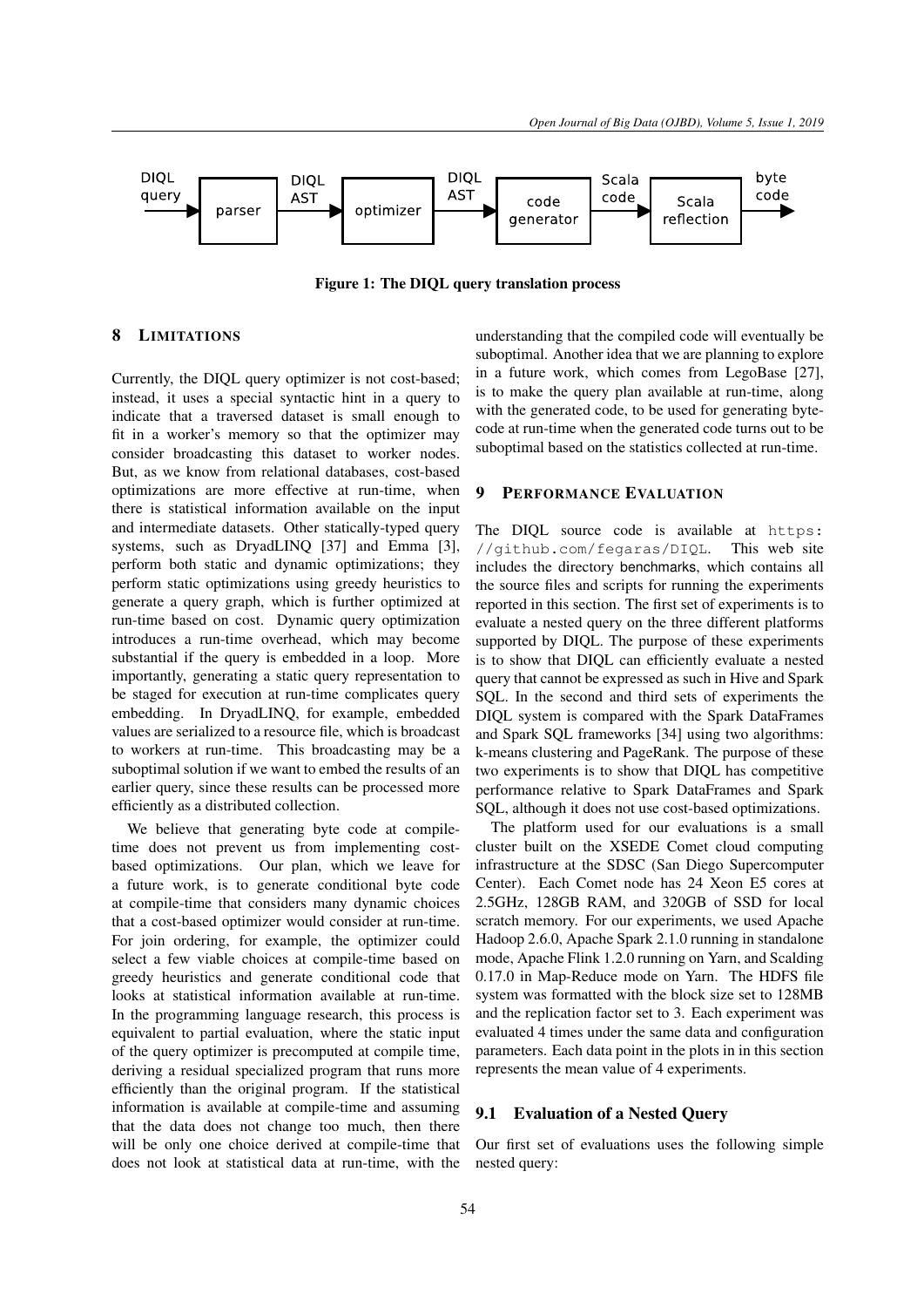<span id="page-20-0"></span>

Figure 2: A nested query evaluation

**select** c.name **from** c <− customers **where** c.account < +/(**select** o.price **from** o <− orders **where** o.cid == c.cid)

It finds all customers whose account is less than the total price of their orders. Our system translates this query to a simple coGroup, which is implemented as a distributed partitioned join. Hive and Spark SQL do not support this kind of query nesting (they support IN and EXIST subqueries in predicates only), thus requiring to express this query as a left outer join.

The Customer and Order datasets used in our first experiments contained random data. We used 8 pairs of datasets Customer-i and Order-i, for  $i = 1...8$ , where Customer-i has  $i * 4 * 10^6$  tuples and Order-i has  $i \times 4 \times 10^7$  tuples so that each customer is associated with an average of 10 orders. The total size of Customer-i and is Order-i is  $i * 1.41$  GB. That is, the largest input has a total size 11.28GB. For the nested query evaluation, we used 4 Comet nodes. The results of the nested query evaluation are shown in Figure [2.](#page-20-0)A for Spark and Flink, and in Figure [2.](#page-20-0)B for Scalding on Map-Reduce. These two figures have been separated because both Spark and Flink are many times faster than Hadoop Map-Reduce used in Scalding. From these figures, we can see that the previous nested query is evaluated efficiently as a regular join, since it is translated to a coGroup. Other DISC query systems, such as Hive and Spark SQL, support very simple forms of query nesting in predicates, which do not include the evaluated query, thus forcing the programmers to use explicit outer joins to simulate the other forms of nested queries and write explicit code to handle the nulls generated by the outer joins.

# 9.2 Evaluation of K-Means Clustering

Our second set of evaluations are based on the k-means clustering algorithm, evaluated on Spark in three ways:

<span id="page-20-1"></span>

Figure 3: K-means clustering evaluation

as a DIQL query, as a hand-optimized Spark DataFrames program, and as a Spark SQL query. The DIQL query that implements the k-means clustering algorithm was described in Section [3](#page-6-0) (Query E) and is repeated here:

```
repeat centroids = initial_centroids
  step select Point( avg/x, avg/y )
      from p@Point(x,y) <− points
      group by k: ( select c
                     from c <- centroids
                     order by distance(c,p) ). head
limit iterations
```
which repeatedly derives  $k$  new centroids from the previous ones, starting from initial centroids. The Scala method distance in this query calculates the Euclidean distance between two points. The dataset points is read from an HDFS file and contains random points on the X-Y plane. It is of type RDD[Point], where Point is the Scala class:

**case class** Point ( X: Double, Y: Double )

The dataset initial centroids used in the DIQL query is read from an HDFS file and then stored in memory as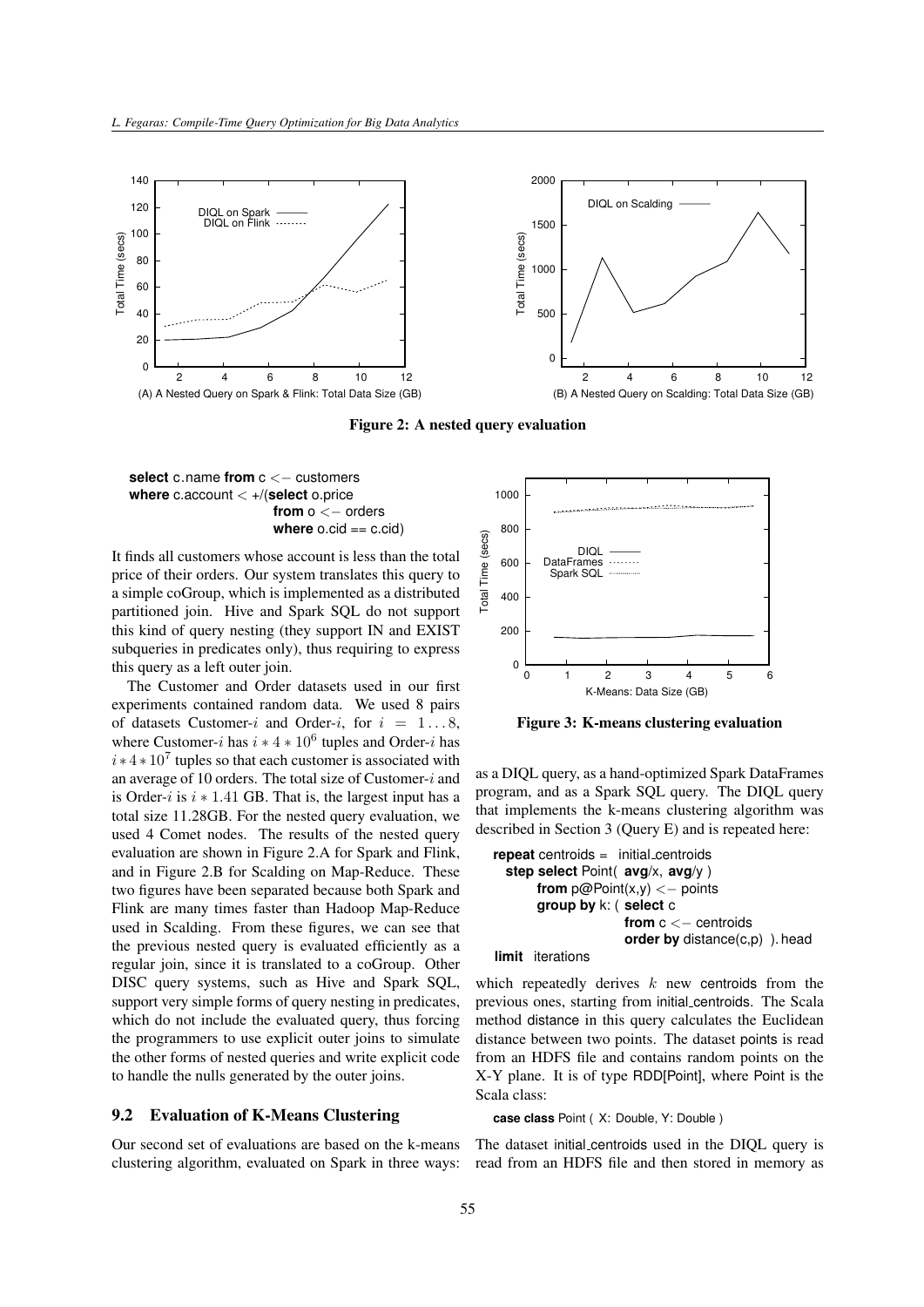a Scala array of Point. DIQL translates the select-query inside the repeat loop to the following Spark code:

```
points.map{ case p@Point(x,y)
              => ( centroids.map{ c => (distance(c,p),c) }
                            .minBy(...1)..2,
                   (x,1,y,1) ) }
      . reduceByKey(f)
      .map{ case (k,(s1,c1,s2,c2)) => Point(s1/c1,s2/c2) }
      . collect ()
```
That is, the inner order-by query followed by head was optimized to a map followed by minBy, which retrieves the min of a list without sorting. The tuple  $(x,1,y,1)$ consists of the two sum-count pairs for the point p to help compute avg/x and avg/y. The function f in reduceByKey sums up the sums and counts for avg/x and avg/y, while the final map divides each sum-count pair to derive an average.

The equivalent hand-optimized Spark DataFrames program used in our experiments is as follows:

```
var centroids = initial_centroids
val pointsDF = points.toDF()
for (i < -1 to iterations)
  centroids
    = pointsDF.groupBy(closest centroid(col("X"),col ("Y")))
                .agg(avg("X"),avg("Y"))
                . rdd.map \{ \text{case Row}(\_, x, y) \implies \text{Point}(x, y) \}. collect ()
```
where, closest centroid is a UDF that finds the closest centroid to a point (x,y):

```
val closest_centroid
  = udf( ( x: Double, y: Double )
             \Rightarrow { val p = new Point(x,y)
                   centroids.map(c => (distance(p,c),c))
                              .sortBy(\dots 1). head. 2 \})
```
where the method udf registers anonymous functions in DataFrames. The use of a UDF was necessary because neither DataFrames nor SQL can express nested queries or traverse in-memory arrays using SQL syntax only.

The equivalent Spark SQL query used in our experiments is:

```
for (i < -1 to iterations)
  centroids = spark.sql(
                  SELECT AVG(p.X), AVG(p.Y)
                  FROM points p
                  GROUP BY closest centroid (p.X,p.Y)
               """ ). rdd.map { case Row(x,y) => Point(x,y) }
                  . collect ()
```
where the SQL table points has been derived from the points RDD:

#### points.createOrReplaceTempView(*"points"*)

The DataFrames program and the Spark SQL query generate the same physical plan (as seen using the DataFrames method explain(extended=true)), which is the sequence of the physical operations: ExternalRDDScan, SerializeFromObject, HashAggregate, Exchange hashpartitioning, and HashAggregate. The first HashAggregate calls the UDF closest centroid and partially aggregates the sums and counts locally on each worker node, the Exchange hashpartitioning distributes these partial aggregates across the worker nodes, and finally the last HashAggregate calculates the averages from the sums and counts. This evaluation plan requires the same amount of data shuffling across the worker nodes as our Spark code, which is equal to the  $k$  centroids.

The datasets used in our experiments are random points on a plane in a  $10 \times 10$  grid of squares, where each square has a top-left corner at  $(i * 2 + 1, j * 2 + 1)$  and bottom-right corner at  $(i*2+2, j*2+2)$ , for  $i \in [0, 9]$  and  $j \in [0, 9]$ . That is, there should be 100 centroids, which are the square centers  $(i*2+1.5, j*2+1.5)$ . The initial centroids were set to be the points  $(i*2+1.2, i*2+1.2)$ . We used 8 datasets of X-Y points. Each dataset had size  $i * 705MB$  and contained  $i * 2 * 10^7$  points, for  $i \in [1, 8]$ . That is, the largest dataset used was 5.8GB and had 160 million points. The k-means clustering algorithm was evaluated using DIQL, Spark DataFrames, and Spark SQL. For the PageRank evaluation, we used 10 Comet nodes, which were organized into 42 Spark executors, where each executor had 5 cores and 24GB memory. That is, these 42 executors used a total of  $42 \times 5$  = 210 cores and 1TB memory. Each dataset used in our experiments was stored in HDFS in a single HDFS file. The number of iterations was set to 10.

The results of the k-means clustering evaluation on Spark are shown in Figure [3.](#page-20-1) First notice that the run time for all three evaluation modes is independent of the dataset size. This is because all three modes perform partial aggregations at each worker node before they shuffle the partial aggregations across the worker nodes. Hence, these shuffled data require constant space since they correspond to the new 100 centroids. If the groupby with aggregation were implemented as a groupBy followed by a reduction, instead of using a reduceBy, then the shuffled data (and run time) would have been proportional to the dataset size. We can also see from Figure [3](#page-20-1) that DIQL has better performance than the equivalent Spark DataFrames and Spark SQL code. The DataFrames code optimization takes 3.1 secs (a total of 31 secs for 10 iterations), while Spark SQL optimization takes 8.2 secs (a total of 82 secs for 10 iterations), which does not account for the performance difference. We believe that the reason for the performance difference is that both DataFrames and Spark SQL impose an overhead for interpreting the physical plans at run-time and for dispatching UDF calls, while DIQL does not do any interpretation and calls functions directly using Scala method calls.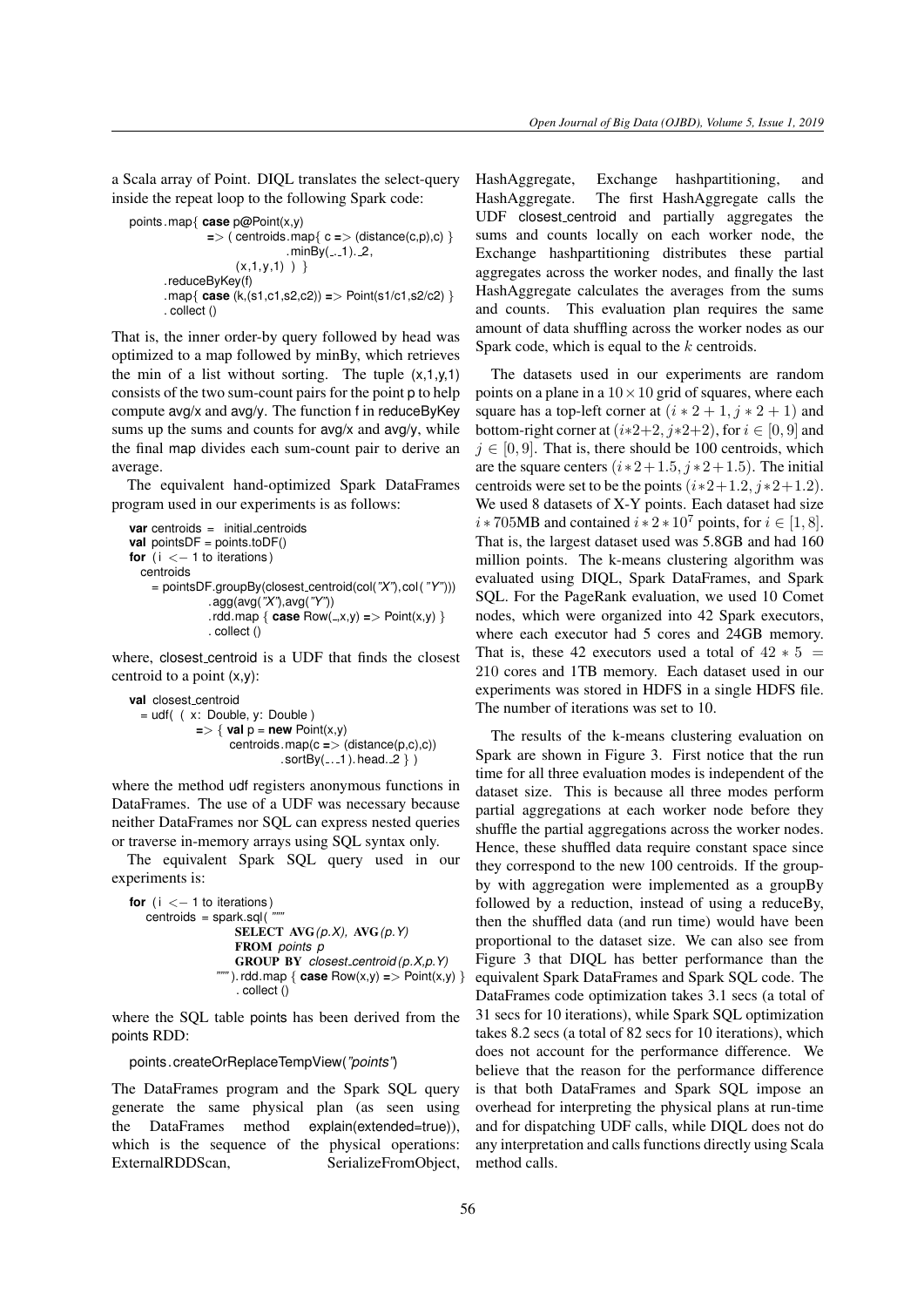# 9.3 Evaluation of PageRank

We used the following Scala case classes to represent the graph edges and the PageRank entries:

```
case class Edge ( src: Int , dest: Int )
case class Rank ( id: Int , degree: Int , rank: Double )
```
The DIQL query for PageRank used in our evaluations is as follows:

```
repeat nodes = select Rank( id = s,
                             degree = (count/d). toInt ,
                             rank = 1 - \alphalpha)
               from Edge(s,d) <- edges
                group by s
step select Rank( id, m.degree, nr )
    from (id,nr)
              <− ( select ( key, (1−alpha)+alpha
                                 ∗(+/rank )/(+/ degree) )
                    from Rank(id,degree,rank) <- nodes,
                          e < - edges
                    where e.src == id
                    group by key: e.dest ),
            m < - nodes
     where id == m.id
limit 10
```
where edges is a dataset of type RDD[Edge] read from HDFS and alpha = 0.85 is the damping factor. The equivalent DataFrames program used in our experiments is as follows:

```
def rank ( sums: Long, counts: Long ): Double
 = (1−alpha)+alpha∗sums/counts
val es = edges.toDF()
var nodes = es.groupBy("src").agg(count("dest").as("degree"))
              .withColumn("rank", lit (1−alpha))
              .withColumnRenamed("src","id")
for ( i < -1 to 10 ) {
 val nr = nodes.join(es.nodes("id")===es("src"))
                .groupBy("dest").agg(udf(rank <sub>-</sub>)
                .apply(sum("rank"),sum("degree")).as("nr"))
 nodes = nr.join (nodes,nodes("id")===nr("dest"))
            .drop("rank","dest")
            .withColumnRenamed("nr","rank")
}
```
The Spark SQL code that is equivalent to the above DataFrames program initializes the nodes to the result of the following query:

**SELECT** src **as** id, count(dest) **as** count, 0.15 **as** rank **FROM** edges **GROUP BY** src

```
and then, inside a loop, reassigns nodes to the result of
the following query:
```
**SELECT** n.id, n.count, 0.15+0.85∗m.rank **as** rank **FROM** nodes n **JOIN**

( **SELECT** e.dest, **sum**(n.rank/n.count) **as** rank **FROM** nodes n **JOIN** edges e **ON** n.id=e.src **GROUP BY** e.dest ) m **ON** m.dest=n.id

<span id="page-22-0"></span>

Figure 4: PageRank evaluation

Initially, after the first few iterations, both the DataFrames and the Spark SQL programs were filtering most of the PageRank data from the nodes and were returning very few results.

The problem turned out to be that it was very hard to force DataFrames to cache the fixpoint of the iteration (nodes) in memory. Instead, DataFrames accumulated all operations from all iteration steps, and, since nodes was used twice at each iteration, there was an explosion of operations that were pipelined to be executed when the final result was written to HDFS. The resulting plan had bugs, which was understandable since it consisted of hundreds of operations. Applying cache() to nodes did not help because, unlike Spark, cache() is lazy in DataFrames. Also, applying an action, such as count(), to nodes did not help either, because DataFrames use stored statistics to calculate these aggregations. Our solution was to convert the nodes to an RDD at each iteration step, cache the RDD, and then convert this RDD back to a DataFrame.

The graphs used in our PageRank experiments were synthetic data generated by the RMAT Graph Generator [\[14\]](#page-24-17) using the Kronecker parameters a=0.30,  $b=0.25$ ,  $c=0.25$ , and  $d=0.20$ . The number of distinct edges generated were 10 times the number of graph vertices. We used 8 datasets of size  $i * 288MB$ , with  $i * 2 * 10^6$  vertices and  $i * 2 * 10^7$  edges, for  $i \in [1, 8]$ . That is, the largest dataset used was 2.25GB. The PageRank algorithm was evaluated using DIQL, Spark DataFrames, and Spark SQL. For the PageRank evaluation, we used 10 Comet nodes, which were organized into 42 Spark executors, where each executor had 5 cores and 24GB memory. That is, these 42 executors used a total of  $42 * 5 = 210$  cores and 1TB memory. Each dataset used in our experiments was stored in HDFS in  $42 \times 2 = 84$  partitions (HDFS files). The spark.sql.shuffle.partitions in DataFrames was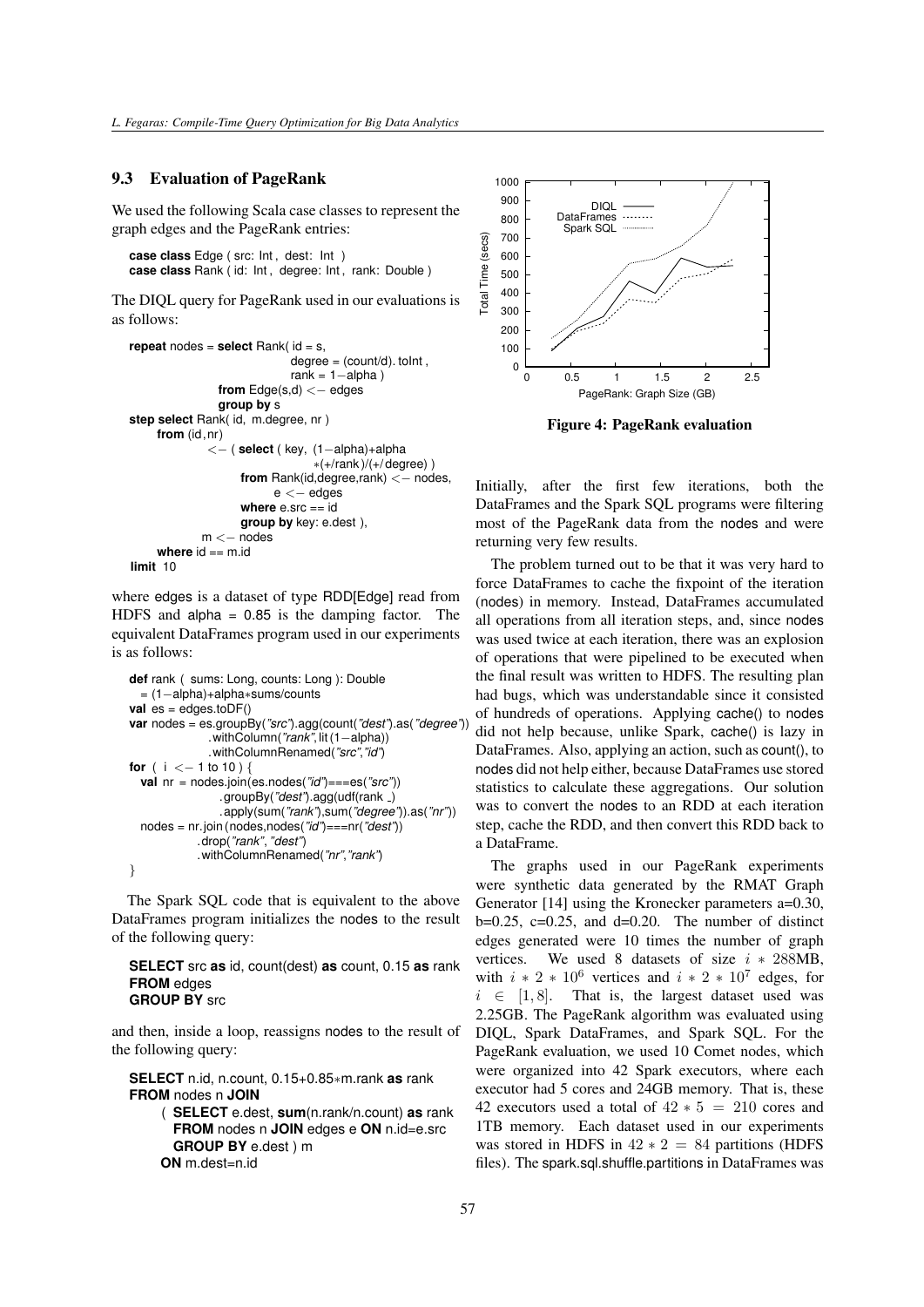set to 84 to match the number of files. The results of the PageRank evaluation are shown in Figure [4.](#page-22-0) We can see that the DIQL run time is between the run times of the DataFrames code (best) and the Spark SQL query (worst).

# 10 CONCLUSION AND FUTURE WORK

We have presented a powerful SOL-like query language for large-scale data analysis that is deeply embedded in Scala and a query optimization framework that generates efficient byte code at compile-time. In our quest to eliminate the impedance mismatch between the query and host programming languages, we have found compile-time reflection to be a very valuable tool. It simplifies query validation and translation by giving the query compiler access to the host type-checking engine, thus seamlessly integrating the host with the query binding environments. This integration is harder to achieve at run-time because some information on declarations and types is lost at run-time and can only be recovered by reconstructing parts of the symbol table at run-time. We have also found that Scala's quasiquotes and macros simplify code generation because they allow us to generate byte code using the host language syntax, instead of constructing host ASTs, which are often complex and may change in the future, or using a special code generation language, such as LLVM, which is harder to integrate with the host binding environment. Furthermore, the code generated from quasiquotes is highly optimized by the host Scala compiler and may be of better quality and more efficient than that of LLVM since it is specific to the host language. Unfortunately, currently, very few programming languages support compile-time reflection and macros, with the notable exceptions of Scala, Haskell, and F#. On the other hand, LLVM is platform independent and can by used as a target architecture by most programming languages.

The work reported in this paper extends our previous work on compile-time code generation [\[20\]](#page-24-4) by providing an effective optimization framework based on the monoid algebra. Our new performance evaluation results give further evidence that our query optimization framework produces high-quality code that has competitive performance relative to Spark DataFrames and Spark SQL, although it does not use cost-based optimizations. The effectiveness of our query optimization framework can be contributed to its effective formal basis, the monoid algebra, which consists of a small set of operations that capture most functionality supported by current DISC languages and APIs. Due to the generality of our algebraic operations, we were able to solve hard optimization problems using

a small number of powerful rules, such as using a single rule to identify all opportunities for joins, including those hidden across deeply nested queries.

Currently, DIQL is a prototype system with plenty of room for improvements. As a future work, we are planning to implement cost-based optimizations by generating optimization choices statically to be evaluated dynamically based on statistics. In addition to the existing relational database optimizations, we are planning to introduce platform-specific cost-based optimizations, such as adjusting the number of reducers in operations that cause data shuffling (such as the join and group-by operations) based on the total number of available workers and the generated workflow. Finally, our framework allows API code from the underlying DISC platform to be freely mixed with the query syntax but treats this API code as a black box. As a future work, we will translate such API method calls to the monoid algebra so that they too can be optimized along with the rest of the query.

# ACKNOWLEDGMENTS

The author wishes to thank the anonymous reviewers for their time, comments, and suggestions that helped improve this paper.

#### **REFERENCES**

- <span id="page-23-5"></span>[1] S. Ackermann, V. Jovanovic, T. Rompf, and M. Odersky, "An Embedded DSL for High Performance Big Data Processing", in *International Workshop on End-to-end Management of Big Data*, 2012.
- <span id="page-23-3"></span>[2] A. Alexandrov, A. Katsifodimos, G. Krastev, and V. Markl, "Implicit Parallelism through Deep Language Embedding", in *SIGMOD Record*, 45(1): 51–58, 2016.
- <span id="page-23-4"></span>[3] A. Alexandrov, A. Salzmann, G. Krastev, A. Katsifodimos, and V. Markl, "Emma in Action: Declarative Dataflows for Scalable Data Analysis", in *ACM SIGMOD International Conference on Management of Data*, pp 2073–2076, 2016.
- <span id="page-23-1"></span>[4] Apache Flink. Available: [http://flink.](http://flink.apache.org/) [apache.org/](http://flink.apache.org/), 2018.
- <span id="page-23-0"></span>[5] Apache Hadoop. Available: [http://hadoop.](http://hadoop.apache.org/) [apache.org/](http://hadoop.apache.org/), 2018.
- <span id="page-23-2"></span>[6] Apache Hive. Available: [http://hive.](http://hive.apache.org/) [apache.org/](http://hive.apache.org/), 2018.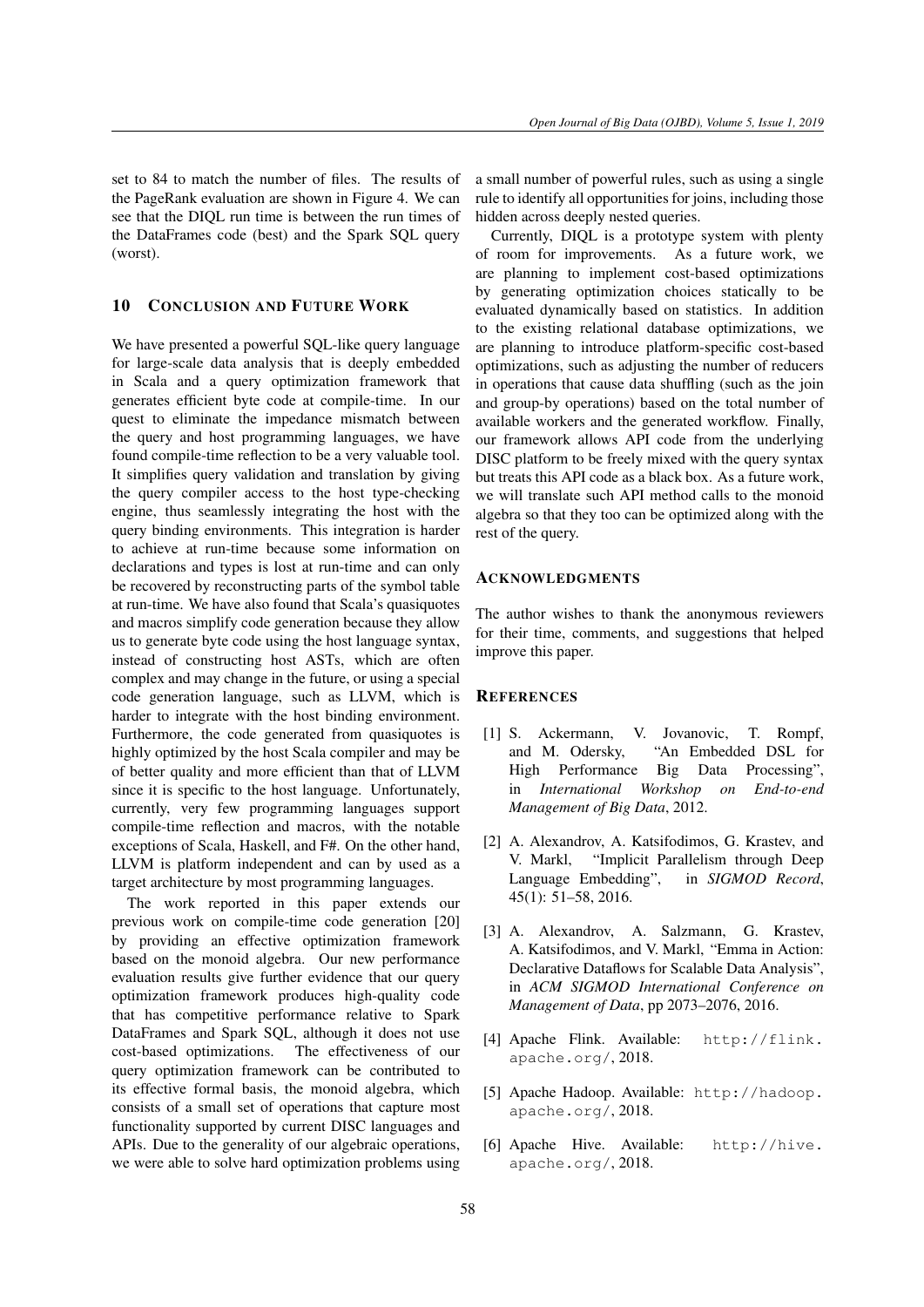- <span id="page-24-1"></span>[7] Apache Spark. Available: [http://spark.](http://spark.apache.org/) [apache.org/](http://spark.apache.org/), 2018.
- <span id="page-24-3"></span>[8] M. Armbrust, R. S. Xin, C. Lian, Y. Huai, D. Liu, J. K. Bradley, X. Meng, T. Kaftan, M. J. Franklin, A. Ghodsi, and M. Zaharia, "Spark SQL: Relational Data Processing in Spark", in *ACM SIGMOD International Conference on Management of Data*, pp 1383–1394, 2015.
- <span id="page-24-13"></span>[9] E. Begoli, J. Camacho-Rodriguez, J. Hyde, M.J. Mior, and D. Lemire, "Apache Calcite: A Foundational Framework for Optimized Query Processing Over Heterogeneous Data Sources", in *ACM SIGMOD International Conference on Management of Data*, pp 221–230, 2018.
- [10] D. Battre, S. Ewen, F. Hueske, O. Kao, V. Markl, and D. Warneke, "Nephele/PACTs: A Programming Model and Execution Framework for Web-Scale Analytical Processing", in *1st ACM Symposium on Cloud Computing (SOCC'10)*, pp 119–130, 2010.
- <span id="page-24-8"></span>[11] O. Boykin, S. Ritchie, I. O'Connell, and J. Lin, "Summingbird: A Framework for Integrating Batch and Online MapReduce Computations", in *PVLDB*, 7(13): 1441–1451, 2014.
- <span id="page-24-7"></span>[12] Cascading, "Application Platform for Enterprise Big Data", Available: [http:](http://www.cascading.org/) [//www.cascading.org/](http://www.cascading.org/), 2018.
- <span id="page-24-5"></span>[13] R. Chaiken, B. Jenkins, P.-A. Larson, B. Ramsey, D. Shakib, S. Weaver, and J. Zhou, "SCOPE: Easy and Efficient Parallel Processing of Massive Data Sets", in *PVLDB*, 1(2): 1265–1276, 2008.
- <span id="page-24-17"></span>[14] D. Chakrabarti, Y. Zhan, and C. Faloutsos, "R-MAT: A Recursive Model for Graph Mining", in *SIAM International Conference on Data Mining (SDM)*, pp 442–446, 2004.
- <span id="page-24-0"></span>[15] J. Dean and S. Ghemawat, "MapReduce: Simplified Data Processing on Large Clusters", in *Symposium on Operating System Design and Implementation (OSDI)*, 2004.
- <span id="page-24-11"></span>[16] J. Fan, A. Gerald, S. Raj, and J. M. Patel, "The Case against Specialized Graph Analytics Engines", in *Seventh Biennial Conference on Innovative Data Systems Research (CIDR)*, 2015.
- <span id="page-24-12"></span>[17] L. Fegaras, "An Algebra for Distributed Big Data Analytics", Journal of Functional Programming, Special Issue on Programming Languages for Big Data, Volume 27, 2017.
- <span id="page-24-2"></span>[18] L. Fegaras, C. Li, and U. Gupta, "An Optimization" Framework for Map-Reduce Queries", in *International Conference on Extending Database Technology (EDBT)*, pp 26–37, 2012.
- <span id="page-24-15"></span>[19] L. Fegaras and D. Maier, "Optimizing Object Queries Using an Effective Calculus", in *ACM Transactions on Database Systems (TODS)*, 25(4): 457–516, 2000.
- <span id="page-24-4"></span>[20] L. Fegaras and M. H. Noor, "Compile-Time Code Generation for Embedded Data-Intensive Query Languages", in *IEEE BigData Congress*, 2018.
- <span id="page-24-6"></span>[21] A. F. Gates, O. Natkovich, S. Chopra, P. Kamath, S. M. Narayanamurthy, C. Olston, B. Reed, S. Srinivasan, and U. Srivastava, "Building a High-Level Dataflow System on top of Map-Reduce: the Pig Experience", in *PVLDB*, 2(2): 1414—1425, 2009.
- [22] M. Grabowski, J. Hidders, and J. Sroka, "Representing MapReduce Optimisations in the Nested Relational Calculus", in *British National Conference on Big Data (BNCOD)*, pp 175–188, 2013.
- <span id="page-24-16"></span>[23] J. Holsch, M. Grossniklaus, and M. H. Scholl, "Optimization of Nested Queries using the NF<sup>2</sup> Algebra", in *ACM SIGMOD International Conference on Management of Data*, pp 1765– 1780, 2016.
- [24] M. Isard, M. Budiu, Y. Yu, A. Birrell, and D. Fetterly, "Dryad: Distributed Data-Parallel Programs from Sequential Building Blocks", in *EuroSys*, 2007.
- [25] M. Isard and Y. Yu, "Distributed Data-Parallel Computing Using a High-Level Programming Language", in *ACM SIGMOD International Conference on Management of Data*, pp 987–994, 2009.
- <span id="page-24-10"></span>[26] A. Jindal, P. Rawlani, E. Wu, S. Madden, A. Deshpande, and M. Stonebraker, ''Vertexica: Your Relational Friend for Graph Analytics!" in *PVLDB*, 7(13): 1669–1672, 2014.
- <span id="page-24-14"></span>[27] Y. Klonatos, C. Koch, T. Rompf, and H. Chafi, "Building Efficient Query Engines in a High-Level Language", in *PVLDB*, 7(10): 853–864, 2014.
- <span id="page-24-9"></span>[28] G. Malewicz, M. H. Austern, A. J.C Bik, J. C. Dehnert, I. Horn, N. Leiser, and G. Czajkowski, "Pregel: A System for Large-Scale Graph Processing", in *ACM SIGMOD*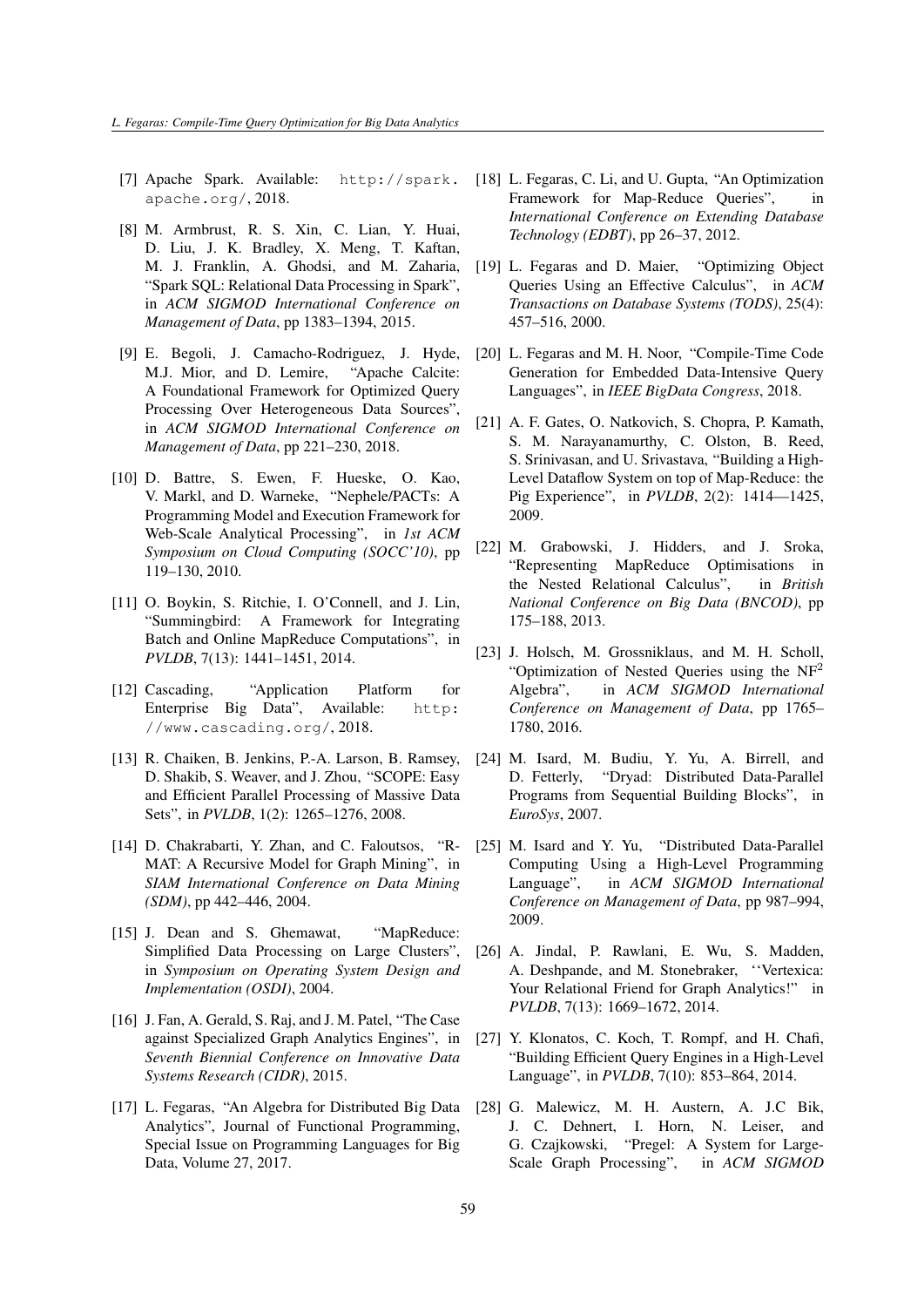*International Conference on Management of Data*, pp 135–146, 2010.

- <span id="page-25-7"></span>[29] T. Neumann, "Efficiently Compiling Efficient Query Plans for Modern Hardware", in *PVLDB*, 4(9): 539–550, 2011.
- <span id="page-25-2"></span>[30] C. Olston, B. Reed, U. Srivastava, R. Kumar, and A. Tomkins, "Pig Latin: a not-so-Foreign Language for Data Processing", in *ACM SIGMOD International Conference on Management of Data*, pp 1099–1110, 2008.
- <span id="page-25-0"></span>[31] Scalding, "Building Map-Reduce Applications with Scala", Available: [http://www.](http://www.cascading.org/projects/scalding/) [cascading.org/projects/scalding/](http://www.cascading.org/projects/scalding/), 2018.
- <span id="page-25-1"></span>[32] Scrunch, "A Scala Wrapper for the Apache Crunch", Available: [http://crunch.](http://crunch.apache.org/scrunch.html) [apache.org/scrunch.html](http://crunch.apache.org/scrunch.html), 2018.
- <span id="page-25-6"></span>[33] Slick, "Functional Relational Mapping for Scala", Available: [http://slick.lightbend.](http://slick.lightbend.com/) [com/](http://slick.lightbend.com/), 2018.
- <span id="page-25-3"></span>[34] Apache, "Spark SOL, DataFrames, and Datasets Guide", Available: [http:](http://spark.apache.org/docs/latest/sql-programming-guide.html) [//spark.apache.org/docs/latest/](http://spark.apache.org/docs/latest/sql-programming-guide.html) [sql-programming-guide.html](http://spark.apache.org/docs/latest/sql-programming-guide.html), 2018.
- [35] A. K. Sujeeth, K. J. Brown, H. Lee, T. Rompf, H. Chafi, M. Odersky, and K. Olukotun, "Delite: A Compiler Architecture for Performance-Oriented Embedded Domain-Specific Languages", in *ACM Transactions on Embedded Computing Systems*, 13(4s) article 134, 2014.
- <span id="page-25-4"></span>[36] A. Thusoo, J. S. Sarma, N. Jain, Z. Shao, P. Chakka, S. Antony, H. Liu, P. Wyckoff, and R. Murthy, "Hive: A Warehousing Solution over a Map-Reduce Framework", in *PVLDB*, 2(2): 1626–1629, 2009.
- <span id="page-25-5"></span>[37] Y. Yu, M. Isard, D. Fetterly, M. Budiu, U. Erlingsson, P. K. Gunda, and J. Currey, "DryadLINQ: A System for General-Purpose Distributed Data-Parallel Computing Using a High-Level Language", in *Symposium on Operating Systems Design and Implementation (OSDI)*, 2008.
- <span id="page-25-9"></span>[38] P. Wadler. "Comprehending Monads", in *Proceedings of the ACM Symposium on Lisp and Functional Programming*, pp 61–78, 1990.
- <span id="page-25-8"></span>[39] P. Wadler and S. Peyton Jones, "Comprehensive Comprehensions (Comprehensions with 'Order by' and 'Group by')", in *Haskell Symposium*, 2007.

[40] M. Zaharia, M. Chowdhury, T. Das, A. Dave, J. Ma, M. McCauley, M. J. Franklin, S. Shenker, and I. Stoica, "Resilient Distributed Datasets: A Fault-Tolerant Abstraction for In-Memory Cluster Computing", in *USENIX Symposium on Networked Systems Design and Implementation (NSDI)*, 2012.

# APPENDIX A: CORRECTNESS PROOF OF THE JOIN DERIVATION ALGORITHM

<span id="page-25-10"></span>Theorem A.1 (Nested flatMaps to coGroup) *Let* k<sup>1</sup> *and*  $k_2$  *be two subterms of the term e such that*  $k_1 \neq k_2$ *implies*  $e = \{\}$ , *then the term function:* 

$$
F(X, Y) = \text{flatMap}(\lambda p_1. g(\text{flatMap}(\lambda p_2. e, Y)), X)
$$

*is equal to:*

$$
\begin{aligned} \text{flatMap}(\lambda(k, (xs, ys)). & F(xs, ys), \\ \text{coGroup}(\text{flatMap}(\lambda x \mathbb{Q}p_1, \{ (k_1, x) \}, X), \\ \text{flatMap}(\lambda y \mathbb{Q}p_2, \{ (k_2, y) \}, Y))) \end{aligned}
$$

*provided that*  $g({\{\}\}) = {\{\}\}$ *, k<sub>1</sub> depends only on*  $p_1$ *, and*  $k_2$  *depends only on*  $p_2$ *.* 

*Proof:* First, it is easy to prove that

$$
X = \text{flatMap}(\lambda(k, (xs, ys)).
$$
  
\n
$$
\text{flatMap}(\lambda x. \{ (k, x) \}, xs),
$$
  
\n
$$
\text{coGroup}(X, Y))
$$
  
\n
$$
Y = \text{flatMap}(\lambda(k, (xs, ys)).
$$
  
\n(23)

<span id="page-25-12"></span><span id="page-25-11"></span>
$$
\text{flatMap}(\lambda y. \{ (k, y) \}, ys),
$$

$$
\text{coGroup}(X, Y))
$$
 (24)

The coGroup inputs in the theorem are:

$$
X' = \text{flatMap}(\lambda x \mathbb{Q}p_1, \{(k_1, x)\}, X)
$$
  

$$
Y' = \text{flatMap}(\lambda y \mathbb{Q}p_2, \{(k_2, y)\}, Y)
$$

Then, we have:

$$
F(X, Y) = \text{flatMap}(\lambda p_1. g(\text{flatMap}(\lambda p_2. e, Y)), X)
$$
  
= flatMap( $\lambda (k, p_1)$ .  $g(\text{flatMap}(\lambda (k', p_2). e, Y')), X')$ 

From Equations [\(23\)](#page-25-11) and [\(19\)](#page-14-3), the outer flatMap becomes:

$$
flatMap(\lambda(k, p_1). g(G), X')
$$
  
= flatMap(\lambda(k, p\_1). g(G),  
flatMap(\lambda(k, (xs, ys)). flatMap(\lambda x. {(k, x)}, s),  
coGroup(X', Y'))  
= flatMap(\lambda(k, (xs, ys)). flatMap(\lambda x@ne, g(G), x@)

 $=$  flatMap( $\lambda(k,(xs,ys))$ . flatMap( $\lambda x@p_1. g(G), xs$ ),  $coGroup(X',Y'))$